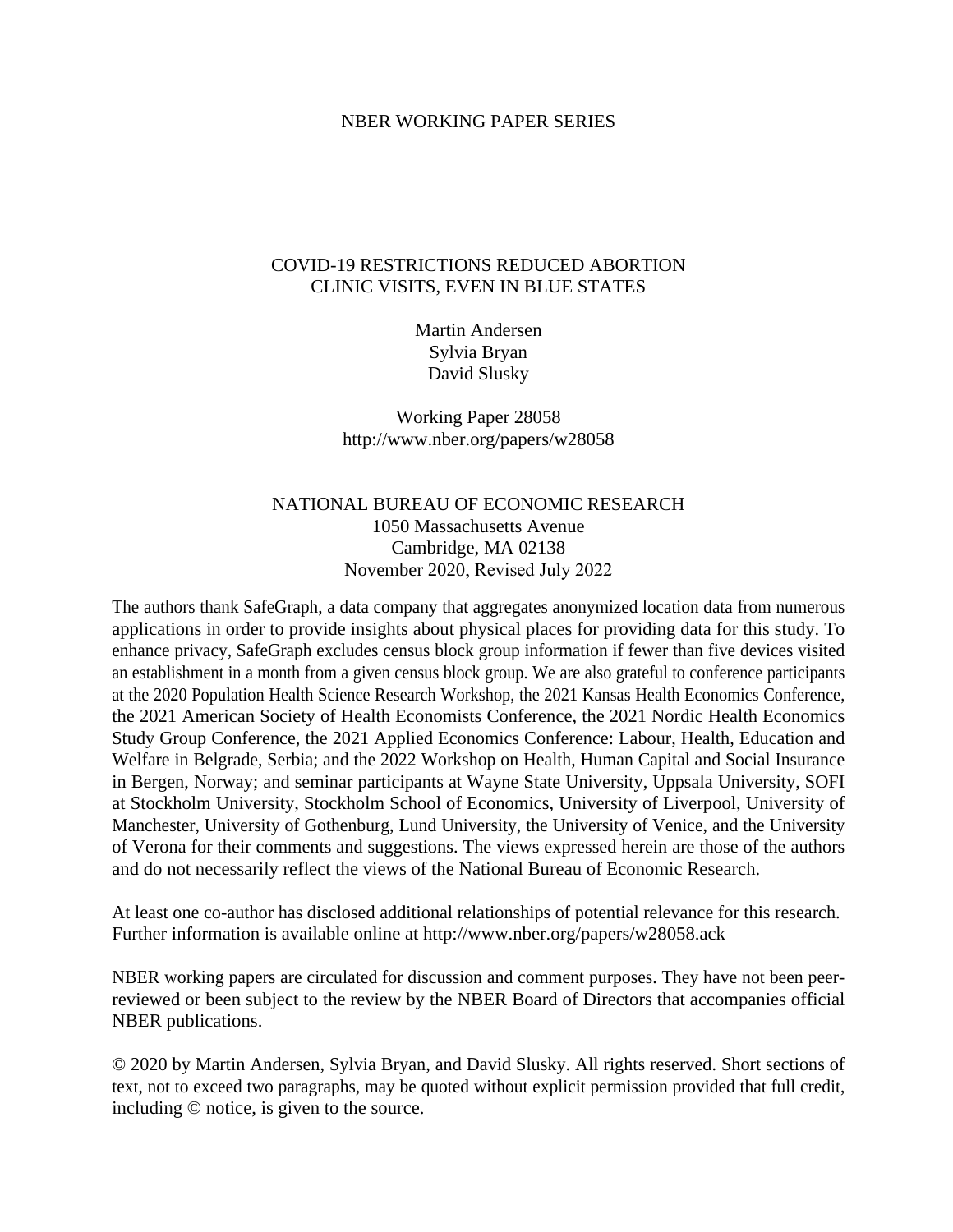COVID-19 Restrictions Reduced Abortion Clinic Visits, Even in Blue States Martin Andersen, Sylvia Bryan, and David Slusky NBER Working Paper No. 28058 November 2020, Revised July 2022 JEL No. H75,I18,J13

### **ABSTRACT**

Due to COVID-19, 33 states banned elective medical procedures, and 13 of these states included surgical abortions. We collected street addresses of abortion clinics and linked them to SafeGraph's data on visitor counts. We found at least a 6% decrease in clinic visits in February-May 2020 versus 2019. States that banned elective procedures or imposed other measures (e.g., stay-at-home orders) saw a substantial additional decrease (18.5% and 24.1%, respectively). There was also a significant additional 12.7% decrease from explicit surgical abortions bans, driven entirely by clinics that provided surgical abortions. Additionally, elective procedure bans reduce abortion clinic visits even in states supportive of abortion, suggesting our results are salient even in a post-Roe U.S. We estimate that the decrease in foot traffic over these four months reduced abortions by 7% in 2020 relative to 2019, or approximately 32,000 fewer abortions.

Martin Andersen Department of Economics University of North Carolina at Greensboro Bryan, Room 448 Greensboro, NC 27402 msander4@uncg.edu

David Slusky Department of Economics University of Kansas 1460 Jayhawk Boulevard Lawrence, KS 66045 and NBER david.slusky@ku.edu

Sylvia Bryan Department of Economics University of Kansas 1460 Jayhawk Boulevard Lawrence, KS 66045 sylvia.bryan@ku.edu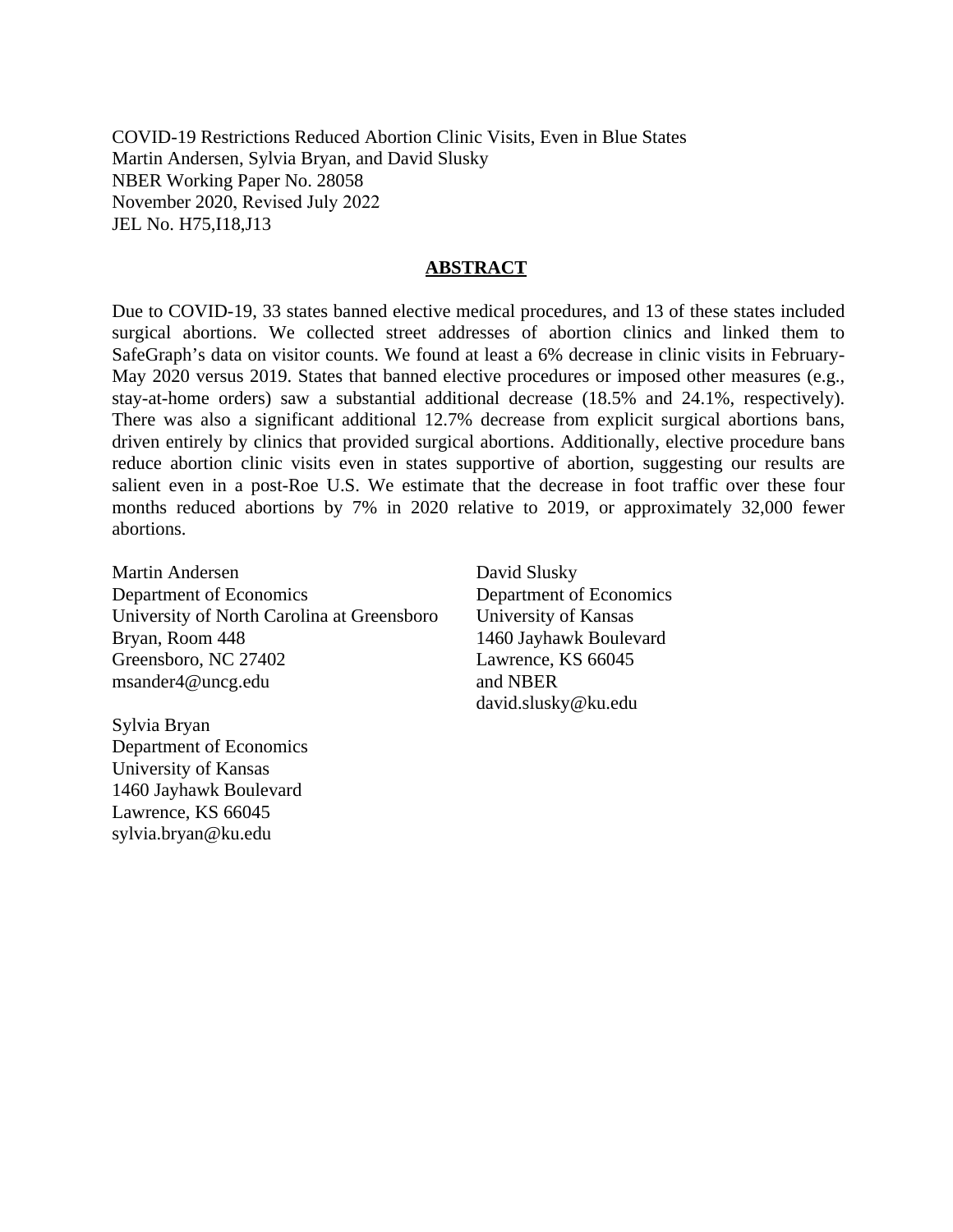### **Introduction**

COVID-19 has infected almost 86 million Americans since January 2020 and caused more than one million deaths as of June 2022. Early in the pandemic, health authorities, governors, and other local leaders were concerned that there were shortages of key health care resources such as masks, gloves, and gowns that would increase the risk of disease transmission to health care providers. To reduce demand for these resources, political leaders in forty-two states sought to reduce interpersonal interactions that contribute to the spread of the virus through measures to encourage or mandate that residents stay home. In addition, thirty-three states either explicitly prohibited or actively discouraged health care providers from performing non-essential and elective procedures, including surgeries. Beyond these broad restrictions, many states explicitly targeted surgical abortion (as opposed to medical or pharmaceutical abortion, which involves only orally taken medications) as part of their COVID-19 restrictions. States included these procedures as prohibited elective surgeries that could be reasonably deferred until after the pandemic had subsided despite the obvious persistent growth of an embryo, eventually becoming a fetus that would have to be aborted through more invasive (and often banned) procedures.

The temporary pandemic-related abortion restrictions exist in the context of other permanent restrictions, including gestational age limits, mandatory waiting periods, multiple visit requirements, detailed building codes, and admitting privileges requirements. While these targeted regulations of abortion providers (TRAPs) have been studied previously in the health economics literature and beyond (e.g., Slusky and Lu 2016; Packham 2017; Slusky 2017; Lu and Slusky 2019; Fischer, Royer, and White 2018; Venator and Fletcher 2019; Lindo and Pineda-Torres 2019; Myers and Ladd 2020 Lindo, Myers, Schlosser, and Cunningham 2020), to our knowledge there is no nationwide study of the impact of COVID-19-related restrictions on abortion in the United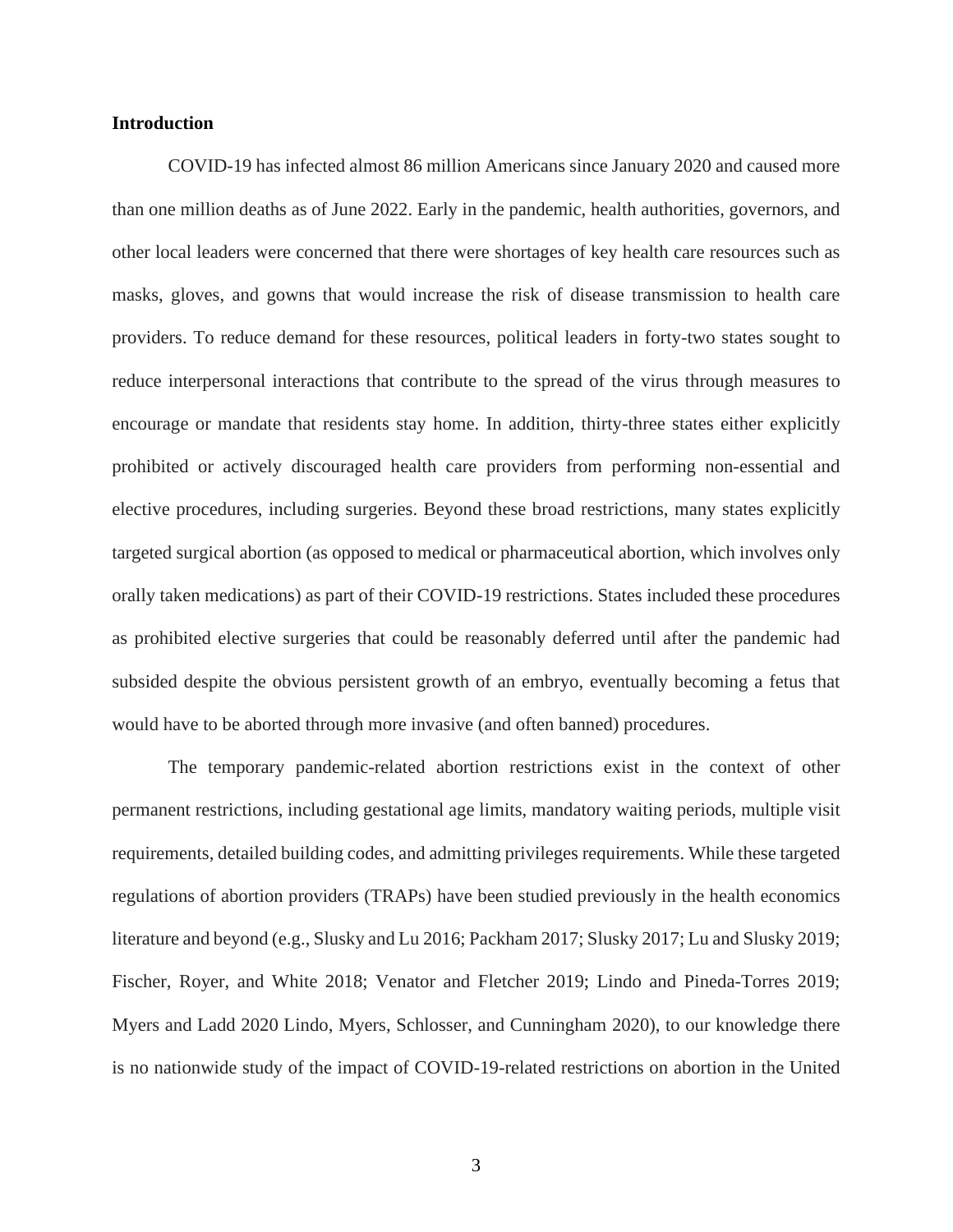States. However, other countries have been studied; for example, stay-at-home orders were related to a significant decrease in abortions in Mexico City (Marquez-Padilla and Saavedra, 2020), though those countries did not have abortion-specific restrictions related to COVID-19.

In this paper, we empirically evaluate the impact of elective procedure and surgical abortion bans on mobility to abortion clinics in the United States. We use two primary data sources: daily cellular location data from SafeGraph<sup>[1](#page-3-0)</sup> that counts the number of visits to outpatient healthcare providers; and lists of abortion providers across the United States. We use data from February to May for 2019 and 2020.<sup>[2,](#page-3-1)[3](#page-3-2)</sup>

Using two-way fixed-effect Poisson regressions, controlling for clinic and week-by-dayof-week fixed effects, we examined how abortion clinic visit volume was impacted by several variables, including the year (i.e., a dummy for the COVID-19 pandemic), elective procedure bans, surgical abortion bans, stay-at-home or non-essential business closure orders, the number of COVID-19 cases in the county, and the county unemployment rate. In our balanced panel of 478 abortion clinics, we find that abortion clinic visits dropped by 4 percent in 2020 compared to 2019.

<span id="page-3-0"></span><sup>&</sup>lt;sup>1</sup> As described at [https://www.safegraph.com/blog/demystifying-the-safegraph-facts,](https://www.safegraph.com/blog/demystifying-the-safegraph-facts) SafeGraph recently decided going forward to remove all Family Planning Centers from the data it makes available to researchers to "curtail any potential misuse of its data". This paper is not affected by that change, as we only use data from 2019 and 2020.

<span id="page-3-1"></span><sup>&</sup>lt;sup>2</sup> We attempted to include 2018 data from SafeGraph but the number of abortion clinics we can match drops from 478 to 188, and many of those we lose are from states that had explicit surgical bans. Therefore, we cannot include the results of the type of multi-year pretrends test we would otherwise perform.

<span id="page-3-2"></span><sup>&</sup>lt;sup>3</sup> Due to data limitations, we are unfortunately unable to quantify time spent engaged in sexual relations using the American Time Use Survey (ATUS) per Barreca, Deschenes, and Guldi (2018) and Grossman and Slusky (2019) (which used variables for "having sex, private activity (unspecified), making out, personal activity (unspecified), cuddling partner in bed, spouse gave me a massage"). As described a[t https://www.bls.gov/covid19/effects-of-covid-](https://www.bls.gov/covid19/effects-of-covid-19-pandemic-on-employment-and-unemployment-statistics.htm#ATUS)[19-pandemic-on-employment-and-unemployment-statistics.htm#ATUS,](https://www.bls.gov/covid19/effects-of-covid-19-pandemic-on-employment-and-unemployment-statistics.htm#ATUS) "Data collection was suspended when the call center in which ATUS interviewers operate to collect the ATUS data was closed on March 19, 2020. Data collection resumed, at a reduced capacity, on May 11, 2020."

We are also unable to use the new Census Household Pulse Survey, designed specifically to measure the social and economic impact of the COVID-19 pandemic, as the questionnaires for the relevant months did not contain questions about sexual activity, fertility, reproduction, or contraception. See [https://www2.census.gov/programs](https://www2.census.gov/programs-surveys/demo/technical-documentation/hhp/household-pulse-survey-questionnaire-week1-5.pdf)[surveys/demo/technical-documentation/hhp/household-pulse-survey-questionnaire-week1-5.pdf](https://www2.census.gov/programs-surveys/demo/technical-documentation/hhp/household-pulse-survey-questionnaire-week1-5.pdf) from [https://www.census.gov/programs-surveys/household-pulse-survey/technical-documentation.html#phase1.](https://www.census.gov/programs-surveys/household-pulse-survey/technical-documentation.html#phase1)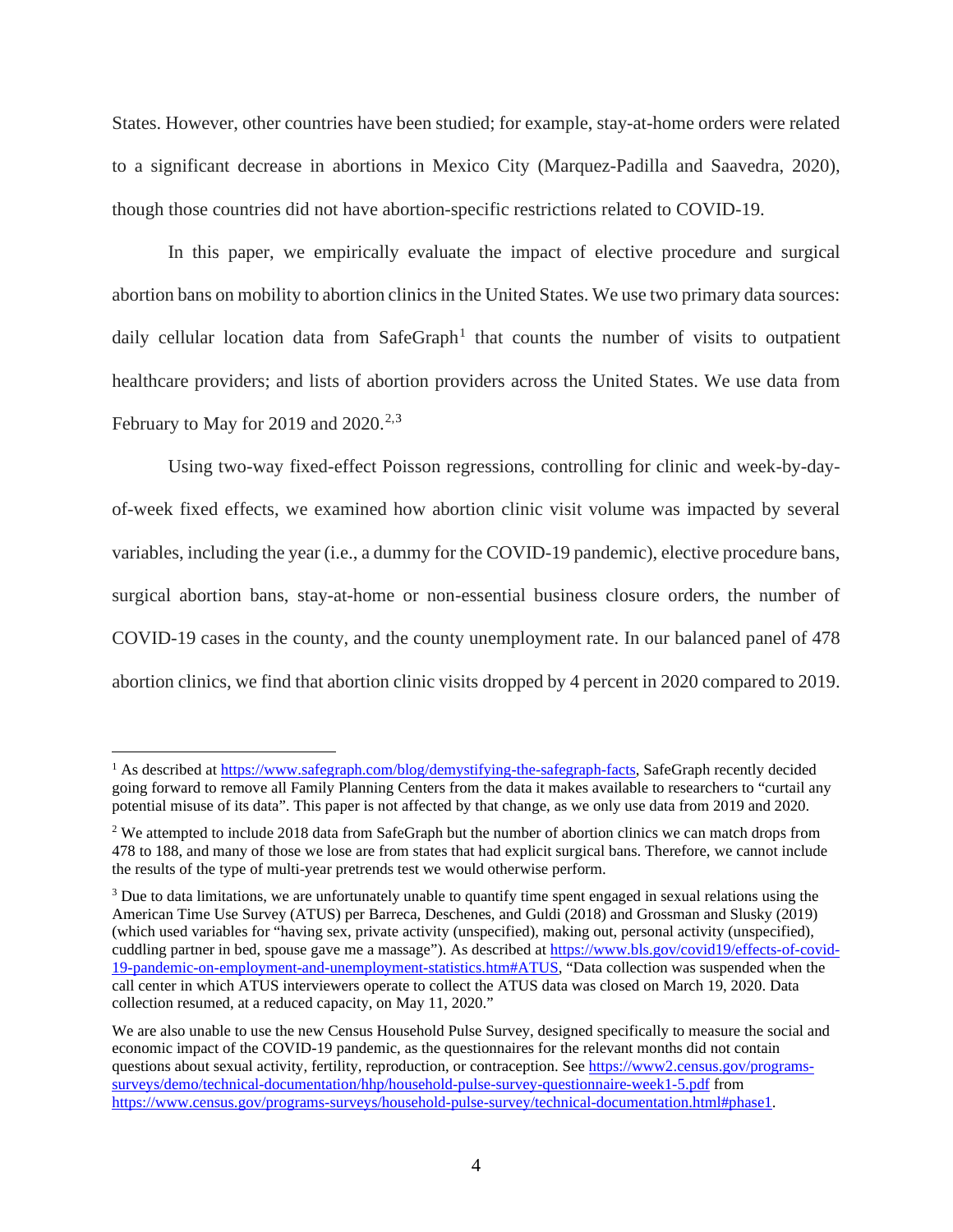Elective procedure bans led to an additional 18 percent decrease in the volume of abortion clinic visits. Surgical abortion bans resulted in an additional 11 percent decline in visits to abortion providers. The reduction due to surgical abortion bans was concentrated in clinics that provided surgical abortions, indicating that women were not substituting to other abortion clinics in the state. At the state-level, surgical abortion bans reduced the total number of visits to abortion clinics per week by 11 percent, primarily from in-state visitors, and increased the number of visits from state residents to clinics in other states by 254 percent. Extrapolating from our foot-traffic data, we estimate that elective procedure bans were associated with 20,000 fewer abortions in the United States in 2020. More targeted surgical abortion bans were associated with 900 fewer abortions but affected a smaller share of the population for a shorter duration than elective procedure bans.

### **Background**

In response to the COVID-19 pandemic, many states chose to enact restrictions on medical procedures to conserve the use of personal protective equipment and minimize interpersonal contact. Thirty-three states banned elective medical procedures, and thirteen of these states included surgical abortion in these bans despite the time-sensitive nature of this procedure (Figure 1). The Centers for Medicare and Medicaid Services, which directs the Medicare program, also advised health care providers to defer elective, non-essential procedures when possible.<sup>[4](#page-4-0)</sup>

Although we do not have information on the causal relationship between policy decisions and abortions during the pandemic, there is some preliminary information from survey data. Around one-third of women reported having delayed or canceled reproductive health appointments

<span id="page-4-0"></span><sup>4</sup> [https://www.cms.gov/newsroom/press-releases/cms-releases-recommendations-adult-elective-surgeries-non](https://www.cms.gov/newsroom/press-releases/cms-releases-recommendations-adult-elective-surgeries-non-essential-medical-surgical-and-dental)[essential-medical-surgical-and-dental](https://www.cms.gov/newsroom/press-releases/cms-releases-recommendations-adult-elective-surgeries-non-essential-medical-surgical-and-dental)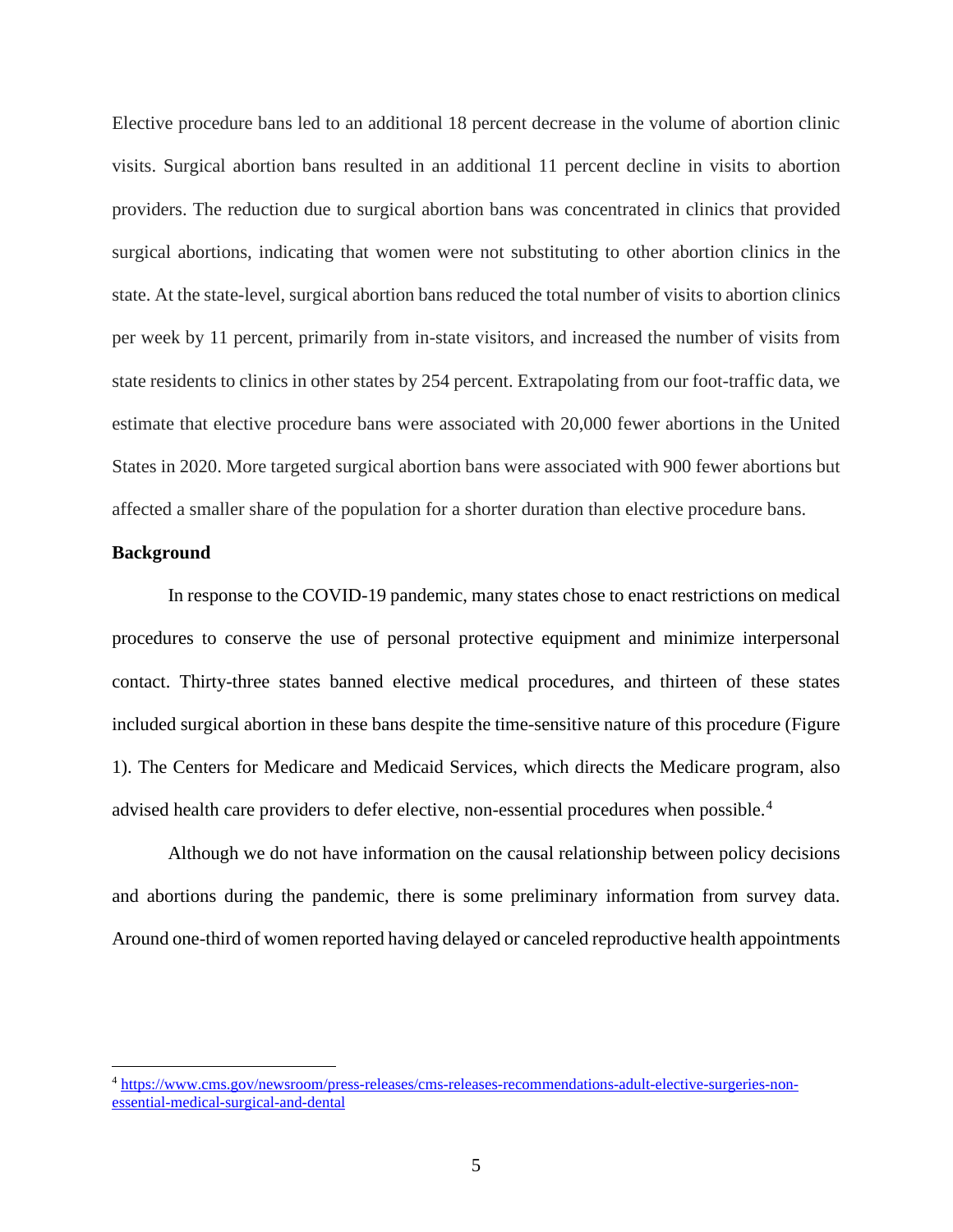during the pandemic (Guttmacher 2020). Additionally, a survey of South African clinics showed a decrease in contraceptive implant application and abortion care (Adelekan et al. 2020).

More broadly, there has been as much as a 40 percent decrease in non-COVID healthcare utilization during the spring of 2020 (Ziedan, Simon, and Wing 2020), not all of which can be attributed to state policies on elective healthcare. The non-policy-related reduction in healthcare utilization indicates a decrease in demand for healthcare due to the pandemic. It is plausible to expect that reproductive healthcare, such as abortion, could experience a similar decrease in demand. Still, we lack a nationwide examination of the impact of the pandemic and related restrictions on abortion care.

There has also been plenty of academic speculation and commentary on the topic. Robinson et al. (2020), for example, write that "Contraception and abortion care remain essential, and we need to work at the local, state, and federal levels on policies that preserve access to these critical services," Similar opinion pieces were published in a variety of publications including Sexual and Reproductive Health Matters (Todd-Gher and Shah 2020), The Lancet (Tran et al, 2020), and the Journal of Law and the Biosciences (Donley et al. 2020).

Baird and Millar (2020) argue that the pandemic has exacerbated the recent trend of compromised abortion access in the United States. Many of the states with the strictest prepandemic abortion laws ended up restricting it during the pandemic. The concern over this trend is echoed by Viveiros and Bonomi's (2020) warning that the pandemic-related restrictions could increase the risk of domestic violence and restrictions to abortion or contraception access.

One proposal to maintain abortion access while minimizing interpersonal contact is increased application of at-home medication abortion. Raymond et al. (2020) write that this is a safe solution for patients. The authors lay out a treatment protocol for telemedical provision of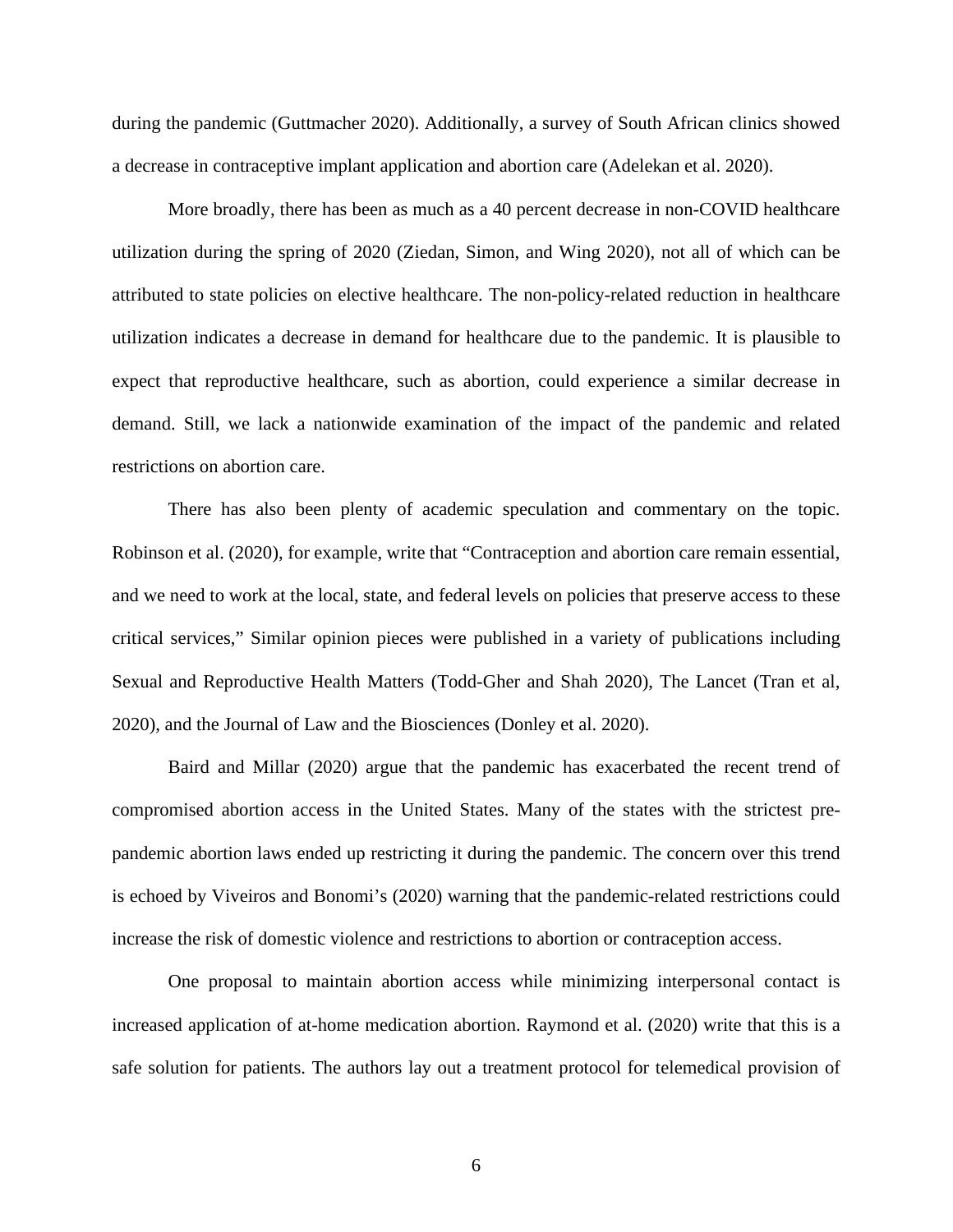medication abortion using remote screening based on medical history and forgoing administration of RhD immunoglobulin; they believe the latter is acceptable because of recent studies indicating Rh sensitization is unlikely after early abortions. This method also forgoes lab testing or the use of ultrasound to estimate gestational age, instead using the last menstrual period to date the pregnancy. However, the telemedicine provision of medication abortion faces many legal hurdles in the United States, as outlined by Romanis et al. (2020) and the U.S. Supreme Court ruling in January 2021 that the FDA was not required to increase the flexibility of at-home medication abortions during the COVID-19 pandemic.

Additionally, at present, the long-term impact of COVID-19 on fetuses or neonates is unknown. Early in the pandemic (May 2020), Schwandt (2020) used differences in the mortality profile of COVID-19 and the 1918 flu to argue that COVID-19 is unlikely to have long-term adverse effects, while a fetus whose mother was infected with influenza during pregnancy had worse long-term economic outcomes compared to their siblings who did not have the same exposure (Schwandt 2018). More recent studies have documented vertical transmission (mother to fetus) of COVID-19 and an increased risk of miscarriage (Shende et al. 2020). This corroborates the findings from earlier studies (Dong et al. 2020) in Wuhan at the beginning of the pandemic. The overall impact on maternal health is still unclear. While pregnant patients did not present any differently than other adults (Lei et al. 2020), maternal mental health could be adversely impacted by the pandemic and the response to it (Topalidou et al. 2020). Pregnant women who are SARS-CoV-2 positive are also at a significantly greater risk of hospitalization, admission to the ICU, and mechanical ventilation than women who were not pregnant (Ellington et al. 2020). Finally, regarding reproductive care, second-trimester abortions can be performed on COVID-positive patients without compromising physician safety in areas with high community spread, as long as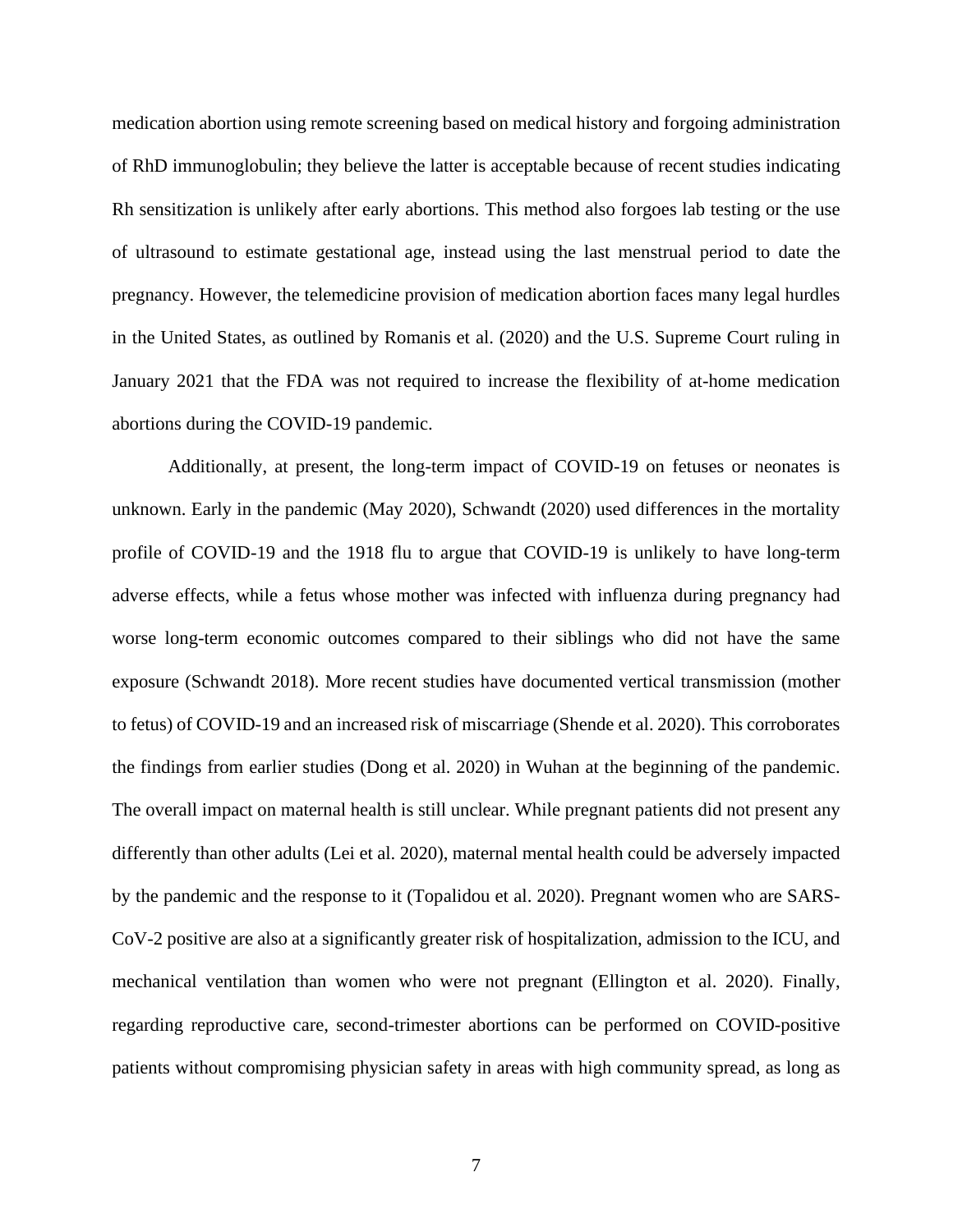proper precautions with personal protective equipment were taken (Fang, Castano and Davis 2020).

#### **Data**

### *Provider-level data*

We collected data on visits from SafeGraph's Weekly Patterns (July 2021 release) data files. These files provide weekly, daily, and hourly counts of arriving visits to over five million locations. These data are derived from anonymized GPS data from applications on over 18 million cellular devices. While SafeGraph does not disclose the applications or other datastreams that they use, typical sources for these data include weather and shopping applications. In some cases, SafeGraph cannot assign a GPS ping to a specific point of interest. This issue is particularly salient when multiple points of interest are nearby either horizontally (neighboring stores) or vertically (different levels of the same structure). As a result, our ability to identify specific points of interest is attenuated in more developed areas, which is reflected in the set of clinics that we can identify.

 The size of the SafeGraph panel of devices evolves as individuals install and remove apps from their phones and because immobile devices do not provide GPS pings. To address the evolving number of devices in the sample (as shown in Appendix Figure 1), we assume that the devices in the sample in a state on any given day correspond to a random sample of the people in that state. As a result, we scale our device-based metrics by the ratio of state population (from the 2020 Census count) to the number of devices observed on that day. For the same reason—because of the evolving size of the SafeGraph panel—we weight our regression models, described below, by the number of devices seen in a state on a given day (Solon et al. 2015) (or averaged over a week in the case of variables that are only observed on a weekly basis). SafeGraph does not provide these figures at a finer spatial resolution than state.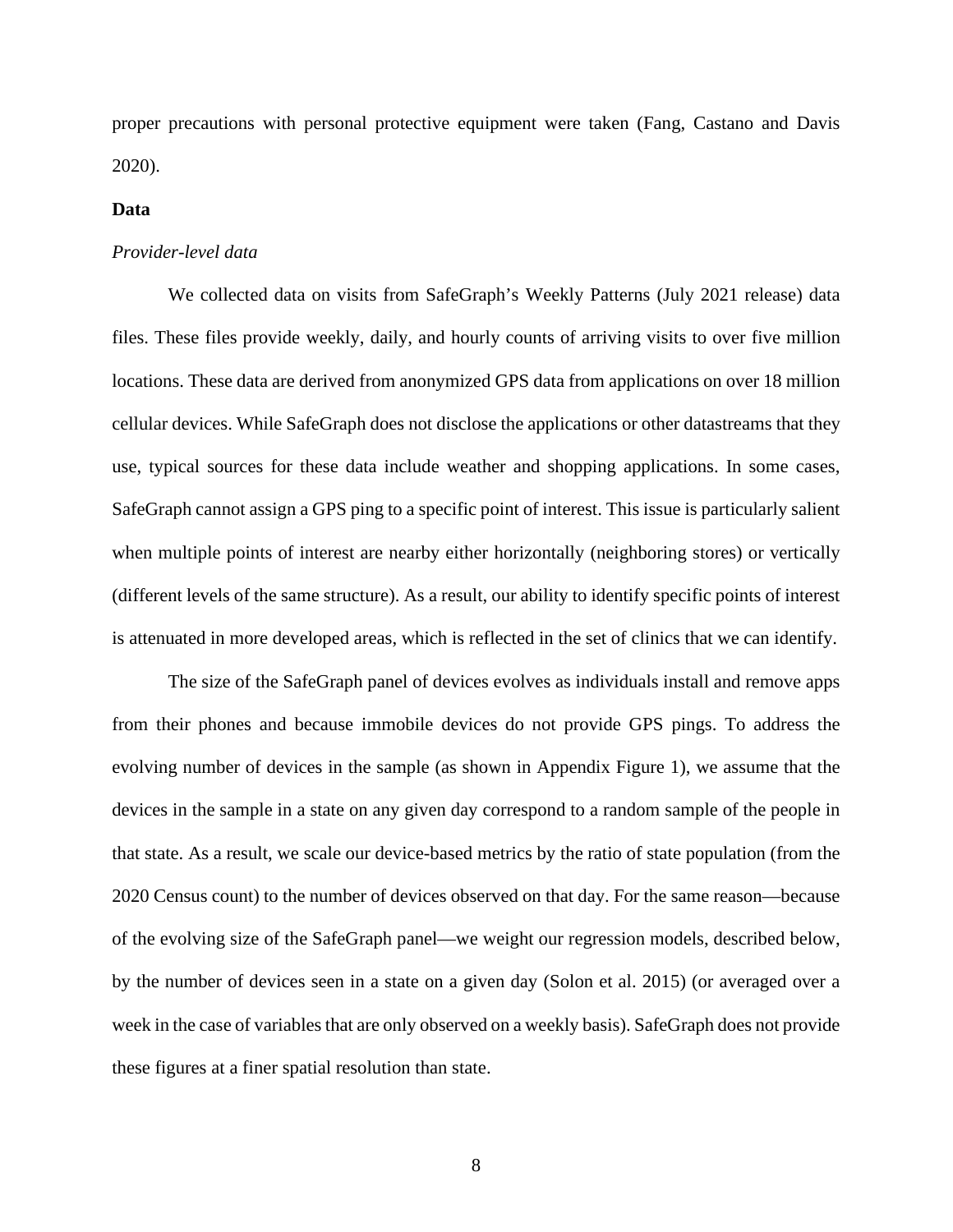We can use SafeGraph data to proxy for visits to abortion clinics assuming that the population of smartphone users who visit abortion providers is comparable to the population of users of abortion providers. If this assumption is correct, then the number of visits we observe in the cellular data should be proportional to the number of visits to the clinic. This is the best we can do without individual-level data on clinic visits, which few researchers have been able to access. It is also a limitation we share with all of the other COVID-19-related papers that use SafeGraph data.

We validated the SafeGraph data as a measure of foot traffic to abortion clinics by comparing total SafeGraph visits to the clinics in our sample with Guttmacher institute data from 2019 and 2020, as shown in Appendix Table 4. If the SafeGraph data are providing a reasonable proxy for abortions in a state then we would expect the coefficient on the SafeGraph visits in a regression of log abortions on log SafeGraph visits to be close to 1. The true value is likely to be less than one if the production function for abortions has decreasing returns to scale. When we run this regression, we get a point of estimate 0.930 with a standard error of 0.219, which is statistically indistinguishable from 1. We also present these results graphically in Appendix Figure 3 which shows the entire year of 2019 in panel A and 2020 in panel B. The points lie along the 45-degree reference line, indicating that the sums of Safegraph visits are similar to the Guttmacher state data points. Appendix Table 14 presents point estimates and standard errors from rgressions of abortions on log abortion clinics visits and demonstrate that in neither year can we rule out that the true relationship between visits to abortion clinics and counts of abortions is equal to 1.

We also collected the names and street addresses of abortion clinics listed on several publicly available online aggregators: Planned Parenthood, NARAL, the ANSIRH Abortion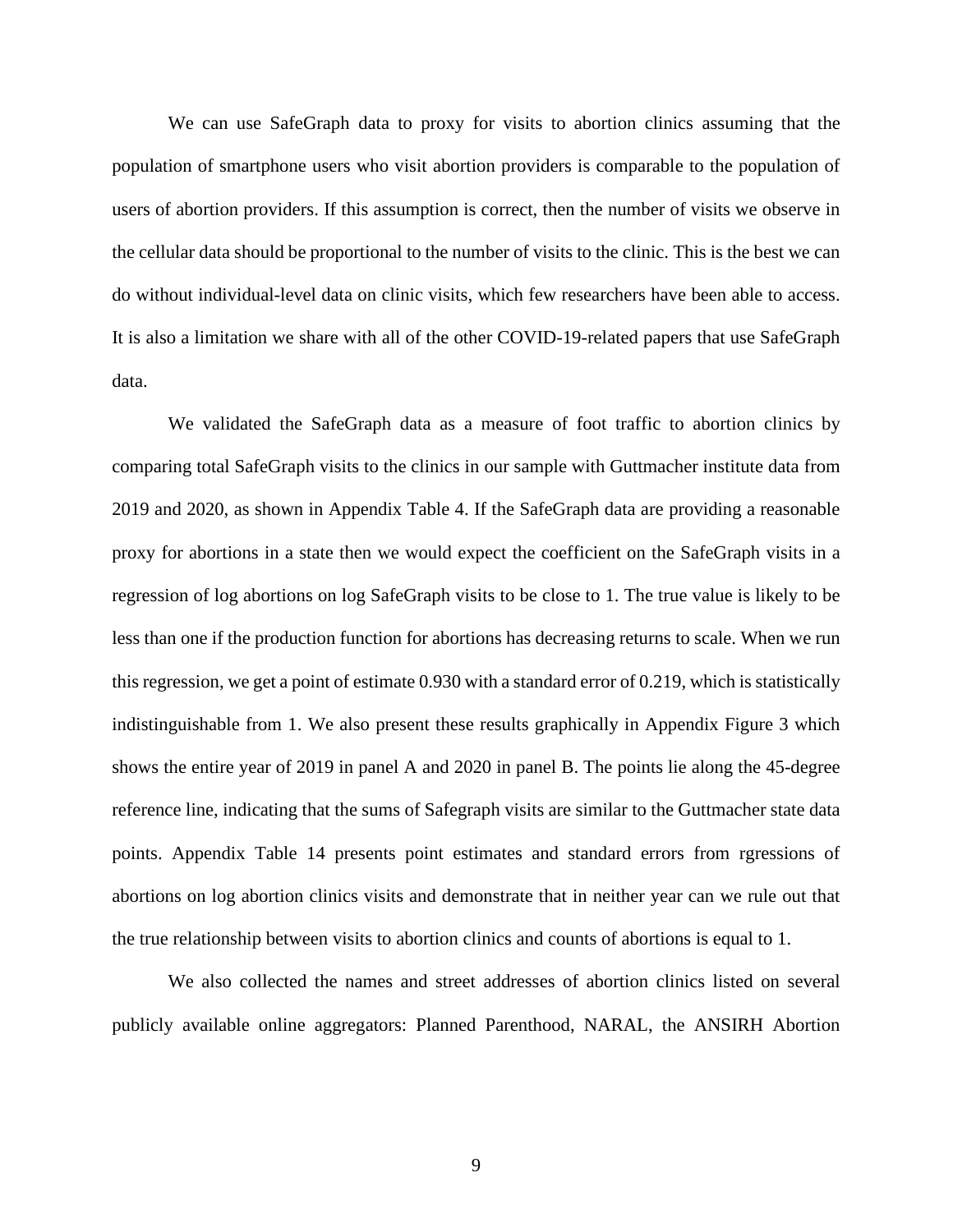Facility Database, and Abortion Clinics Online.<sup>[5](#page-9-0)</sup> Our first attempt to match these with Safegraph locations was to fuzzy match (with Stata command reclink) by address and then by name; this allowed us to identify several hundred matches between our list and Safegraph's outpatient center location database. Additionally, we geocoded the clinics to facilitate Vincenty calculations (via Stata command geonear) of the distances between our clinics and the Safegraph locations. This process uncovered several matches that were not found in either round of the fuzzy matching process. Geocoding the clinics also enabled us to map the clinics as shown in Figure 1. The clinics we could not match with either method were excluded from our analysis, since we lacked any of Safegraph's visit data for those locations. This required us to drop several states from our analysis as mentioned previously.

Some of our clinics do not appear in some days of the Safegraph data. Based on our understanding of how Safegraph's data is constructed, these missing observations are likely days with zero visits to the location. Given this, for the analysis in this paper we interpolate zeros for days with no visits in the Safegraph data which have both at least one prior and subsequent nonzero visit day for that clinic. In many cases we can confirm that these values are true zeros by using the Monthly patterns file, which includes a location for the entire month if it had a non-negative number of visits in that month.

#### *Policy Data*

We gathered data on elective procedure and surgical abortion bans from the COVID State Policy Database (Raifman et al 2020) and the Kaiser Family Foundation (Sobel et al. 2020).<sup>[6](#page-9-1)</sup> Elective procedure bans varied in how they covered surgical abortions. In some cases, surgical

<span id="page-9-0"></span><sup>&</sup>lt;sup>5</sup>[https://www.plannedparenthood.org/abortion-access,](https://www.plannedparenthood.org/abortion-access?) [https://prochoice.org/patients/find-a-provider/,](https://prochoice.org/patients/find-a-provider/) [https://www.ansirh.org/abortion-facility-database,](https://www.ansirh.org/abortion-facility-database)<https://www.abortionclinics.com/>

<span id="page-9-1"></span><sup>6</sup> Please see Appendix Table 1 and Appendix Table 2 for list of implementation dates for each state policy.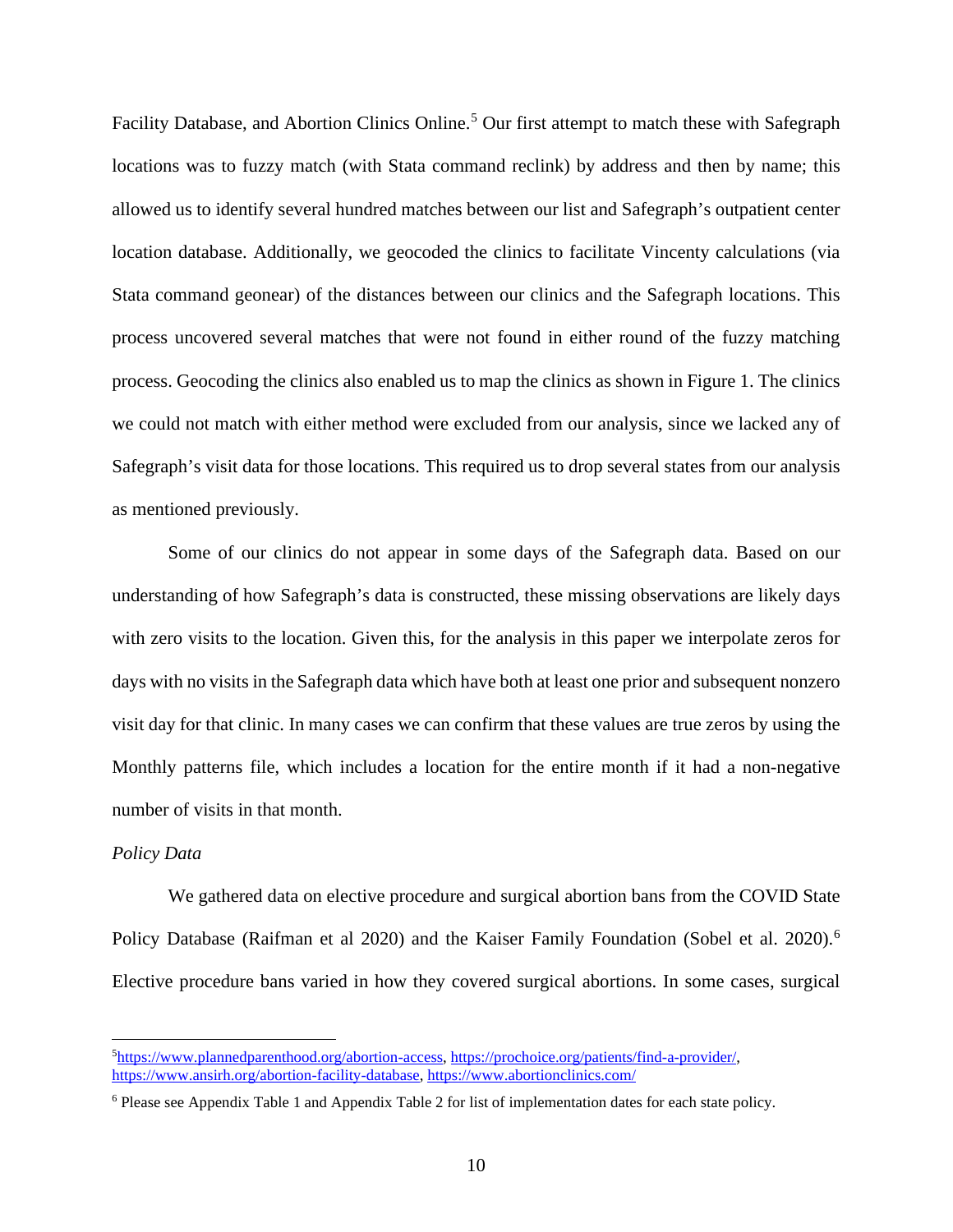abortions were explicitly permitted, under at least some circumstances, while in other cases there was explicit language banning surgical abortions. In addition, some state abortion bans were restrained or enjoined by federal courts, with some bans having particularly complex legal paths. Arkansas' initial regulation banning surgical abortions (effective April 3), for example, was enjoined ten days later, but that injunction was later lifted. Subsequently, Arkansas relaxed the ban by requiring women to have a negative COVID-19 test within the immediate 48 (April 27), 72 (May 18), or 120 hours (July 6) before a surgical abortion could be performed. The state lifted the regulation in its entirety on August 1. Oklahoma's abortion ban also followed a complex procedural path, with a statewide temporary restraining order on April 6 preventing the state from enforcing its ban prior to the ban being enjoined on April 21.

Several states listed exceptions to these bans; for example, in Iowa, abortions were permitted if delaying an abortion until the relevant executive order had expired would mean a pregnancy exceeded Iowa's existing gestational age limit (Mehaffey 2020). Similarly, a federal judge ruled that abortion providers could determine a surgical abortion necessary on an individual basis, including if delaying the procedure would push the pregnancy past viability (Borchardt 2020.)

States varied in how strictly they enforced surgical abortion bans. In Iowa, for example, enforcement was relatively lax. Texas, on the other hand, went as far as including medication abortion in its elective procedure restrictions (Najmabadi 2020.) Although Indiana's governor stated in a press conference that surgical abortions should not continue unless medically necessary for maternal health, providers in Indiana indicated to a newspaper that they did not stop providing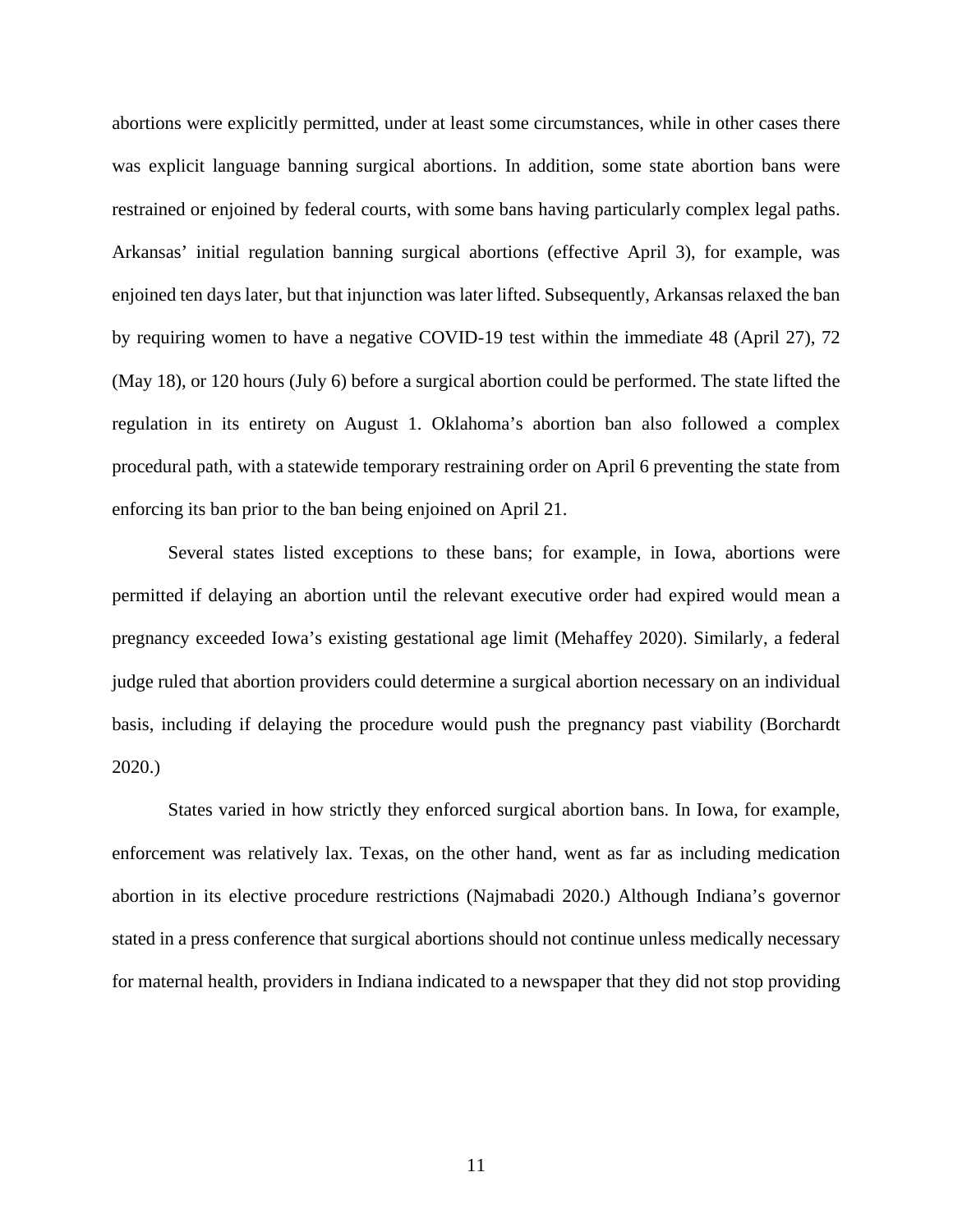abortions and had not faced interference from the state (Cook and Sikitch 2020). [7](#page-11-0) The ACLU of Alaska made similar comments regarding their state's own de jure abortion ban (Carter 2020.) Meanwhile, Louisiana's attorney general attempted to inspect a Shreveport abortion clinic to determine if they had performed non-medically necessary abortions (Westwood 2020.) Additionally, while other states enacted de jure bans on abortion by classifying it as an elective surgery, South Dakota's travel quarantine guidelines made it infeasible for medical providers to come to the state's sole clinic to perform abortions. This led to a de facto abortion ban because the clinic does not employ any doctors who reside inside the state borders (McCammon 2020).

At least two states attempted or discussed surgical abortion bans that never came to fruition. Kentucky's state legislature passed a bill that would have restricted abortion as part of the pandemic response, but it was vetoed by Governor Andy Beshear (Sobel et al. 2020.) Utah's legislature discussed a surgical abortion ban, but the measure never came to a vote (Keating et al. 2020.) Therefore, neither of these states are included in our count of those that banned surgical abortion at some point during the pandemic. We did not attempt to index differences in surgical abortion policy for our analysis, but it is important to note that these restrictions were not consistent from state to state.

We also used a variety of sources, mostly local newspapers, to identify which states attempted to ban surgical abortion as part of their emergency response to the pandemic. We also made use of a crowdsourced collection of state pandemic responses to identify if and when a state restricted elective medical procedures. We coded our two dummy variables to turn on the day a state enacted an order banning elective procedures (and surgical abortion, when it was included in

<span id="page-11-0"></span><sup>&</sup>lt;sup>7</sup> We coded Indiana as not having a surgical abortion ban, despite the Governor's statement, since there does not appear to have been any official effort to ban surgical abortions.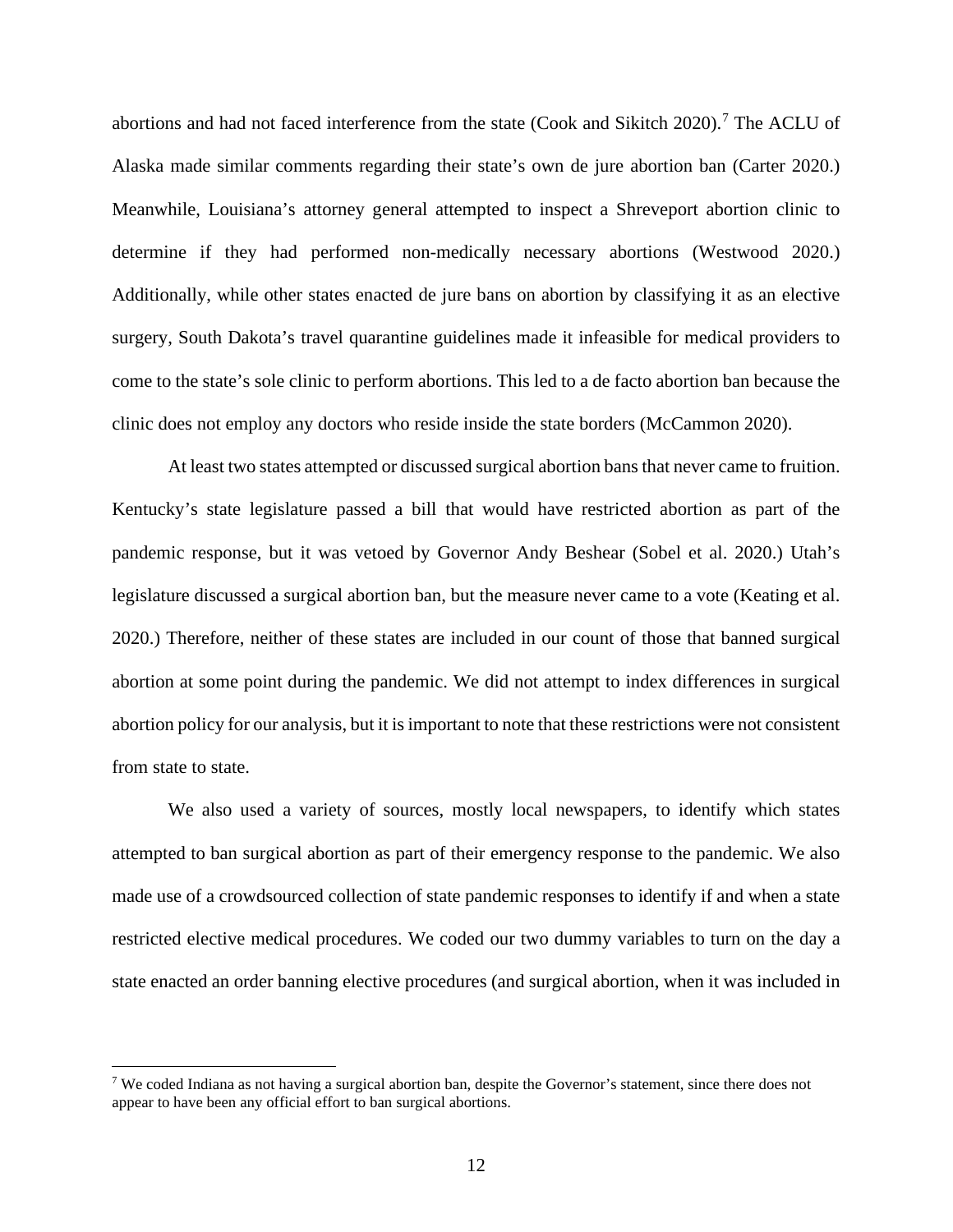these orders.) They turned back off when the relevant order expired or was halted by a court decision, which occurred in a few cases. If the court order was appealed and overturned, the variable turned back on. Although we found several instances of court orders requiring abortions be allowed to continue, we did not find information about this occurring for general elective procedure bans. Therefore, the indicator for surgical abortion bans turned on and off intermittently for some states whereas the indicator for elective surgery bans turned on and then off once per state. Finally, we used data from Johns Hopkins University (Center for Systems Science and Engineering 2020) for the count of COVID-19 cases in each county.

### **Methods**

Using a balanced panel of abortion clinics, we estimated fixed effect Poisson regressions to examine the impact of state policies on visits to abortion clinics during the pandemic.

 $ClinitV is its_{csdwy} = f(\alpha + \beta year_y + \gamma ElectricProceedureBan_{sdwy})$ 

 $+$ SurgicalAbortionBan<sub>sdwy</sub> + StayHome<sub>sdwy</sub>

$$
+X_{csdwy} + \text{clinic}_c + \text{dayweek}_{dw} + \varepsilon_{cst})
$$

Where *ClinicVisits* is the volume of clinic visits for clinic *c* in state *s* on day *d* (e.g., Monday) of week *w* (e.g., week 10 of the year) and year *y* (e.g., 2020) after rescaling to account for day-to-day variation in the number of devices in the sample for a given state. We also weight our regressions by the number of devices seen in the state on each day so that our estimates correspond to the national effect. [8](#page-12-0)

We created two dummy variables for state restrictions on elective medical procedures. One dummy (*ElectiveProcedureBan*) indicated if a state restricted elective medical procedures in

<span id="page-12-0"></span><sup>&</sup>lt;sup>8</sup> We can explain over 90% of the variability in the number of devices seen per day using state and date fixed effects, while weather explains an additional 10% of the within variation, prior to 2020.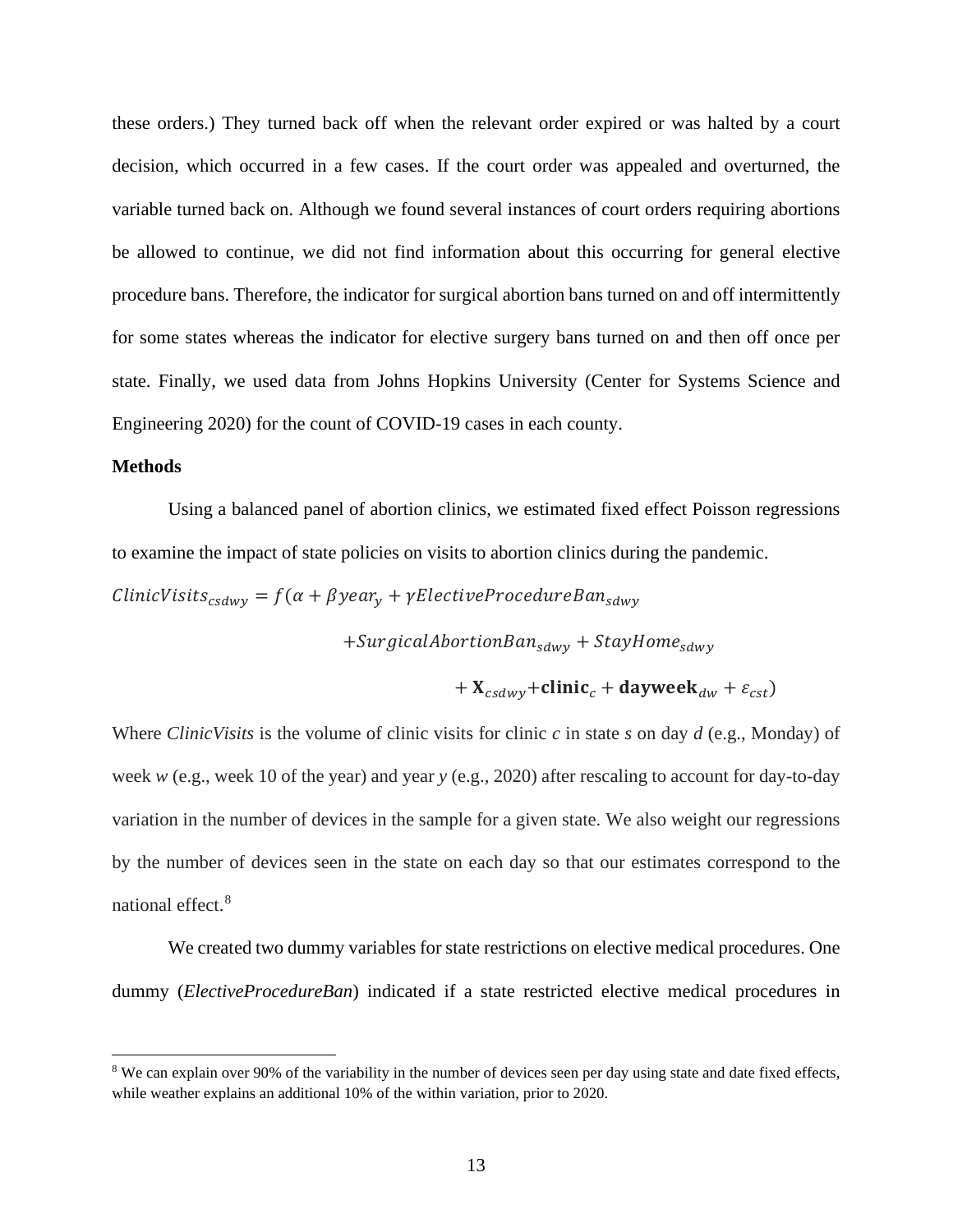general, while the second (*SurgicalAbortionBan*) indicated if a state defined surgical abortions as an elective procedure that ought to be canceled or postponed. To our knowledge, there were no instances of a state banning surgical abortion without banning elective medical procedures in general. We also included a third indicator (*StayHome*) for a state implementing a stay-at-home order in order to capture efforts to discourage all movement, rather than more targeted efforts to reduce the demand for healthcare resources.<sup>[9](#page-13-0)</sup>

In **X**, we also incorporated a control for public holidays such as Memorial Day and President's Day, allowing us to control for decreased traffic on those clinic-dates, and the monthly unemployment rate in the county. The final controls had to do with the incidence of COVID-19 in the county each clinic is located in. We tested several COVID-19-related parameters, including the raw number of cumulative cases, new cases on a given clinic-date, cumulative cases per 100 thousand, and new cases per  $100$  $100$  thousand on a given clinic-date.  $10$ 

We also controlled for clinic fixed effects (**clinic**) and day of the week-week fixed effects (**dayweek**), e.g. Thursday of week 14. Controlling for day of the week-by-week fixed effects allow us to compare days in 2020 to comparable days in 2019. We only used weekday visits in our analysis, so this gave us 85 day-of-the-week-by-week groups (e.g., Monday of week 11). Our time period encompassed epidemiological weeks 6 through 22, which is roughly February through May. Finally, robust standard errors were clustered at the state level.

*Code and data availability* 

<span id="page-13-0"></span><sup>9</sup> Please see Appendix Table 3 for a list of the dates of state-at-home orders and non-essential service closures.

<span id="page-13-1"></span> $10$  In Appendix Figure 2, we show that there isn't a clear relationship between rising COVID cases and the restrictiveness types of policies we're considering.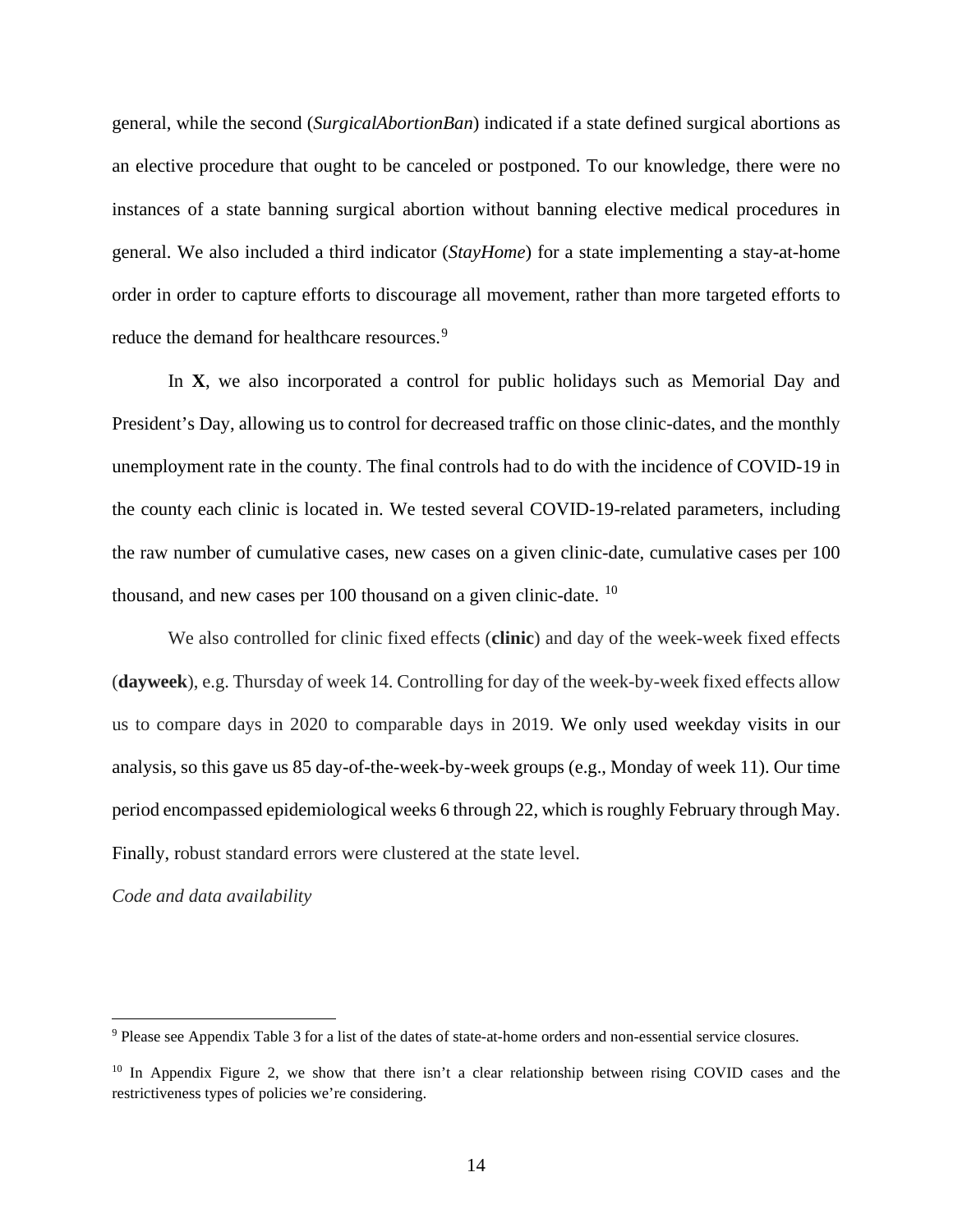Source code for data cleaning and analysis are available at [https://github.com/andersen](https://github.com/andersen-hecon/Andersen_Bryan_Slusky_Abortion_Covid/)[hecon/Andersen\\_Bryan\\_Slusky\\_Abortion\\_Covid/.](https://github.com/andersen-hecon/Andersen_Bryan_Slusky_Abortion_Covid/) The SafeGraph patterns data can be acquired from SafeGraph at <https://shop.safegraph.com/> and the ANSIRH location database can be requested from [https://www.ansirh.org/abortion-facility-database.](https://www.ansirh.org/abortion-facility-database) All other datasets can be downloaded directly from the links in the references section.

### **Results**

Although our original sample included over 600 clinics, our balanced panel includes 478 clinics located in 47 states and the District of Columbia (see Figure 1). For various reasons, some states were omitted from the analysis. Louisiana, Kentucky and North Dakota were excluded because we were unable to match any abortion providers in these states with locations in the Safegraph database. $11$ 

Table 1 shows our summary statistics. We have 81,260 clinic-day observations in our data, corresponding to 478 clinics over 85 weekdays in each of two years. Of those observations, 15% (30% of the 2020 days) are from when an elective procedure ban was in effect, and 1.3% (2.6% in 2020) are from when an explicit surgical abortion ban was also in effect. Because our sample is at the clinic level, we have relatively few observations in states that explicitly banned surgical abortion since those states have very few abortion clinics.

Figure 2 plots the raw daily difference in visit counts between 2020 and 2019. There is a notable decline in visits beginning around March 16, 2020, which is when many states announced

<span id="page-14-0"></span> $11$  South Dakota did not explicitly restrict surgical abortion in the same manner as other states whose policies we analyze. However, due to a combination of factors, abortion services were unavailable in the state of South Dakota for a a several month period during the pandemic. Prior to the onset of COVID-19, the state's sole abortion provider relied on flying out-of-state doctors in on a regular basis to provide services. This was not feasible for the majority of 2020; therefore, abortion was not available in the state beginning in March 2020 and extending into that autumn. Instead, the clinic referred patients to neighboring states such as Nebraska. Although South Dakota is excluded from our primary analyses due to its different nature than the de jure abortion restrictions in other states, we do include it in our analysis of out-of-state visits in unrestricted states which neighbor restricted states (McCammon 2020).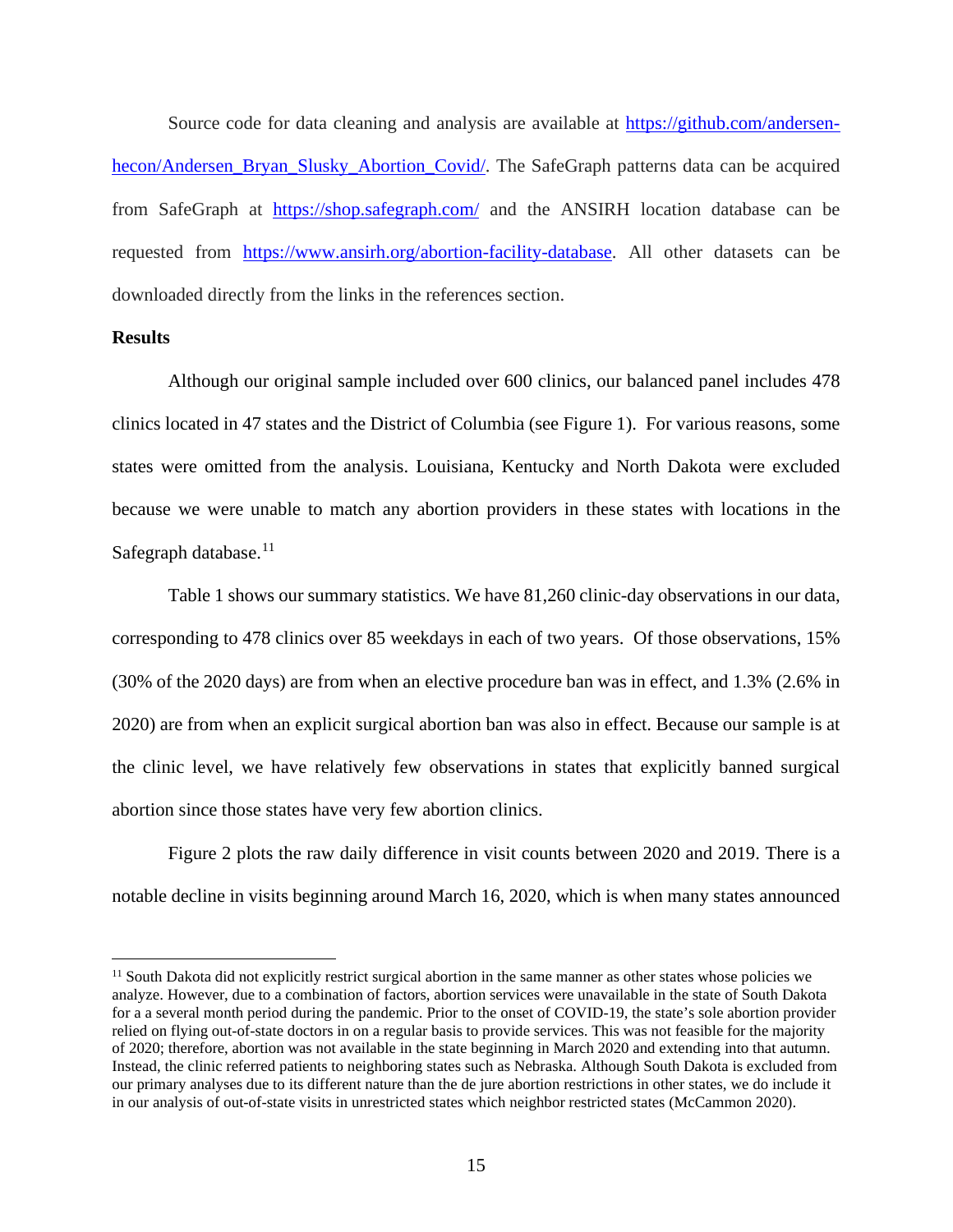states of emergency and began to take other steps to contain the pandemic and reduce mobility. On March 13, President Trump declared a nationwide state of emergency.

Our event study (Figure 3) shows a steep drop-off in clinic visits after procedure bans went into effect. Visits do not begin to increase again until at least 28 days after procedure bans were enacted, which is around mid-to-late May for most states. There is a slight decline before the bans took effect, however, so we cannot rule out that there was no pre-trend in our data. A pre-trend would be consistent with Ziedan, Simon, and Wing (2020), which found a steep decline in non-COVID healthcare utilization during the spring of 2020, not all of which can be attributed to state policies on elective healthcare.

We used several combinations of variables in our Poisson regressions, although a dummy for the year 2020 was always included. In Table 2, we show that there was a significant decrease in traffic to abortion clinics in 2020 compared to 2019 and higher levels of unemployment were associated with reductions in daily visits. For example, when we control for COVID incidence using incident cases per 100 thousand people (column 2), states that banned elective medical procedures saw a 26.3 percent decrease<sup>[12](#page-15-0)</sup> in visits to abortion clinics. This effect was significant at the 95 percent level. In the model that did not control for stay-at-home orders, there was no significant additional impact in the states that specifically categorized surgical abortion as an elective procedure that ought to be postponed, although when we control for stay-at-home orders, surgical abortion bans are associated with a 10.6 percent reduction in visits, significant at the 95 percent level. Finally, we found a 1.0 percent decrease for each new case per 100 thousand people in the county, an effect that was significant at the 99 percent level.

<span id="page-15-0"></span><sup>&</sup>lt;sup>12</sup> Percentage change =  $exp(\beta)$ -1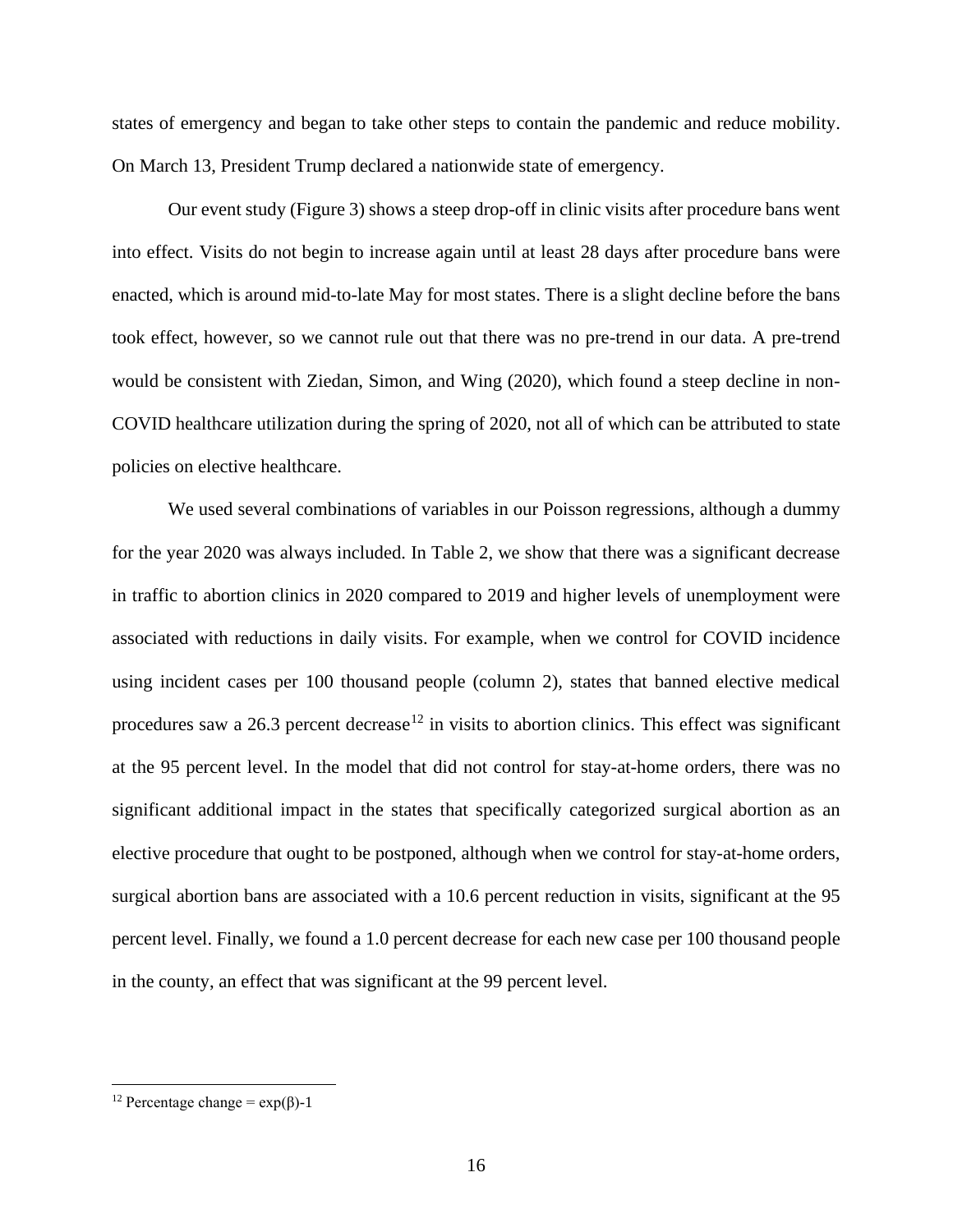When we used cumulative cases per 100 thousand instead of incident cases, we found a 27.6 percent decrease from elective procedure bans, which was significant at the 95 percent level. Again, we did not find a significant impact from specific surgical abortion bans in this permutation without controlling for stay-at-home orders. However, when we also controlled for stay-at-home orders, surgical abortion bans were associated with an additional 9.9 percent reduction in visits, which was significant at the 95 percent level. Each new case per 100 thousand people was responsible for a further 0.02 percent decrease in visits, and this effect was significant at the 99 percent level. Areas with higher levels of unemployment also had fewer visits to abortion clinics, with a one percentage point increase in the unemployment rate decreasing clinic visits by 1.6 percent in models that do not control for stay-at-home orders.

We also modeled the impact of stay-at-home orders and non-essential service closures on clinic visits. As shown in Table 2, stay-at-home orders and non-essential service closures were statistically significant, reducing abortion clinic visits by 24.1 to 25.4 percent, depending on the specification. The main takeaways from this table are that abortion clinic visits declined between 2019 and 2020, broad sub-federal policies reduced abortion clinic visits further, and specific surgical abortion bans had a mixed effect on visits and was only statistically significant in models that control for stay-at-home orders.

Table 3 uses visitor characteristics that we observe at the weekly level to draw inferences about the effect of elective procedure bans and targeted surgical abortion bans on visitor characteristics. Column (1) replicates our main specification from Table 2 using the total number of visits each week and demonstrates that elective procedure bans reduce the number of visitors to a clinic by 17.2 percent each week. Corresponding to the reduction in visits, we find an 20.4 percent reduction in unique visitors per week after a ban takes effect. Surgical abortion bans were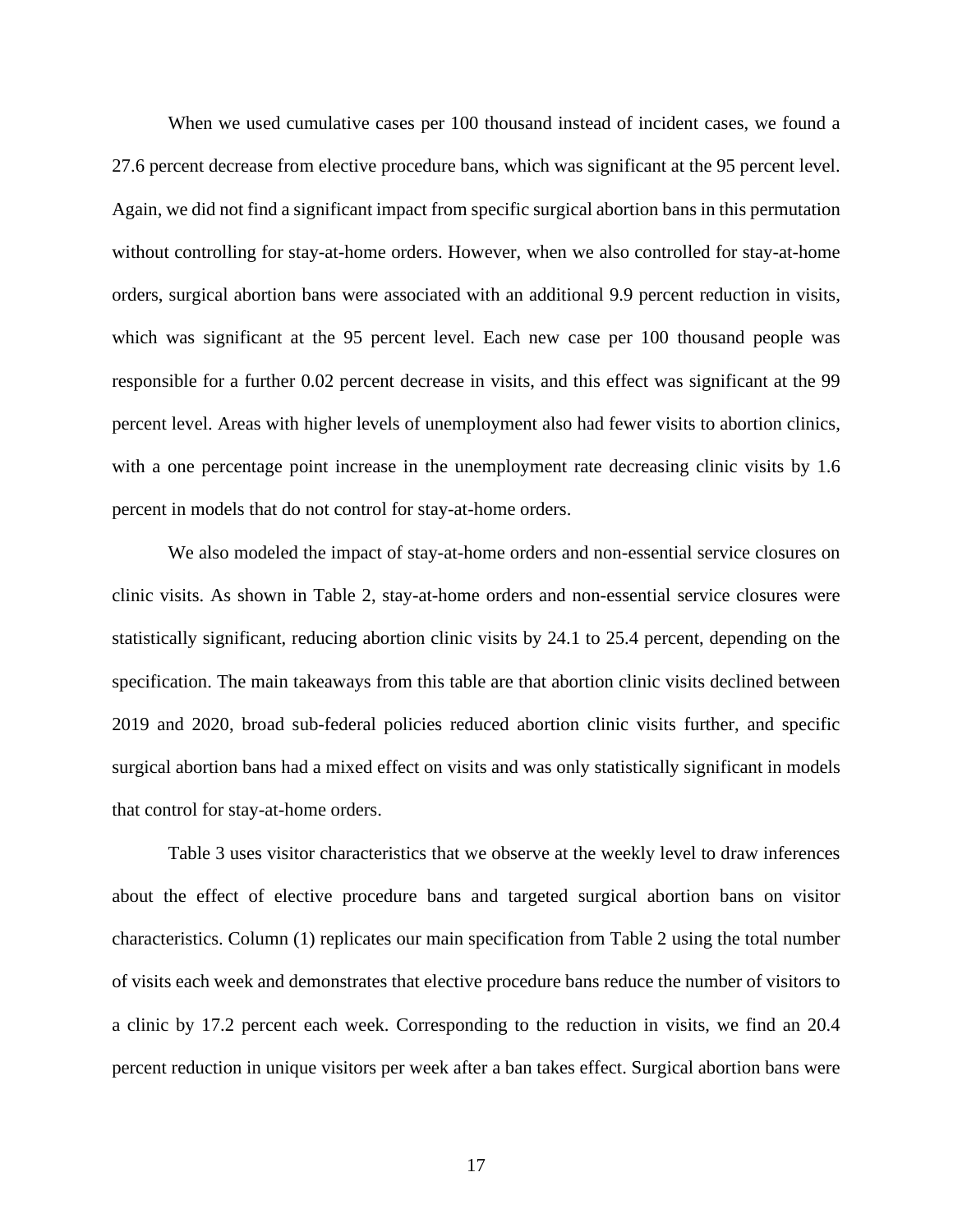associated with a 10.9 percent reduction in visits and a 15.9 percent reduction in unique visitors each week to clinics associated with surgical abortion bans. Despite these changes in the number of visits and visitors, we find no evidence that the distance traveled for each visit changed following elective procedure or surgical abortion bans, while the median visit to the clinic became shorter.

We conduct a similar exercise at the state level (Table 4), which demonstrates comparable reductions in the weekly number of visits and visitors due to elective procedure bans and surgical abortion bans. Using the state-level data, we also look at the number of visitors who are from the same state, out-of-state, or who left the state, based on the home location of the device. We decompose our outcome measure into visitors to clinics in that state from the same state and visitors from other states. In both cases the policy variables are assigned by the state of the clinic. We find 22.5 and 18.1 percentage point reductions in same-state visitors due to elective procedure bans and surgical abortion bans, respectively. In states that implemented an elective procedure ban, we also find a 51.2 percent reduction in the number of people from outside the state traveling to abortion clinics within the state, indicating a reduction in cross-border movement due to elective procedure bans. Unexpectedly, we do not find a statistically significant effect of surgical abortion bans on visitors from out of state, though perhaps we lack the statistical power to estimate such an effect precisely.

To determine whether state policies cause residents to travel to a clinic out of state, we now reframe the analysis to look at the subset of clinic visitors from a particular state who went to a clinic out of state (regardless of which state that clinic was located in). In this case, we assign the respective policies by the visitor's state of residence. Here, we find a 254 percent increase in the number of people who visit abortion clinics in other states following an in-state surgical abortion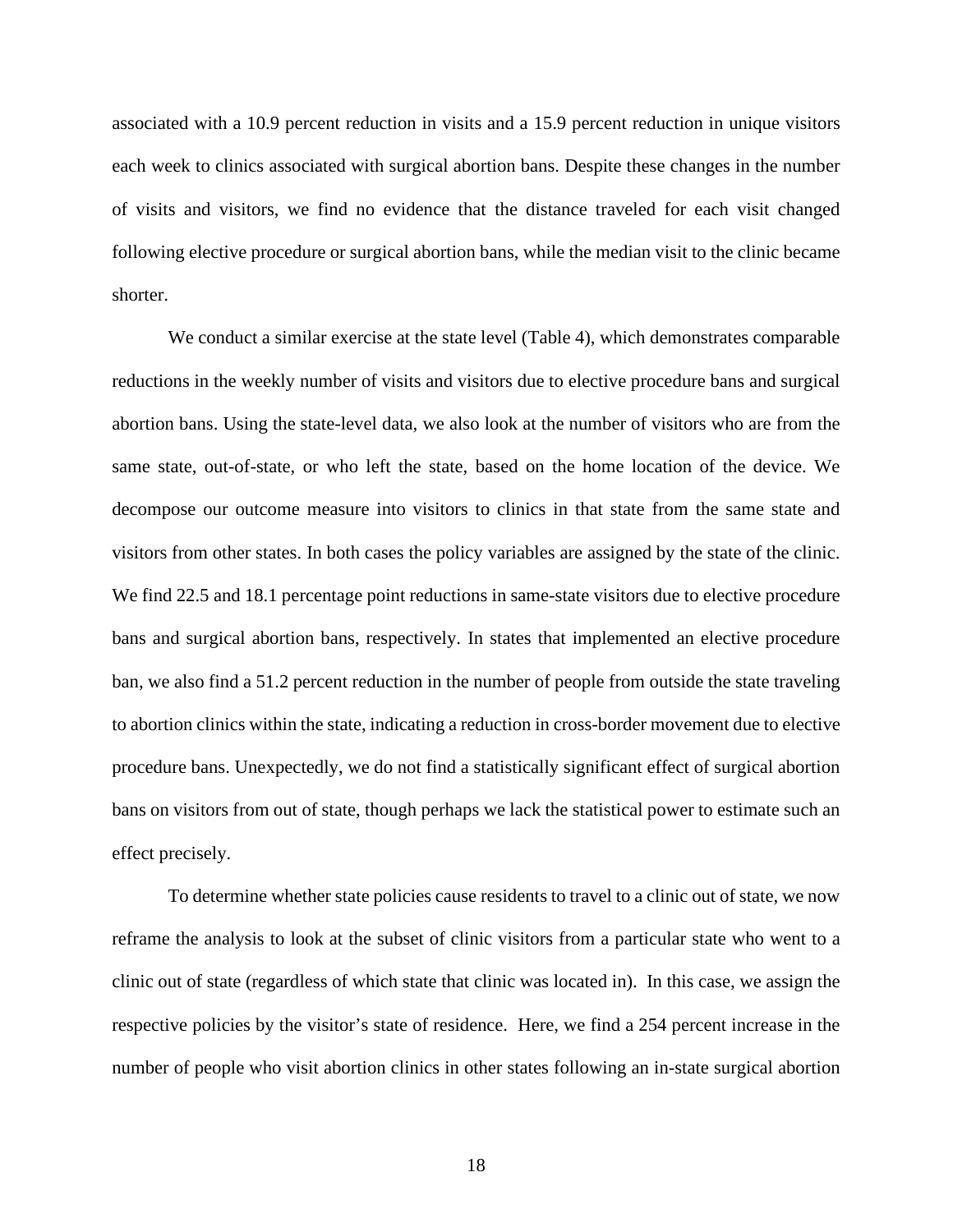ban, indicating that people may be moving across state lines in order to get abortions in states that did not ban surgical abortions.

Tables 5 and 6 stratify the sample into abortion clinics that do (Table 5) and do not (Table 6) provide surgical abortions. Among clinics that provide surgical abortions we find significant reductions in visits and unique visitors due to both elective procedure surgical abortion bans. Conversely, we find no effect of surgical abortion bans on visits to clinics that do not provide surgical abortions, although these estimates are imprecise.

Table 7 stratifies are samply by clinics in states openly hostile to abortion as opposed to states supportive of abortion.<sup>[13](#page-18-0)</sup> Panel A includes a surgical abortion ban indicator, while panels B and C exclude it since only one state among those that were not hostile to abortion had a surgical abortion ban. The results on the elective procedure ban indicator are remarkably similar for visits, weekly visits, and weekly visitors, all showing statistically significant and substantial negative coefficients.

### **Robustness Checks**

To ensure that interpolating 0s for missing clinics did not bias our results, we re-estimated our models using a panel of clinics that were never interpolated. Appendix Table 5 presents the results of this analysis, which are consistent with our main results. The one notable exception is that we find a statistically significant increase in the median visit duration after an elective

<span id="page-18-0"></span><sup>&</sup>lt;sup>13</sup> [https://www.guttmacher.org/sites/default/files/article\\_files/attachments/hostile\\_supportive\\_states\\_updated\\_12-30-](https://www.guttmacher.org/sites/default/files/article_files/attachments/hostile_supportive_states_updated_12-30-2020_as_of_date.pdf) 2020 as of date.pdf.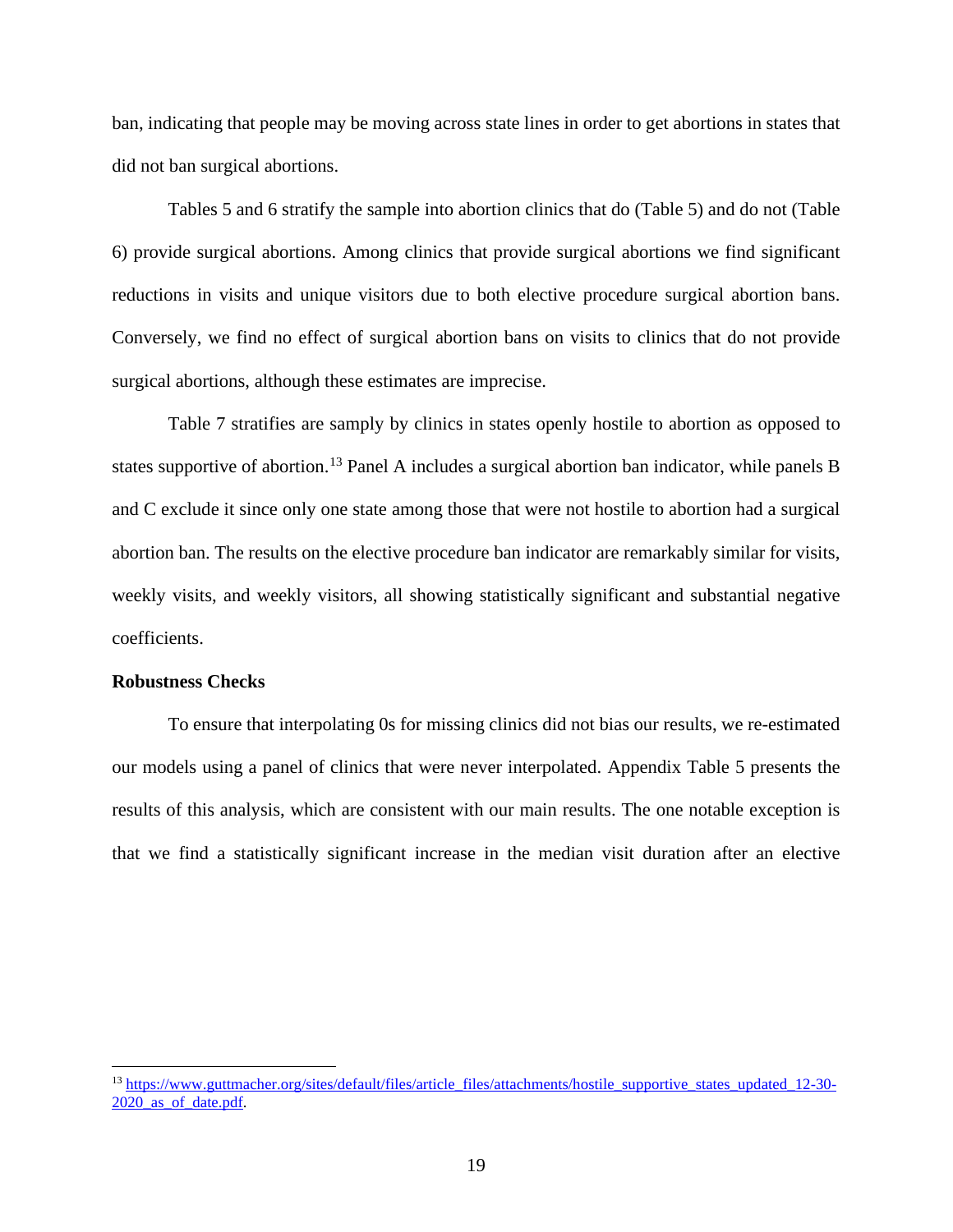procedures ban and after a stay-at-home order, while surgical abortion bans were associated with a reduction in the median visit duration.

Additionally, we engage with the new two-way fixed effects literature, given that our analytical structure uses a time-staggered treatment (e.g., Sun and Abraham 202l; Goodman-Bacon 2021; Callaway and Sant'Anna 2021). Because these methods have not yet been extended to nonlinear models, we estimate log-linear OLS regression models. As a reference, Appendix Table 6 presents the corresponding models estimated in a conventional log-linear or inverse hyperbolic sine two-way fixed effects framework, which yields results that are similar to our main results. Appendix Table 7 shows our results using the Sun and Abraham interaction-weighted estimator, which gives consistent (albeit statistically less precise) results using a log-linear (rather than a Poisson) model.

We then repeat our analysis using a variety of alternative specifications and stratifications. First, given the large number of zeros values for our dependent variable (as shown in Appendix Figure 4), we include a zero-inflated Poisson model (Appendix Table 8) and a negative binomial model (Appendix Table 9), both of which produce consistent results. Second, we stratify our regressions by states where a pharmacist must dispense contraceptives (Appendix Table 10) as opposed to states where a pharmacist can refuse for reasons of conscience (Appendix Table  $11$ )<sup>[14](#page-19-0)</sup>. Finally, in Appendix Table 12 we include controls for all visits to any location in SafeGraph's data to see if broad changes in mobility patterns (as shown in Appendix Figure 5) are driving our results. Overall, we find consistent results that both elective procedure bans and surgical abortion bans reduced abortion clinic visits.

<span id="page-19-0"></span><sup>14</sup> <https://www.guttmacher.org/state-policy/explore/refusing-provide-health-services>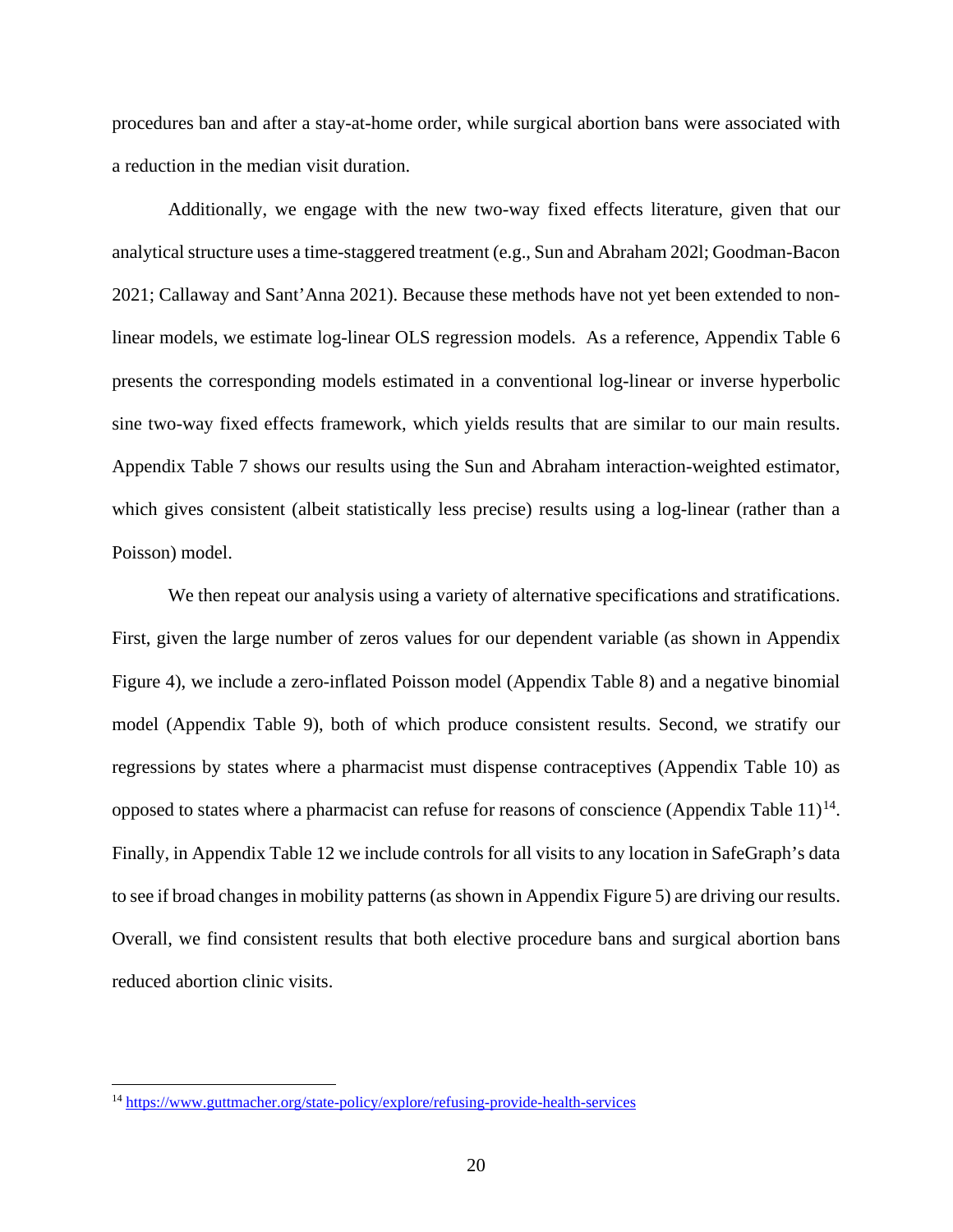### **Discussion**

The CDC has reported an increase in abortions in the past two years, so in the absence of a pandemic it would be expected that more abortions would take place in 2020 than in 2019. Using the most recent data, we can attempt to estimate how many abortions did not occur due to the pandemic and related policies. As of June 2022, the most recent data available on abortions per state per year is the Guttmacher Institute's report for 2020. Guttmacher reported that 916,490 abortions took place in the United States in 2019, which is about a 6.3 percent increase from 863,320 in 2017.

Using the regression coefficients from Table 2, Column (3) and Guttmacher data on state abortion rates in 2017 and 2019, we can attempt to estimate the impact of the pandemic and related state policies at the state level and sum to the national effect. We are making a strong assumption here that the decrease in abortion is the same relative percentage decrease as the decrease in clinic visits. Without more granular individual level data on clinic visits or specific data on abortion rates we are not able to increase the precision of this estimate.

Our time period was 4 months, so these effects would impact about a third of the year. For the United States as a whole, in a non-pandemic scenario with a consistent rate of increase year to year, assuming that the (state-specific) trend from the prior two years continue, we would have expected about 950,055 abortions in 2020 (a 3.7 percent increase from 2019), based on statespecific growth rates from 2017 to 2019. However, in our regression there was a 4.3% percent decrease from 2019 to 2020 during the 4-month time period. Therefore, we would assume about 904,000 (916,490 times a third of a 4.3 percent decrease) abortions would take place in the United States in 2020, which is about a 4.9 percent (comparing 916,490 and 904,000 ) decrease from what we would have expected from the upward trend from before the pandemic.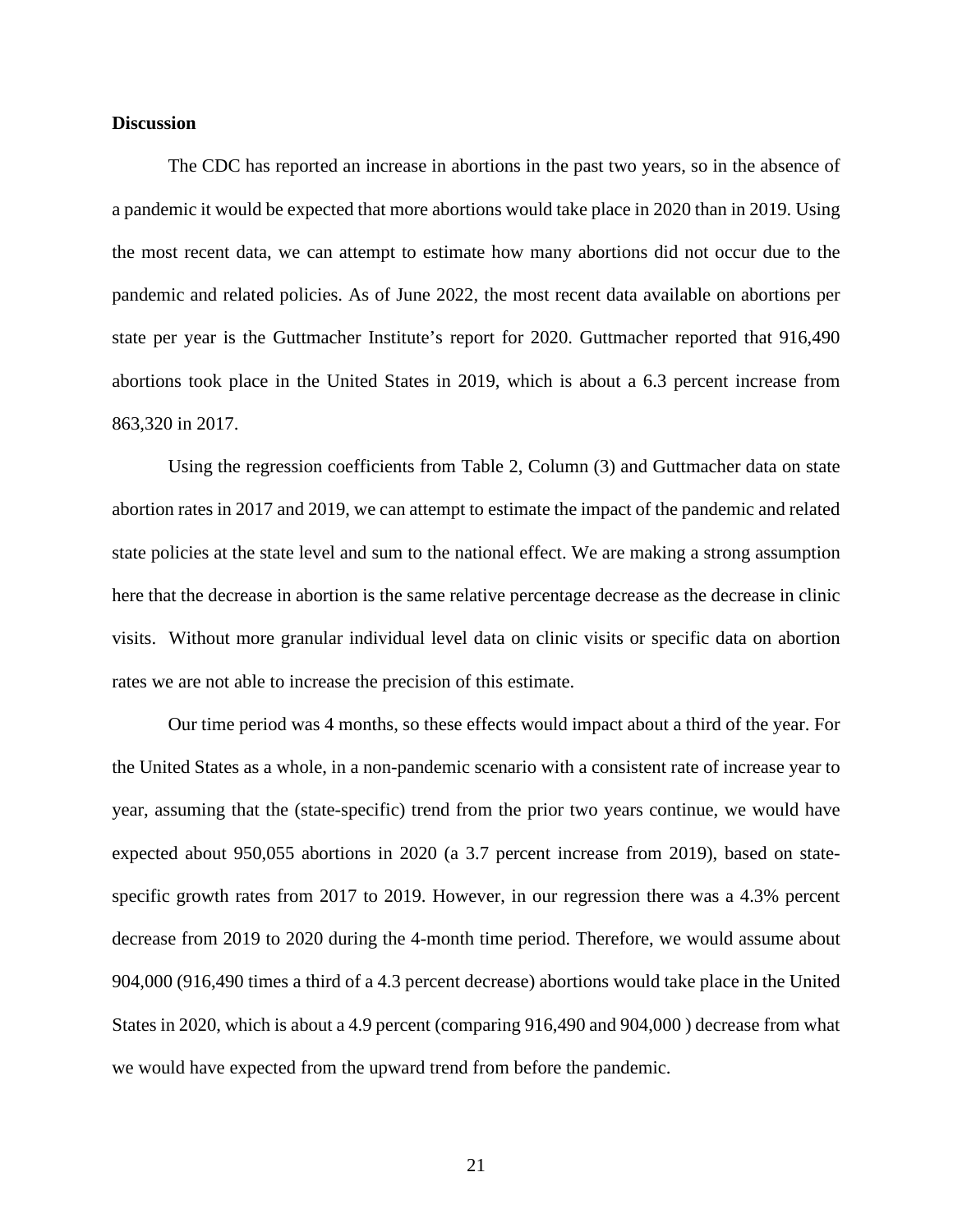However, elective procedure bans were also responsible for significant decreases in clinic visits according to our regression. Therefore, states with this policy would see an even larger decrease in abortions. For example, Pennsylvania banned elective procedures for about 5 weeks (Raifman et al. 2020), or about 10 percent of the year. Since there were 31,250 abortions in Pennsylvania in 2019, virtually flat from 2017, in the non-pandemic scenario outlined above we might expect around 31,245 abortions in 2020. With the impact of the pandemic and elective procedure ban causing additional decreases, we would expect around 30,155 abortions (31,250 times a third of a 4.3 percent decrease and a tenth of an 18.5 percent decrease) to take place in Pennsylvania in 2020, a 3.5 percent decrease (comparing 30,155 and 31,245) from the nonpandemic scenario. Repeating this process for each state, we estimate that elective procedure bans reduced the number of abortions in 2020 by 2.1% (to 884,400) while surgical bans resulted in an additional 800 fewer abortions in 2020. Appendix Table 13 presents our estimated change in abortions for each state using the estimates from Table 2 and state-specific growth-rates to predict the baseline 2020 abortion count. These results demonstrate that there was significant heterogeneity in the impact of the pandemic on abortion visits reflecting, in part, differences in underlying trends across states (e.g. Missouri versus Connecticut).

These estimates of the change in abortions assume that the reduction in visits was spread proportionally across visits for abortions and visits for other services. This is a reasonable assumption because more targeted surgical abortion bans had no effect on the number of visits to abortion clinics. If reductions in visits were disproportionally arising from visits for non-abortion services, so that the number of abortion visits remained constant, then a targeted surgical abortion ban should be effective at reducing visits to affected clinics. This strategy differs from the Mexico City study; due to the public provision of abortions in Mexico City there is more explicit data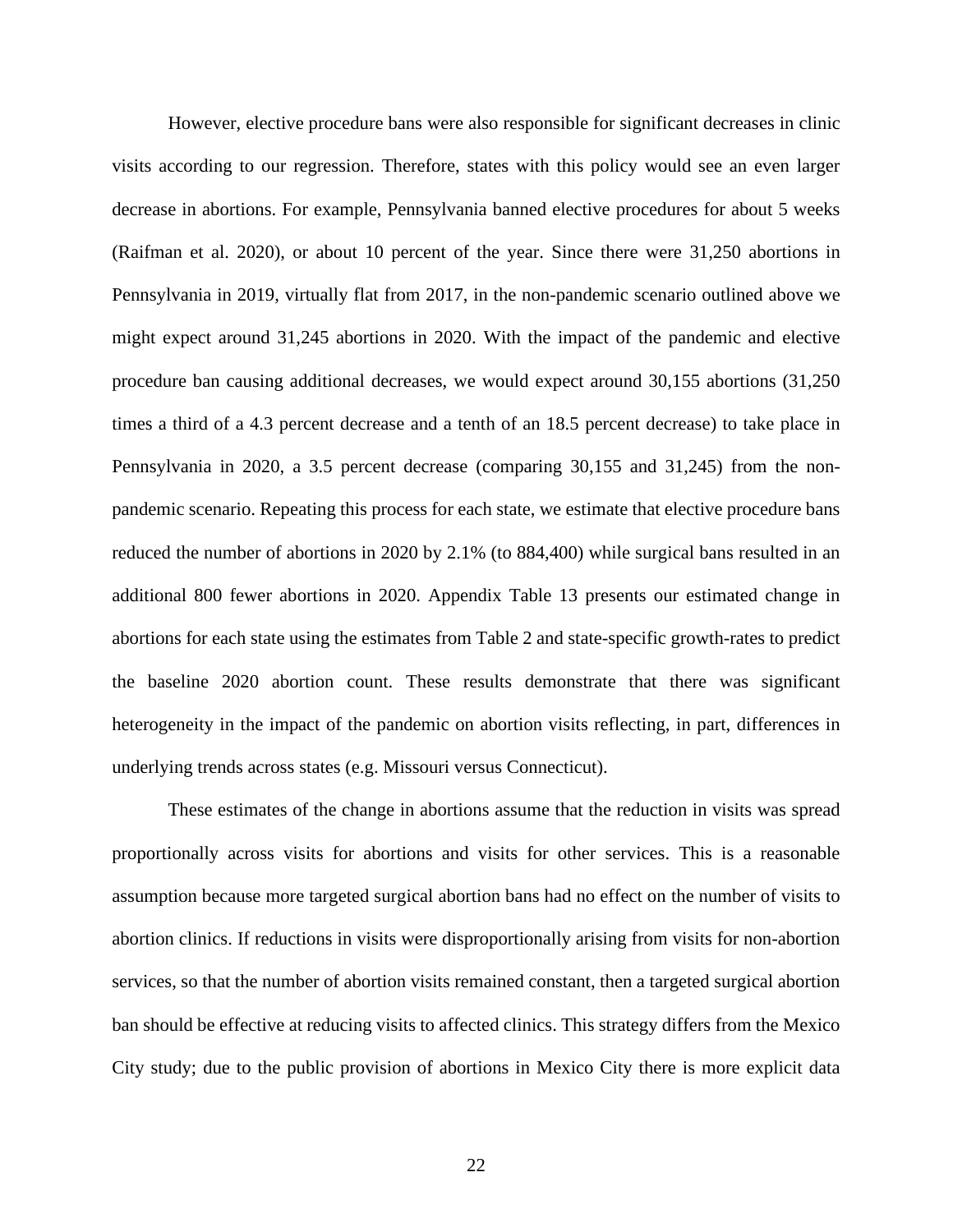dealing with the number of abortions provided in any given timeframe. Furthermore, the Mexico City data is complemented with analysis of the government's pregnancy helpline. This indicated an increase in unwanted pregnancies, so the decrease in abortions cannot be attributed to a decrease in pregnancies overall at least in Mexico (Marquez-Padilla and Saavedra, 2020.)

The majority of states which explicitly banned surgical abortions had restrictive abortion environments prior to the pandemic. NARAL characterizes each of the surgical abortion ban states with the exception of Alaska, Iowa and West Virginia<sup>[15](#page-22-0)</sup> as having severely restricted access, the most restrictive environment possible according to their scale (NARAL 2020.) In contrast, the other elective procedure ban states have grades across the spectrum, with a median environment of some access. Across all 50 states the median environment is restricted access. Guttmacher also grades states; their metric ranges from very hostile to very supportive. Again, all of the surgical abortion ban states are characterized as hostile or very hostile with the exceptions of Alaska and Iowa<sup>16</sup> (Nash 2019.) Similar to the NARAL scale, the other elective procedure ban states have a median characterization of middle ground. The median characterization of all 50 states is leans hostile.

A large number of clinics in our sample were Planned Parenthood health centers. Planned Parenthood claims that abortion accounts for only 3 percent of the services provided at their clinics (Planned Parenthood 2014.) Although the true proportion of Planned Parenthood's services constituted by abortion has been a source of controversy (Ye Hee Lee 2015), the 3 percent figure does have validity by at least one measure. The organization's 2013-14 annual report shows that abortion services made up 327,653 of 10.6 million services provided (though a patient may receive

<span id="page-22-0"></span><sup>&</sup>lt;sup>15</sup> NARAL characterizes Alaska as having protected access, Iowa as having some access and West Virginia as having restricted access.

<span id="page-22-1"></span><sup>&</sup>lt;sup>16</sup> On the Guttmacher scale, Alaska is characterized as leans supportive and Iowa is characterized as leans hostile.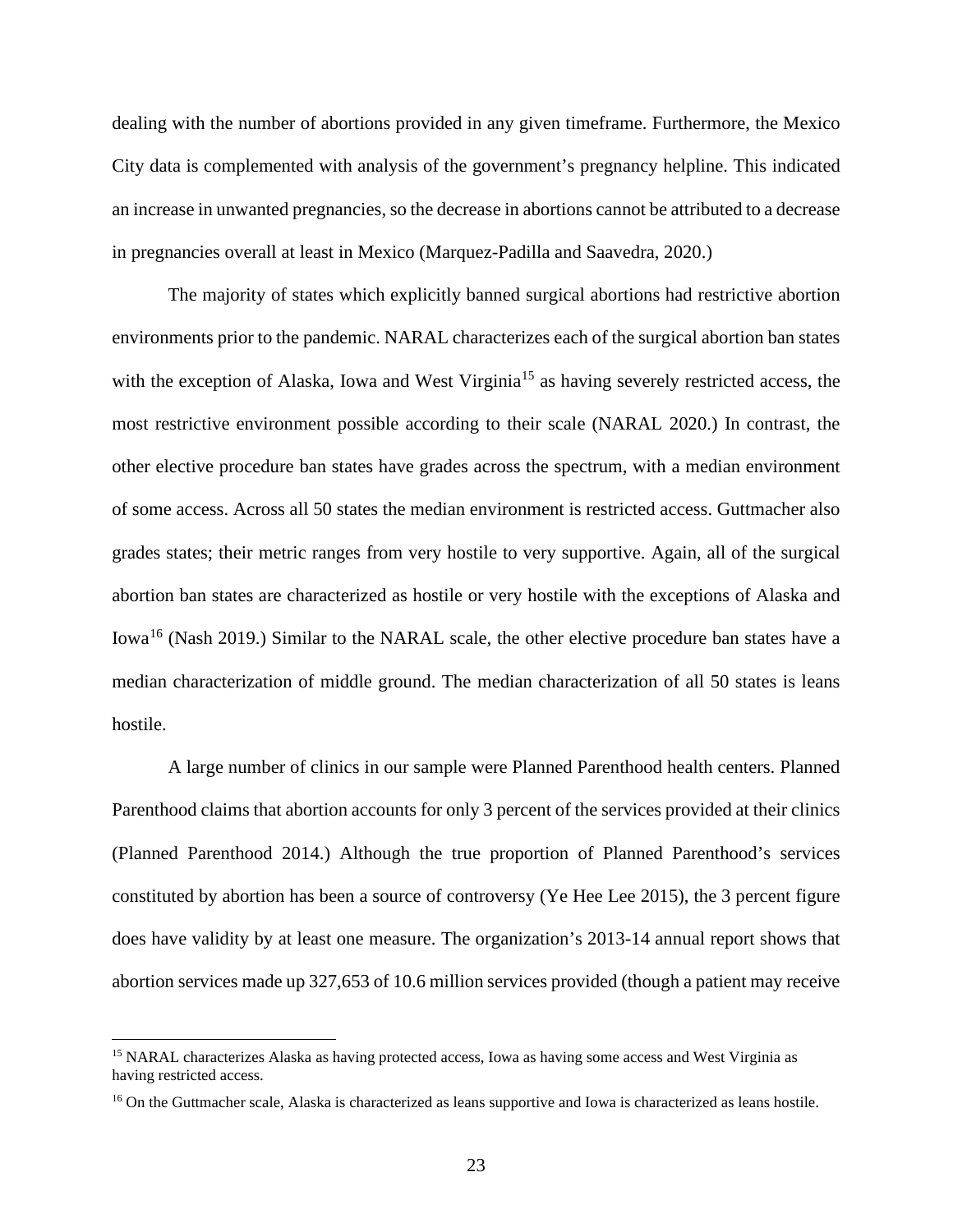multiple services in one visit<sup>17</sup>), which is about 3.1 percent (Planned Parenthood 2014.) In 2018-19, the proportion was 4 percent (Planned Parenthood 2019.) This statistic could explain why elective procedure bans (which would impact other Planned Parenthood services such as contraception or STD testing) had a steep impact on clinic visits while targeting surgical abortion specifically did not have a significant impact.

Another factor contributing to the decrease in clinic visits is the increase in telemedicine services throughout the pandemic. Among independent abortion providers, 20 percent reported implementation of "quick pick up" for medication abortion prescriptions, and over 40 percent reported forgoing pre-abortion tests such as for Rh negativity; 71 percent reported moving followup appointments to telehealth (Upadhyay et al 2020). These shifts may mean that we are overestimating the reduction in abortions since changes in follow-up appointment modalities and pre-testing would also appear as a reduction in visits. However, during the period that we study there were no changes in overall access to medication abortion: FDA regulations require that women pick up mifepristone in-person and this requirement was only enjoined by a Maryland court on July 13<sup>th</sup> 2020 (after our study period) and that injunction was stayed by the Supreme Court on January  $12<sup>th</sup> 2021$ .

### **Conclusion**

In this paper, we estimate the effects of a new Targeted Restriction of Abortion Providers (TRAP): explicitly prohibiting surgical abortions as elective surgery during a global pandemic.

<span id="page-23-0"></span><sup>17</sup> See [https://www.washingtonpost.com/news/fact-checker/wp/2015/08/12/for-planned-parenthood-abortion-stats-3](https://www.washingtonpost.com/news/fact-checker/wp/2015/08/12/for-planned-parenthood-abortion-stats-3-percent-and-94-percent-are-both-misleading/) [percent-and-94-percent-are-both-misleading/.](https://www.washingtonpost.com/news/fact-checker/wp/2015/08/12/for-planned-parenthood-abortion-stats-3-percent-and-94-percent-are-both-misleading/)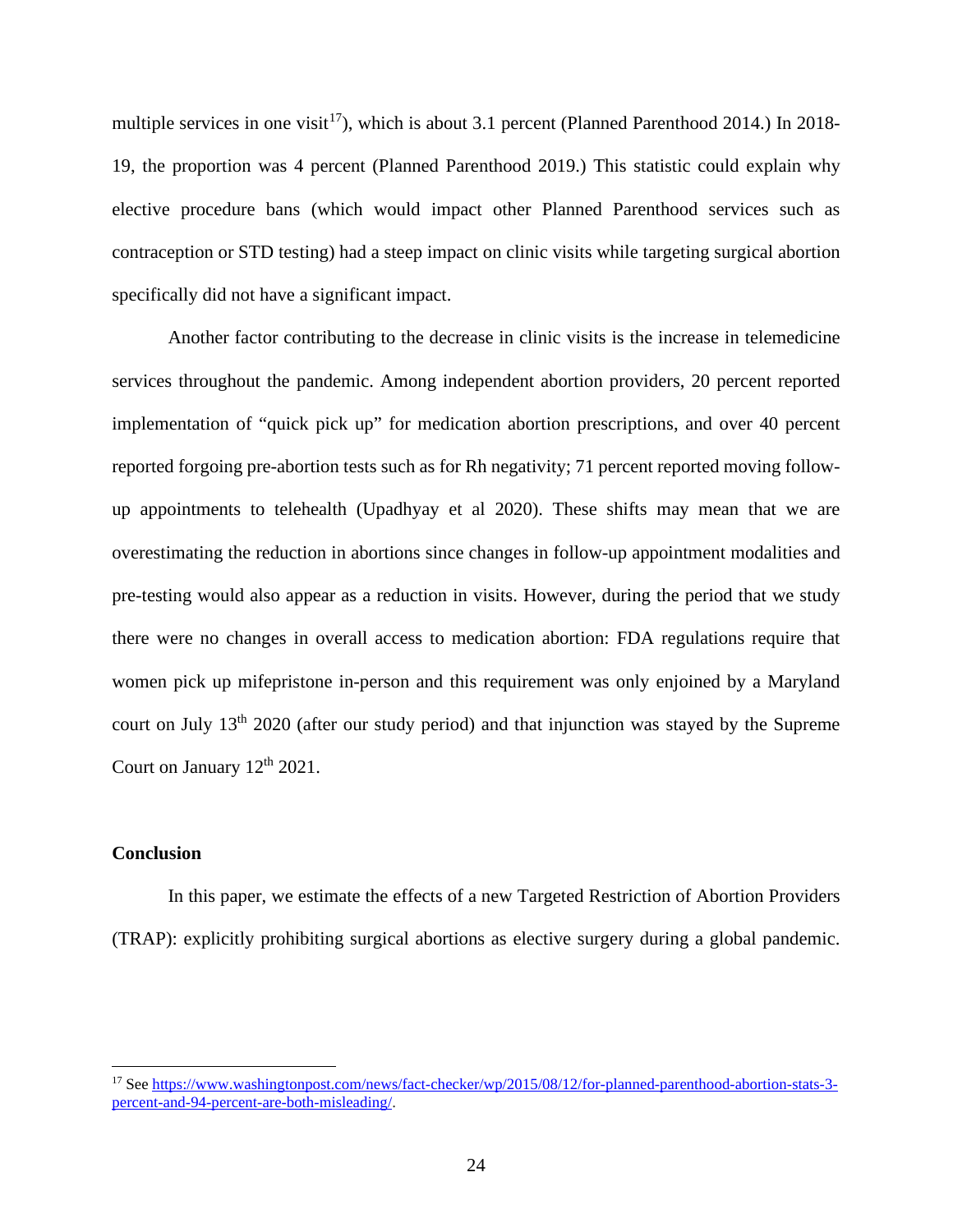Our hypothesis was that these restrictions, like many other TRAP laws and policies, were going to reduce the volume of abortion services.

 We found that this was the case. In our preferred specification that includes controls stayat-home orders, the overall volume of visits to abortion clinics decreased significantly in 2020 compared to 2019, and states that banned elective surgical procedures saw an additional 18.5 percent decrease in visits, states that also explicitly banned surgical abortions saw an additional 10.6 percent decrease, with stay-at-home orders leading to an additional 24.1 percent drop. Outmigration in response to surgical abortion bans is also consistent with our hypothesis that these bans were effective at reducing the supply of surgical abortions during the early phase of the COVID-19 pandemic.

A clear picture emerges when we stratify by whether a clinic provides surgical abortions, as surgical abortion bans only affect clinics that provide surgical abortions. We find that while elective procedure bans affected both types of clinics, surgical abortion bans only reduced visits to abortion clinics that provide surgical abortions. Pooling the noisy zero from the clinics that don't offer surgical abortions with the precise negative effects from clinics that do yields the noisy negative effect of surgical abortion bans in the full sample. While these restrictions were lifted by the summer of 2020, states have re-imposed bans on nonessential hospital procedures when COVID-19 hospitalization rise (e.g., in Texas, as described by Svitek 2021).

Finally, our results are still salient in light of the Supreme Court decision overturning Roe v. Wade.[18](#page-24-0) As we show above, elective procedure bans reduce abortion reduce abortion clinic visits in both states hostile to abortion and supportive of abortion. This suggests that broad policies restricting elective health care even in states supportive of abortion can reduce abortion access.

<span id="page-24-0"></span><sup>18</sup> [https://www.supremecourt.gov/opinions/21pdf/19-1392\\_6j37.pdf](https://www.supremecourt.gov/opinions/21pdf/19-1392_6j37.pdf)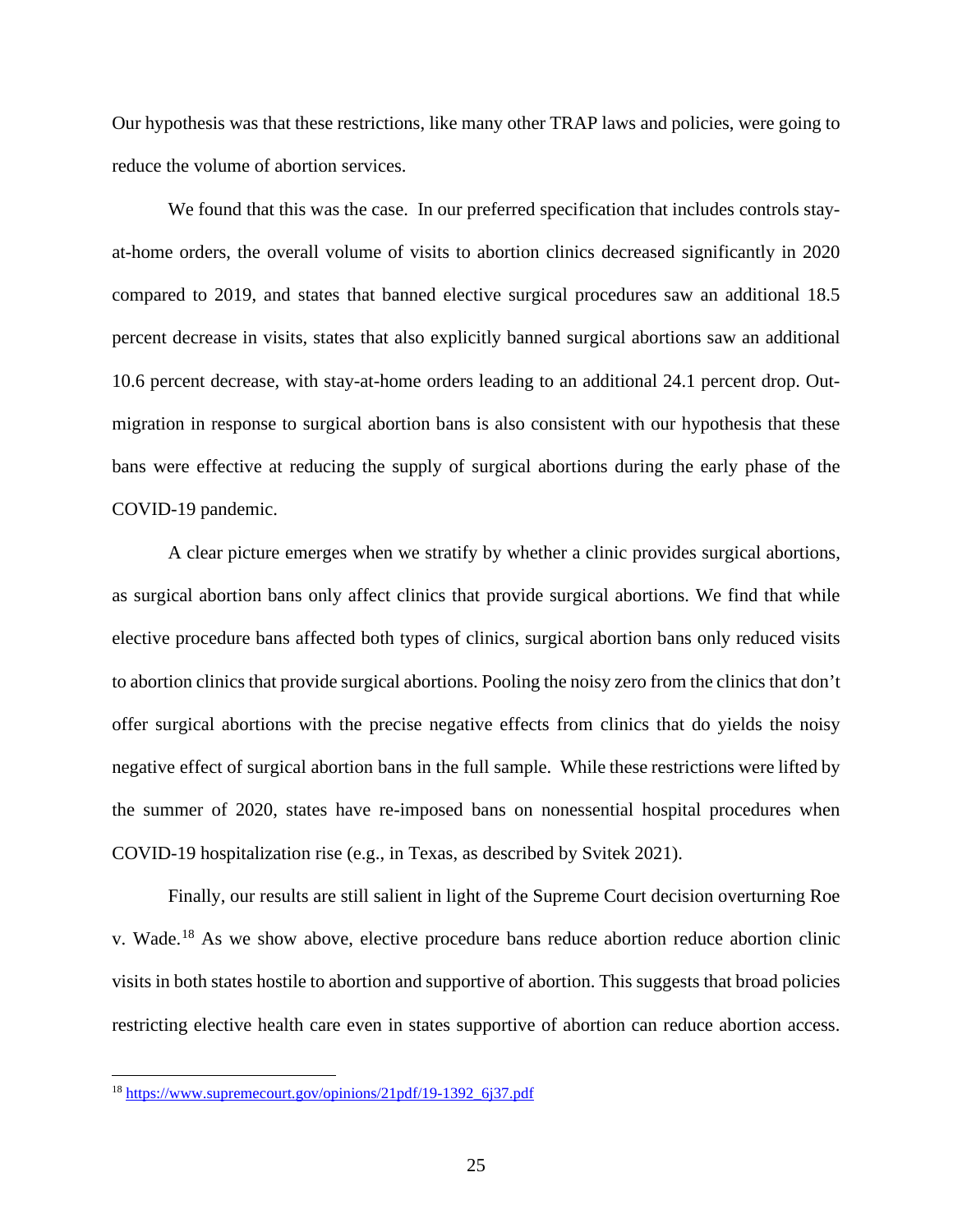These states may need to take stronger action to prevent these unintended consequences, such as explicitly excluding abortions from these broad elective healthcare bans or increasing funding and outreach for abortions.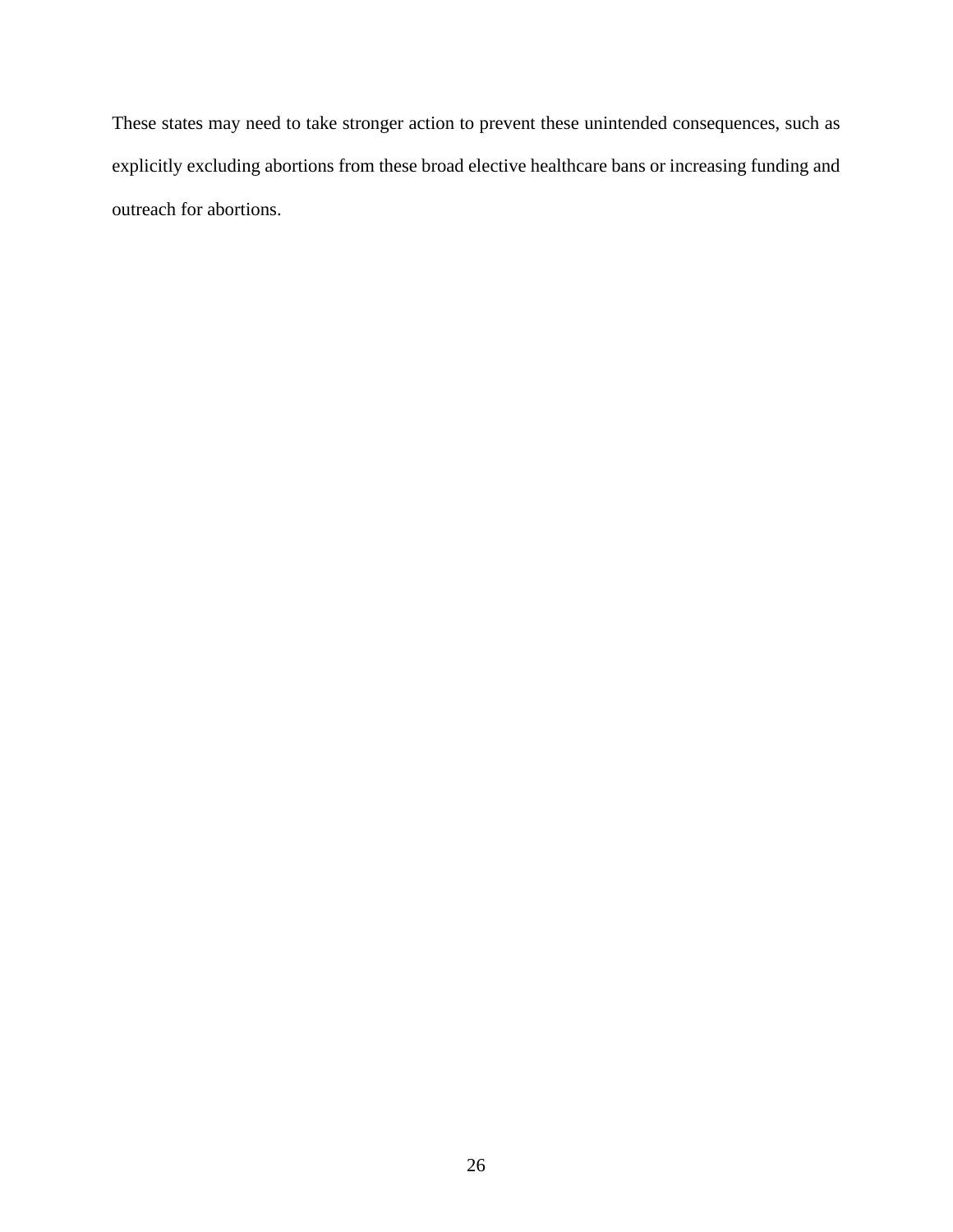### **References**

- Adelekan, Tsholofelo, Belete Mihretu, Witness Mapanga, Sithembile Nqeketo, Lawrence Chauke, Zuko Dwane, and Laurel Baldwin-Ragaven. 2020. Early Effects of the COVID-19 Pandemic on Family Planning Utilisation and Termination of Pregnancy Services in Gauteng, South Africa: March-April 2020. Wits Journal of Clinical Medicine, 2(2), 145- 152.
- Allcott, Hunt, Levi Boxell, Jacob C. Conway, Matthew Gentzkow, Michael Thaler, David Y. Yang. 2020. Polarization and Public Health: Partisan Differences in Social Distancing during the Coronavirus Pandemic. NBER Working Paper No. 26946.
- Baird, Barbara, and Erica Millar. 2020. Abortion at the Edges: Politics, Practices, Performances. Women's Studies International Forum 80: 102372.
- Barreca, A., Deschenes, O., & Guldi, M. (2018). Maybe next month? The dynamic effects of ambient temperature on fertility. Demography, 55, 1269–1293.Bohrer, Becky. 2020. Alaska puts abortion on list of medical procedures that should be delayed during coronavirus crisis. *Anchorage Daily News*, April 8. [https://www.adn.com/politics/2020/04/08/alaska-puts-abortions-on-list-of-medical](https://www.adn.com/politics/2020/04/08/alaska-puts-abortions-on-list-of-medical-procedures-that-should-be-delayed-during-coronavirus-crisis/)[procedures-that-should-be-delayed-during-coronavirus-crisis/](https://www.adn.com/politics/2020/04/08/alaska-puts-abortions-on-list-of-medical-procedures-that-should-be-delayed-during-coronavirus-crisis/)
- Borchardt, Jackie. 2020. Coronarvirus in Ohio: Federal judge says some surgical abortions allowed under state's elective surgery ban. *Cinncinnati Enquirer,* April 23. [https://www.cincinnati.com/story/news/2020/04/23/coronavirus-ohio-federal-judge-says](https://www.cincinnati.com/story/news/2020/04/23/coronavirus-ohio-federal-judge-says-some-abortions-allowed-under-states-elective-surgery-ban/3015214001/)[some-abortions-allowed-under-states-elective-surgery-ban/3015214001/](https://www.cincinnati.com/story/news/2020/04/23/coronavirus-ohio-federal-judge-says-some-abortions-allowed-under-states-elective-surgery-ban/3015214001/)
- Callaway, Brantly and Pedro H.C. Sant'Anna. 2021 Difference-in-Differences with multiple time periods. Journal of Econometrics 225(2), 200–230.
- Carter, Dennis. 2020. I Had Trouble Confirming COVID-19 Abortion Policies–and I'm a Reporter. *Rewire News*, May 5. [https://rewire.news/article/2020/05/05/i-had-trouble](https://rewire.news/article/2020/05/05/i-had-trouble-confirming-covid-19-abortion-policies-and-im-a-reporter/)[confirming-covid-19-abortion-policies-and-im-a-reporter/](https://rewire.news/article/2020/05/05/i-had-trouble-confirming-covid-19-abortion-policies-and-im-a-reporter/)
- Center for Systems Science and Engineering (CSSE) at Johns Hopkins University. (2020). *CSSEGISandData/COVID-19*. [https://github.com/CSSEGISandData/COVID-19.](https://github.com/CSSEGISandData/COVID-19)
- Cook, Tony and Chris Sikich. 2020. What a coronavirus executive order means for abortions in Indiana. IndyStar, March 31. [https://www.indystar.com/story/news/politics/2020/03/31/coronavirus-indiana-what](https://www.indystar.com/story/news/politics/2020/03/31/coronavirus-indiana-what-executive-order-means-abortions/5096617002/)[executive-order-means-abortions/5096617002/](https://www.indystar.com/story/news/politics/2020/03/31/coronavirus-indiana-what-executive-order-means-abortions/5096617002/)
- Dong, L., Tian, J., He, S., Zhu, C., Wang, J., Liu, C., and Yang, J. 2020. Possible Vertical Transmission of SARS-CoV-2 From an Infected Mother to Her Newborn. JAMA, 323(18), 1846-1848.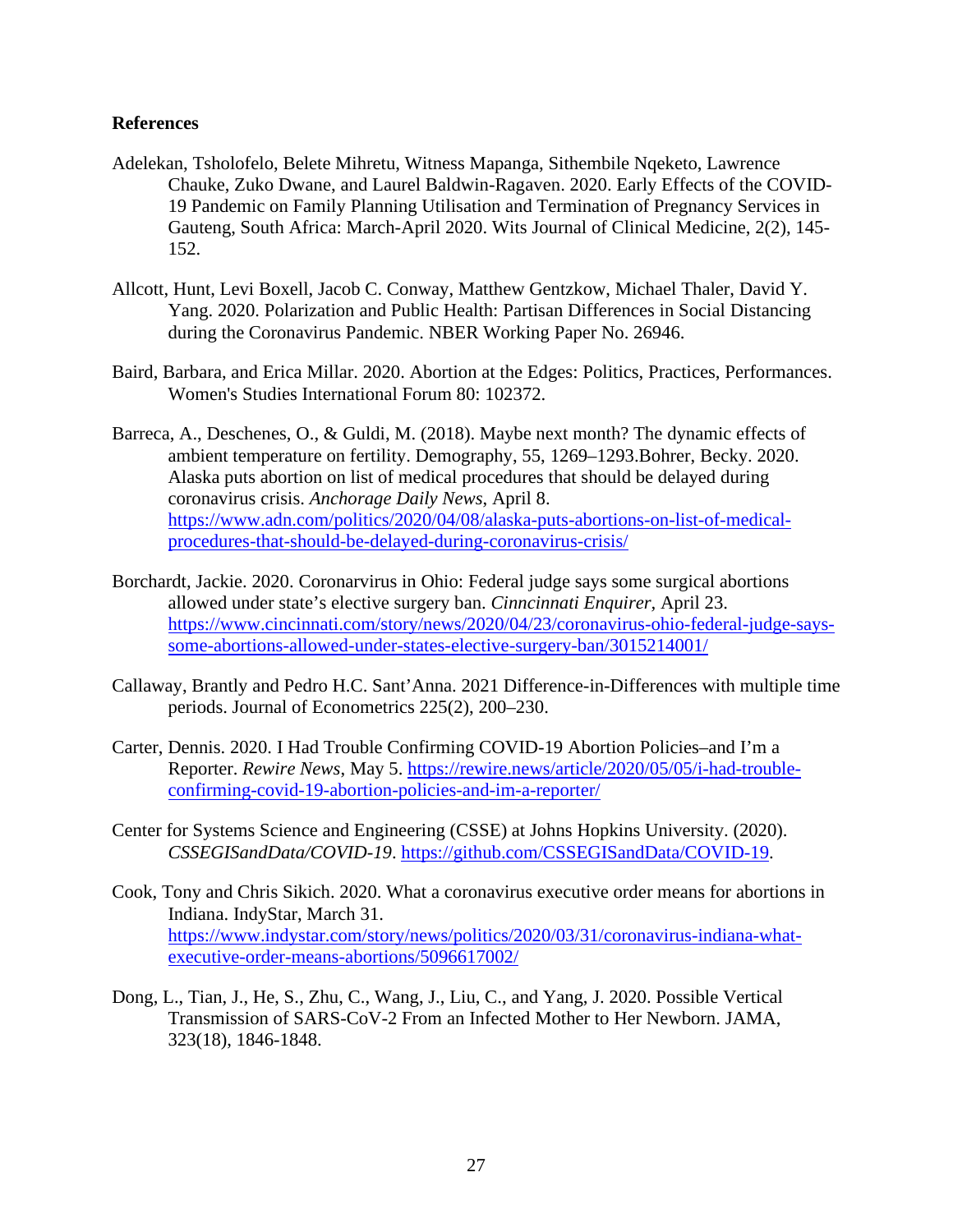- Donley, Greer, Beatrice A Chen, and Sonya Borrero. 2020. The Legal and Medical Necessity of Abortion Care Amid the COVID-19 Pandemic. Journal of Law & the Biosciences, *Forthcoming*, U. of Pittsburgh Legal Studies Research Paper No. 2020-14.
- Ellington, S., Strid, P., Tong, V. T., Woodworth, K., Galang, R. R., Zambrano, L. D., Nahabedian, J., Anderson, K., & Gilboa, S. M. 2020. Characteristics of Women of Reproductive Age with Laboratory-Confirmed SARS-CoV-2 Infection by Pregnancy Status - United States, January 22-June 7, 2020. MMWR. Morbidity and mortality weekly report, 69(25), 769–775.
- Fang, Nancy Z., Paula M. Castaño, and Anne Davis. 2020. A Hospital-Based COVID-19 Abortion Case in the Early Phase of the Pandemic. Contraception, 102(2), 137-138.
- Fischer, Stefanie, Heather Royer, and Corey White. 2018. The impacts of reduced access to abortion and family planning services on abortions, births, and contraceptive purchases. Journal of Public Economics, 167: 43–68.
- Goodman-Bacon, Andrew. 2021. Difference-in-differences with variation in treatment timing. Journal of Econometrics, 225(2), 254–277.
- Grossman, Daniel and David Slusky. 2019. The Impact of the Flint Water Crisis on Fertility. Demography, 56(6): 2005–2031.
- Guttmacher Data Center. 2020. Number of abortions by state of occurrence. Guttmacher Institute.<https://data.guttmacher.org/states/trend?state=US&topics=66&dataset=data>
- Kortsmit K, Mandel MG, Reeves JA, et al. 2021. Abortion Surveillance United States, 2019. CDC MMWR Surveillance Summaries 70(9): 1–29.
- Keating, Dan, Lauren Tierney, and Tim Meko. 2020. In these states, pandemic crisis response includes attempts to stop abortion. *The Washington Post,* April 23. [https://www.washingtonpost.com/nation/2020/04/21/these-states-pandemic-crisis](https://www.washingtonpost.com/nation/2020/04/21/these-states-pandemic-crisis-response-includes-attempts-stop-abortion/?arc404=true)[response-includes-attempts-stop-abortion/?arc404=true](https://www.washingtonpost.com/nation/2020/04/21/these-states-pandemic-crisis-response-includes-attempts-stop-abortion/?arc404=true)
- Lei, Gang, Jinghua Tian, Shuangqin Peng, Xiaoji Hu, Pei Zhang, Wen-Ning Wu, and Guoping Xiong. 2020. Clinical Observation of Different Treatment Strategies in Pregnant Women with COVID-19: a Retrospective Study. Research Square PPR: PPR171425.
- Lindberg, Laura D., Alicia VandeVusse, Jennifer Mueller, and Marielle Kirstein. 2020. Early Impacts of the COVID-19 Pandemic: Findings from the 2020 Guttmacher Survey of Reproductive Health Experiences. New York: Guttmacher Institute.
- Lindo, Jason, Caitlin Myers, Andrea Schlosser, and Scott Cunningham. 2020. How Far Is Too Far?: New Evidence on Abortion Clinic Closures, Access, and Abortions. Forthcoming, Journal of Human Resources.
- Lindo, Jason and Maria Pineda-Torres. 2019; New Evidence on the Effects of Mandatory Waiting Periods for Abortion. NBER Working Paper No. 26228.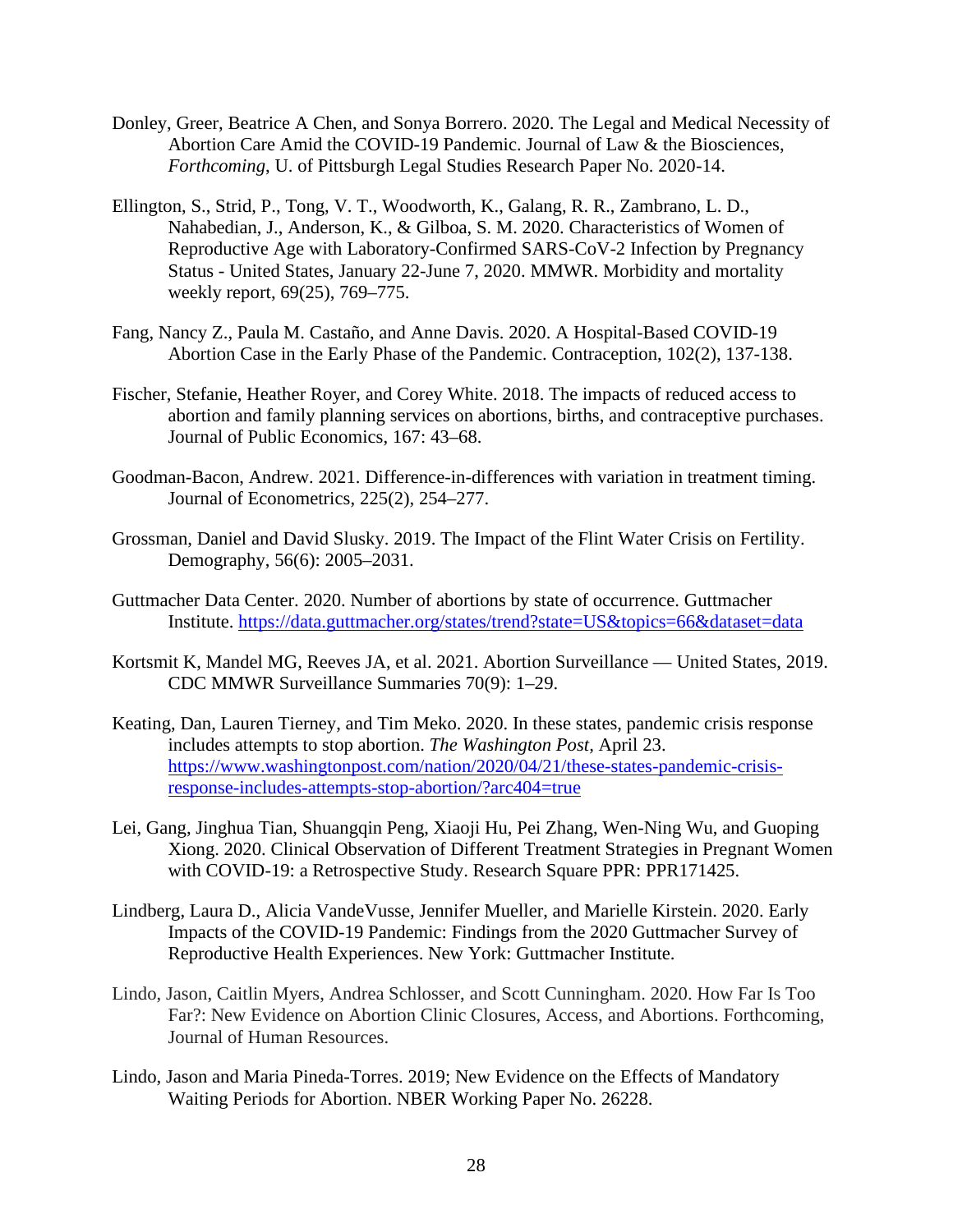- Lu, Yao and David Slusky. 2016. The Impact of Women's Health Clinic Closures on Preventive Care. American Economics Journal: Applied Economics, 8(3): 100–124.
- Lu, Yao and David Slusky. 2019. The Impact of Women's Health Clinic Closures on Fertility. American Journal of Health Economics, 5(3): 334–359.
- Lyman, Brian. 2020. Coronavirus: Federal judge rules abortion procedures can continue during outbreak. *Montgomery Advertiser*, March 30. [https://www.montgomeryadvertiser.com/story/news/2020/03/30/coronavirus-federal](https://www.montgomeryadvertiser.com/story/news/2020/03/30/coronavirus-federal-judge-blocks-alabama-attempt-stop-abortions-during-outbreak/5091465002/)[judge-blocks-alabama-attempt-stop-abortions-during-outbreak/5091465002/](https://www.montgomeryadvertiser.com/story/news/2020/03/30/coronavirus-federal-judge-blocks-alabama-attempt-stop-abortions-during-outbreak/5091465002/)
- Marquez-Padilla, Fernanda and Biani Saavedra. 2020. COVID-19 and (Un)Desired Fertility: The Effect of Stay-At-Home Orders on Abortions in Mexico City. SSRN Abstract No. 3703581.
- Mehaffey, Trish. 2020. Abortion Clinics Won't Contest Covid-19 Order. *Muscatine Journal*, April 2. https://muscatinejournal.com/news/state-and-regional/iowa/abortion-clinics-wont-contest-covid-19-order/article\_3acb7d22-c07c-5f95-a4d7-ebe690344e3e.html
- McCammon, Sarah. 2020. More Patients Seek Abortion Pills Online During Pandemic, But Face Restrictions. *NPR*, May 28. [https://www.npr.org/2020/05/28/863512837/more-patients](https://www.npr.org/2020/05/28/863512837/more-patients-seek-abortion-pills-online-during-pandemic-but-face-restrictions)[seek-abortion-pills-online-during-pandemic-but-face-restrictions](https://www.npr.org/2020/05/28/863512837/more-patients-seek-abortion-pills-online-during-pandemic-but-face-restrictions)
- Myers, Caitlin and Daniel Ladd. 2020. Did parental involvement laws grow teeth? The effects of state restrictions on minors' access to abortion. Journal of Health Economics, 71: 102302.
- Najmabadi, Shannon. 2020. Federal appeals court says Texas can block pill-induced abortions during pandemic. *The Texas Tribune*, 2020. <https://www.texastribune.org/2020/04/20/texas-abortion-pill-coronavirus/>
- NARAL. 2020. State Governments. NARAL Pro Choice America. <https://www.prochoiceamerica.org/laws-policy/state-government/> Accessed December 16, 2020.
- Nash, Elizabeth. 2019. State Abortion Policy Landscape: From Hostile to Supportive. *Guttmacher Institute,* August 29. [https://www.guttmacher.org/article/2019/08/state](https://www.guttmacher.org/article/2019/08/state-abortion-policy-landscape-hostile-supportive)[abortion-policy-landscape-hostile-supportive#](https://www.guttmacher.org/article/2019/08/state-abortion-policy-landscape-hostile-supportive) Accessed December 16, 2020.
- Nash, Elizabeth and Joerg Dreweke. 2019. The U.S. Abortion Rate Continues to Drop: Once Again, State Abortion Restrictions Are Not the Main Driver. *Guttmacher Institute,*  September 18. https://www.guttmacher.org/gpr/2019/09/us-abortion-rate-continues-droponce-again-state-abortion-restrictions-are-not-main
- Packham, Analisa. 2017. Family planning funding cuts and teen childbearing. Journal of Health Economics, 55: 168–185.
- Pfannenstiel, Brianne. 2020. 'Essential' abortions can continue in Iowa despite coronavirus outbreak, the state and advocates agree. *Des Moines Register,* April 1.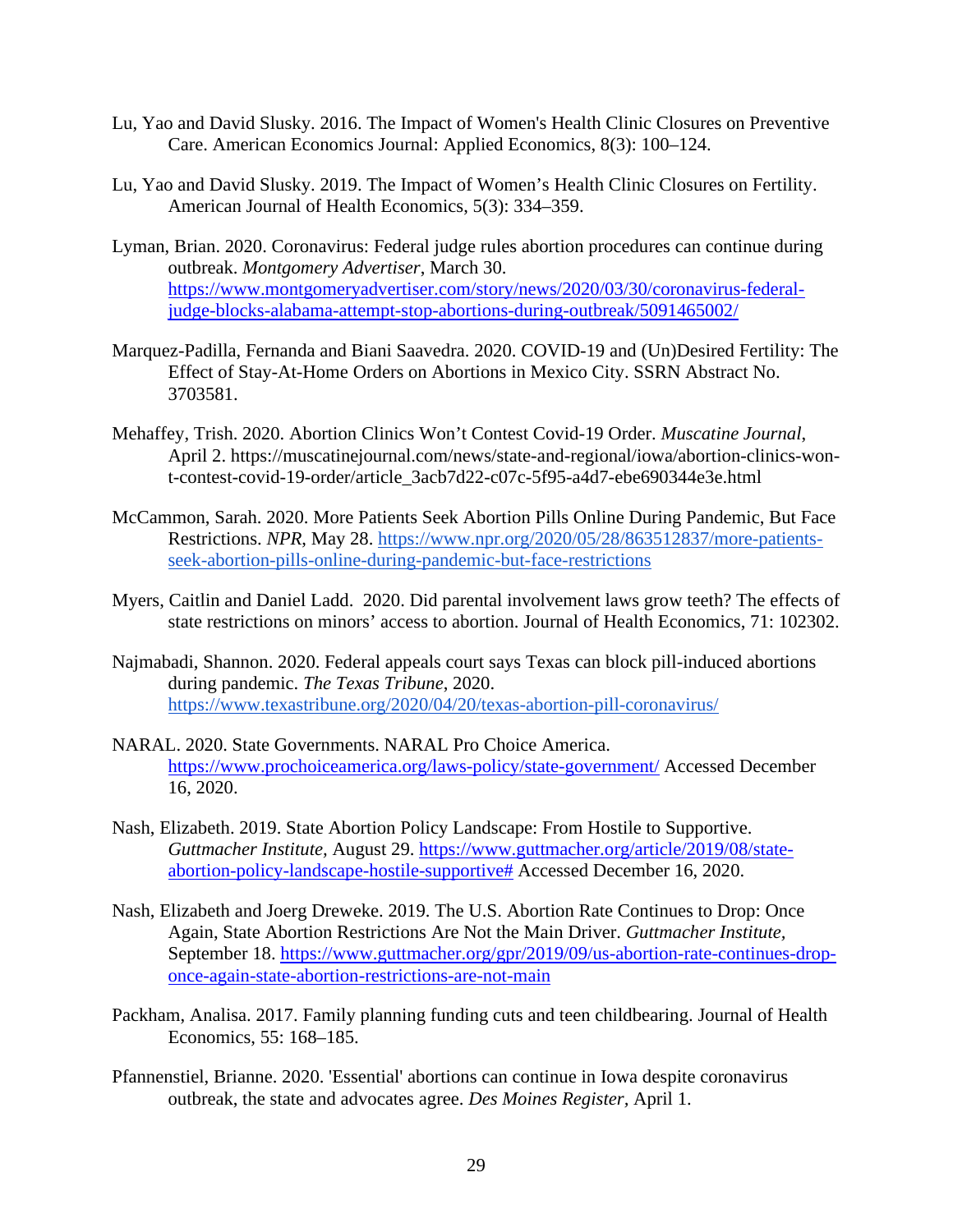[https://www.desmoinesregister.com/story/news/politics/2020/04/01/coronavirus-in-iowa](https://www.desmoinesregister.com/story/news/politics/2020/04/01/coronavirus-in-iowa-essential-abortions-can-continue-covid-19/5103533002/)[essential-abortions-can-continue-covid-19/5103533002/](https://www.desmoinesregister.com/story/news/politics/2020/04/01/coronavirus-in-iowa-essential-abortions-can-continue-covid-19/5103533002/)

- Planned Parenthood. 2014. 2013-14 Annual Report. Planned Parenthood Federation of America. [https://www.plannedparenthood.org/files/6714/1996/2641/2013-](https://www.plannedparenthood.org/files/6714/1996/2641/2013-2014_Annual_Report_FINAL_WEB_VERSION.pdf) 2014 Annual Report FINAL WEB VERSION.pdf
- Planned Parenthood. 2019. 2018-19 Annual Report. Planned Parenthood Federation of America. [https://www.plannedparenthood.org/uploads/filer\\_public/2e/da/2eda3f50-82aa-4ddb](https://www.plannedparenthood.org/uploads/filer_public/2e/da/2eda3f50-82aa-4ddb-acce-c2854c4ea80b/2018-2019_annual_report.pdf)[acce-c2854c4ea80b/2018-2019\\_annual\\_report.pdf](https://www.plannedparenthood.org/uploads/filer_public/2e/da/2eda3f50-82aa-4ddb-acce-c2854c4ea80b/2018-2019_annual_report.pdf)
- Raifman, Julia, K. Nocka, D. Jones, J. Bor, S. Lipson, J. Jay, and P. Chan. 2020. COVID-19 US State policy database. [www.tinyurl.com/statepolicies](https://www.google.com/url?q=http://www.tinyurl.com/statepolicies&sa=D&ust=1600469211622000&usg=AFQjCNEBSiw_SD68EpmZk1ZdjFBT4sAXPA)
- Raymond, Elizabeth G., Daniel Grossman, Alice Mark, Ushma D. Upadhyay, Gillian Dean, Mitchell D. Creinin, Leah Coplon, et al. 2020. Commentary: No-Test Medication Abortion: A Sample Protocol for Increasing Access during a Pandemic and Beyond. Contraception 101(6), 361-366.
- Robinson, Erica F., Janelle K. Moulder, Matthew L. Zerden, April M. Miller, and Nikki B. Zite. 2020. Call to Action: Preserving and Advocating for Essential Care for Women during the COVID-19 Pandemic. American Journal of Obstetrics and Gynecology 223(2), 219- 220.
- Romanis, Elizabeth Chloe, Jordan Parsons, and Nathan Hodson. 2020. COVID-19 and Reproductive Justice in Great Britain and the United States: Ensuring Access to Abortion Care during a Global Pandemic. Journal of Law and the Biosciences 7(1).
- Schwandt, Hannes. 2017. The Lasting Legacy of Seasonal Influenza: In-utero exposure and labor market outcomes. IZA Discussion Paper No. 10589.
- Schwandt, Hannes. 2020. Pregnancy during the Pandemic: Why we can be cautiously optimistic about how COVID-19 affects pregnant women and their children. ASHEcon Newsletter 2020(2). [https://www.ashecon.org/newsletter/newsletter-issue-20202/pregnancy-during](https://www.ashecon.org/newsletter/newsletter-issue-20202/pregnancy-during-the-pandemic-why-we-can-be-cautiously-optimistic-about-how-covid-19-affects-pregnant-women-and-their-children/)[the-pandemic-why-we-can-be-cautiously-optimistic-about-how-covid-19-affects](https://www.ashecon.org/newsletter/newsletter-issue-20202/pregnancy-during-the-pandemic-why-we-can-be-cautiously-optimistic-about-how-covid-19-affects-pregnant-women-and-their-children/)[pregnant-women-and-their-children/](https://www.ashecon.org/newsletter/newsletter-issue-20202/pregnancy-during-the-pandemic-why-we-can-be-cautiously-optimistic-about-how-covid-19-affects-pregnant-women-and-their-children/)
- Sharp, Ryan and Cameron Forman. 2020. Gov. Kevin Stitt says abortions included in suspended elective surgeries. *The Oklahoman,* March 27. [https://www.cincinnati.com/story/news/2020/04/23/coronavirus-ohio-federal-judge-says](https://www.cincinnati.com/story/news/2020/04/23/coronavirus-ohio-federal-judge-says-some-abortions-allowed-under-states-elective-surgery-ban/3015214001/)[some-abortions-allowed-under-states-elective-surgery-ban/3015214001/](https://www.cincinnati.com/story/news/2020/04/23/coronavirus-ohio-federal-judge-says-some-abortions-allowed-under-states-elective-surgery-ban/3015214001/)
- Shende, P., Gaikwad, P., Gandhewar, M., Ukey, P., Bhide, A., Patel, V., . . . Modi, D. 2020. Persistence of SARS-CoV-2 in the first trimester placenta leading to vertical transmission and fetal demise from an asymptomatic mother. Medrxiv Preprint 2020.08.18.20177121.
- Slusky. David. 2017. Defunding Women's Health Clinics Exacerbates Hispanic Disparity in Preventive Care, Economic Letters, 156: 61–64.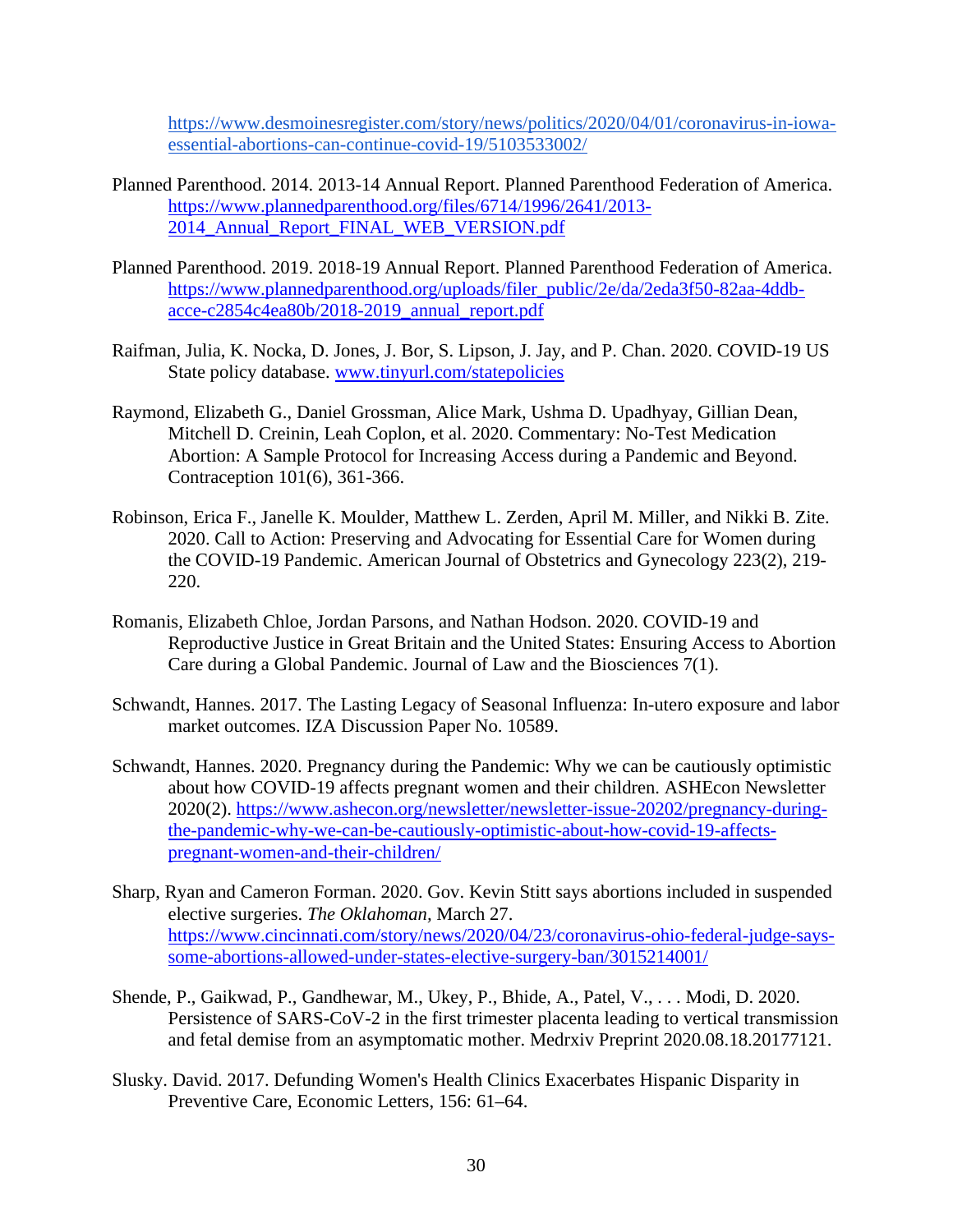- Smith, Kate. 2020. Mississippi Governor Tate Reeves calls for abortion ban during coronavirus outbreak. *CBS News,* March 25. [https://www.cbsnews.com/news/abortion-ban](https://www.cbsnews.com/news/abortion-ban-mississippi-governor-tate-reeves-coronavirus/)[mississippi-governor-tate-reeves-coronavirus/](https://www.cbsnews.com/news/abortion-ban-mississippi-governor-tate-reeves-coronavirus/)
- Sobel, Laurie, Amrutha Ramaswamy, Brittni Frederiksen, and Alina Salganicoff. 2020. State Action to Limit Abortion Access During the COVID-19 Pandemic. *Kaiser Family Foundation*, August 10. [https://www.kff.org/coronavirus-covid-19/issue-brief/state](https://www.kff.org/coronavirus-covid-19/issue-brief/state-action-to-limit-abortion-access-during-the-covid-19-pandemic/)[action-to-limit-abortion-access-during-the-covid-19-pandemic/](https://www.kff.org/coronavirus-covid-19/issue-brief/state-action-to-limit-abortion-access-during-the-covid-19-pandemic/)
- Solon, G., Haider, S. J., & Wooldridge, J. M. (2015). What are we weighting for?. *Journal of Human resources*, *50*(2), 301-316.
- Sun, Liyang and Sarah Abraham. 2021. Estimating dynamic treatment effects in event studies with heterogeneous treatment effects, Journal of Econometrics 225(2), 175–199.
- Svitek, Patrick. 2021. Gov. Greg Abbott asks Texas hospitals to delay nonessential procedures as COVID-19 patients strain capacity. Texas Tribune, August 9. [https://www.texastribune.org/2021/08/09/texas-hospitals-elective-procedures-covid-greg](https://www.texastribune.org/2021/08/09/texas-hospitals-elective-procedures-covid-greg-abbott/)[abbott/](https://www.texastribune.org/2021/08/09/texas-hospitals-elective-procedures-covid-greg-abbott/)
- Topalidou, Anastasia, Gill Thomson, and Soo Downe. 2020. COVID-19 and Maternal Mental Health: Are We Getting the Balance Right? Medrxiv Preprint 2020.03.30.20047969.
- Todd-Gher, Jaime, and Payal K Shah. 2020. Abortion in the Context of COVID-19: a Human Rights Imperative. Sexual and Reproductive Health Matters 28(1).
- Tran, Nguyen Toan, Hannah Tappis, Nathaly Spilotros, Sandra Krause, and Sarah Knaster. 2020. Not a luxury: a call to maintain sexual and reproductive health in humanitarian and fragile settings during the COVID-19 pandemic. The Lancet Comment 8(6), E760-E761.
- Upadhyay, Ushma D., Rosalyn Schroeder, and Sarah C.M. Roberts. 2020. Adoption of no-test and telehealth medication abortion care among independent abortion providers in response to COVID-19. Contraception: X 2 100049.
- Venator, Joanna and Jason Fletcher. 2019. Undue Burden Beyond Texas: An Analysis of Abortion Clinic Closures, Births, And Abortions in Wisconsin. NBER Working Paper No. 26362.
- Viveiros, Nelia, and Amy E. Bonomi. 2020. Novel Coronavirus (COVID-19): Violence, Reproductive Rights and Related Health Risks for Women, Opportunities for Practice Innovation. Journal of Family Violence, June 6, 1-5.
- Westwood, Rosemary. 2020. The Coronavirus Abortion Rights Battle Hits Louisiana. *New Orleans Public Radio*, April 16. [https://www.wwno.org/post/coronavirus-abortion-rights](https://www.wwno.org/post/coronavirus-abortion-rights-battle-hits-louisiana)[battle-hits-louisiana](https://www.wwno.org/post/coronavirus-abortion-rights-battle-hits-louisiana)
- Ye Hee Lee, Michelle. 2015. For Planned Parenthood Abortion Stats, '3 percent' and '94 percent' are both misleading. *The Washington Post,* August 12.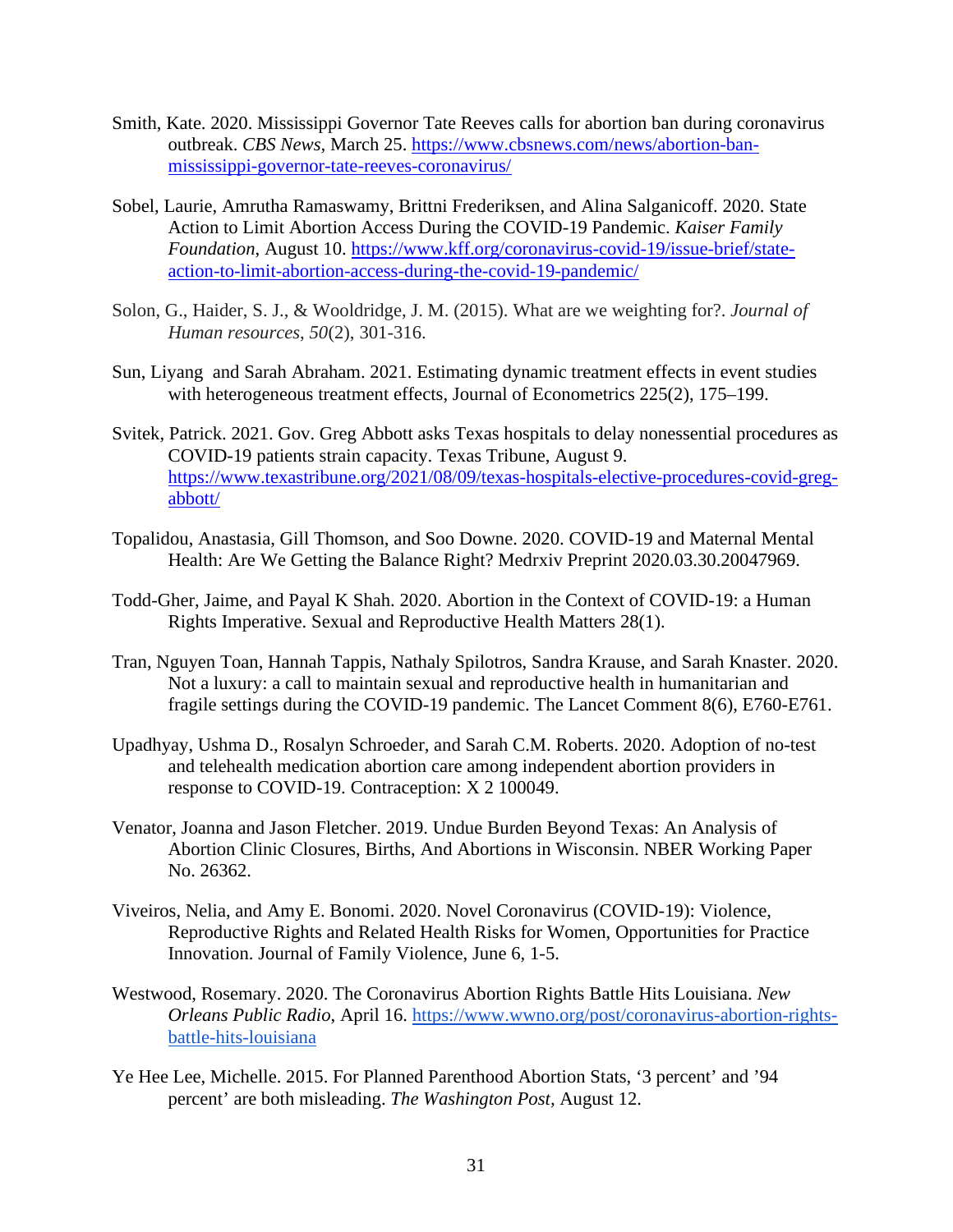[https://www.washingtonpost.com/news/fact-checker/wp/2015/08/12/for-planned](https://www.washingtonpost.com/news/fact-checker/wp/2015/08/12/for-planned-parenthood-abortion-stats-3-percent-and-94-percent-are-both-misleading/)[parenthood-abortion-stats-3-percent-and-94-percent-are-both-misleading/](https://www.washingtonpost.com/news/fact-checker/wp/2015/08/12/for-planned-parenthood-abortion-stats-3-percent-and-94-percent-are-both-misleading/)

- Ziedan, Engy, Kosali I. Simon, and Coady Wing. 2020. Effects of State COVID-19 Closure Policy on NON-COVID-19 Health Care Utilization. NBER Working Paper 27621.
- Zionts, Arielle. 2020. South Dakota Abortions Halted in March due to pandemic. *Rapid City Journal,* October 2. [https://rapidcityjournal.com/news/local/south-dakota-abortions](https://rapidcityjournal.com/news/local/south-dakota-abortions-halted-in-march-due-to-pandemic/article_f06e1f75-d8f6-50f4-b6b6-15f48afcc197.html)[halted-in-march-due-to-pandemic/article\\_f06e1f75-d8f6-50f4-b6b6-15f48afcc197.html](https://rapidcityjournal.com/news/local/south-dakota-abortions-halted-in-march-due-to-pandemic/article_f06e1f75-d8f6-50f4-b6b6-15f48afcc197.html)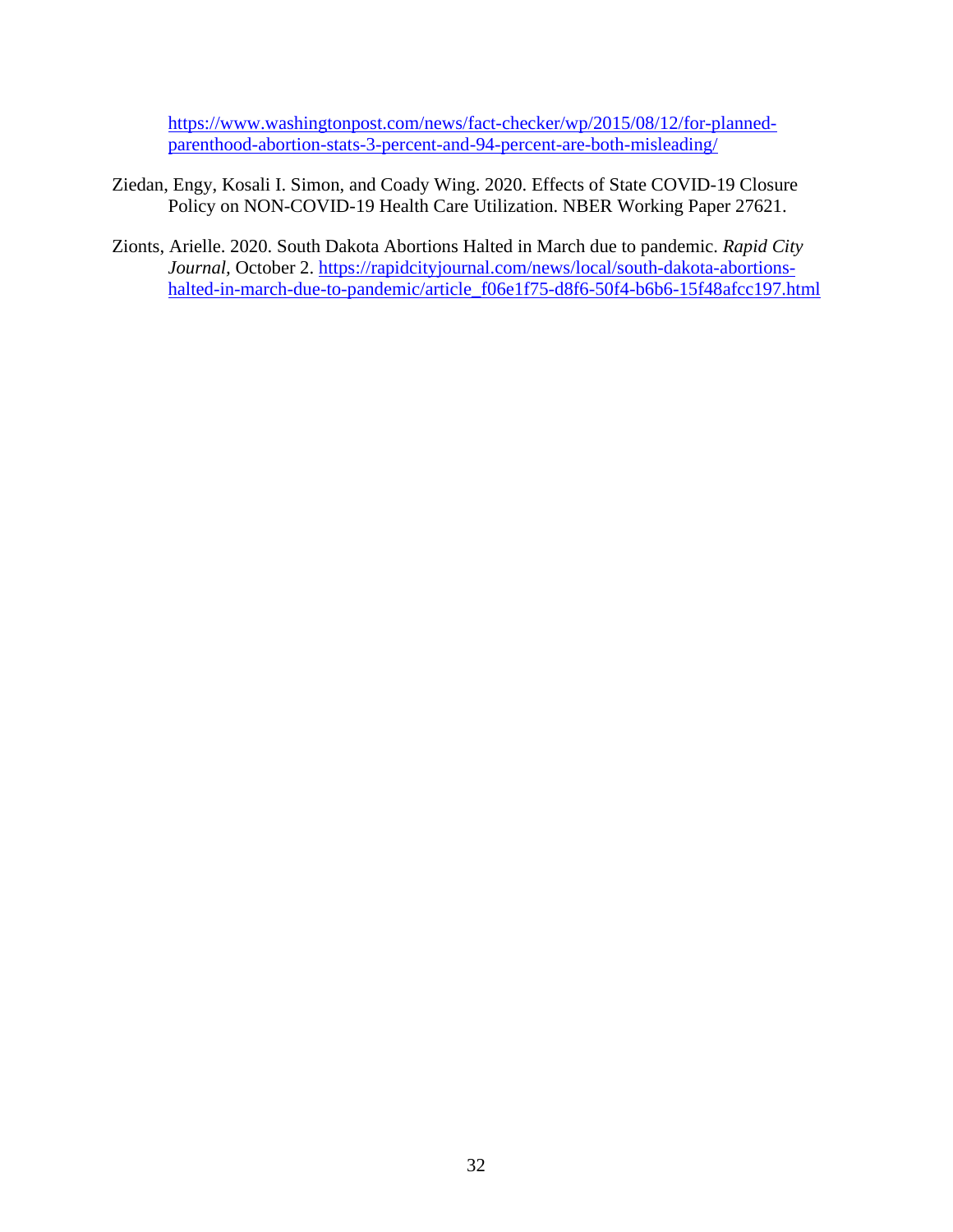**Figure 1: Procedure restrictions and clinic locations in the contiguous United States**



Notes: Dots indicate clinics included in the balanced panel. Not mapped are clinics without a Safegraph match. Alaska also restricted surgical abortion. Hawaii restricted elective procedures, not including abortion; however, it was excluded from analysis because it did not have any clinics with complete data in the relevant timeframe.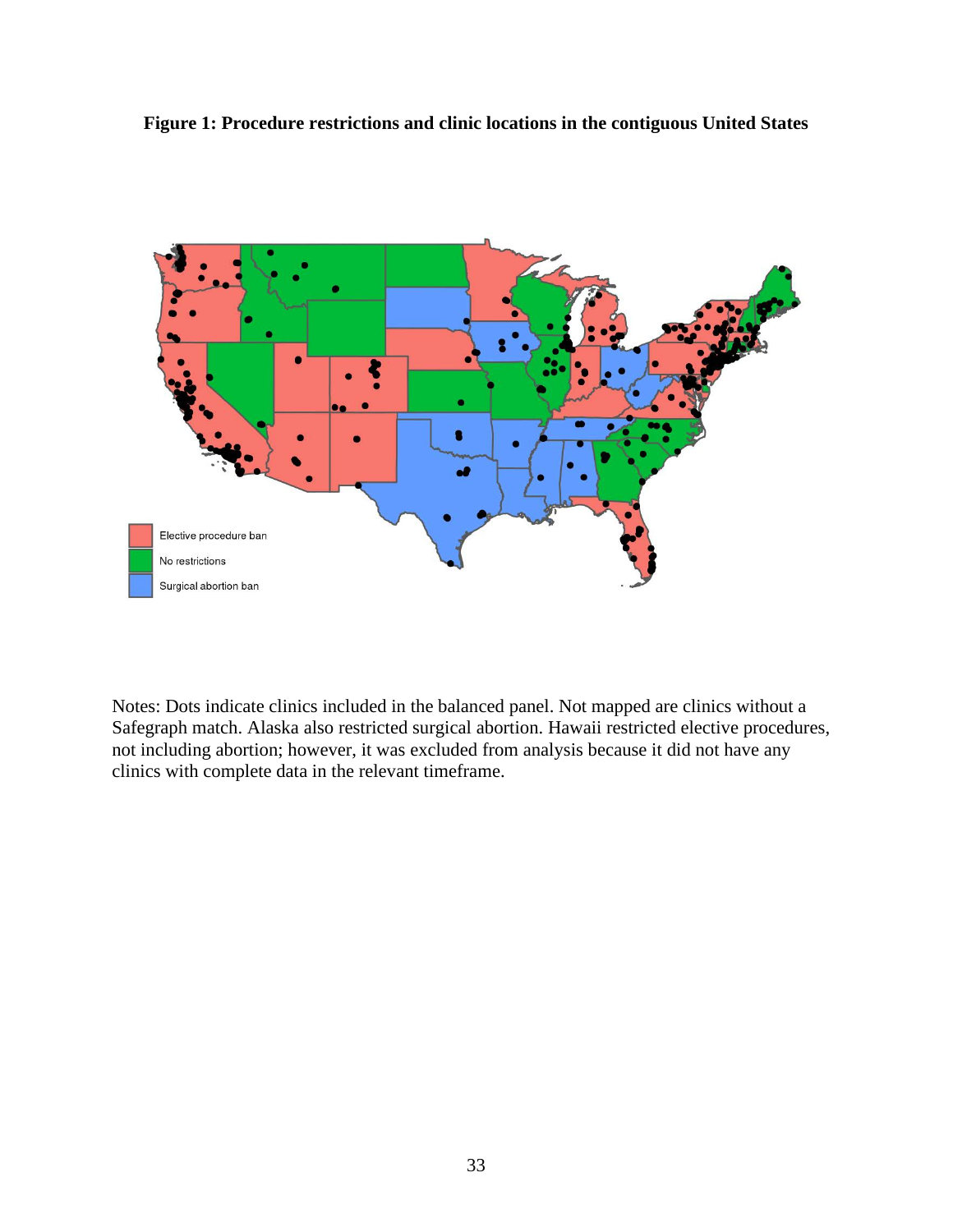|                              | $\left( 1\right)$ | (2)     | (3)       | (4)   | (5)      |
|------------------------------|-------------------|---------|-----------|-------|----------|
|                              | N                 | Mean    | Std. Dev. | Min.  | Max.     |
|                              |                   |         |           |       |          |
| <b>County Population</b>     | 81260             | 1566621 | 2437322   | 16233 | 10039107 |
| Cumulative Cases per 100k    | 81260             | 100.60  | 338.35    | 0.00  | 4021.01  |
| New Cases per 100k           | 81260             | 2.57    | 8.05      | 0.00  | 139.97   |
| Holiday                      | 81260             | 0.02    | 0.13      |       |          |
| <b>Surgical Abortion Ban</b> | 81260             | 0.01    | 0.08      | 0     |          |
| Elective Procedure Ban       | 81260             | 0.15    | 0.36      |       |          |
| Year 2020                    | 81260             | 0.50    | 0.50      |       |          |
|                              |                   |         |           |       |          |

# **Table 1: Summary Statistics**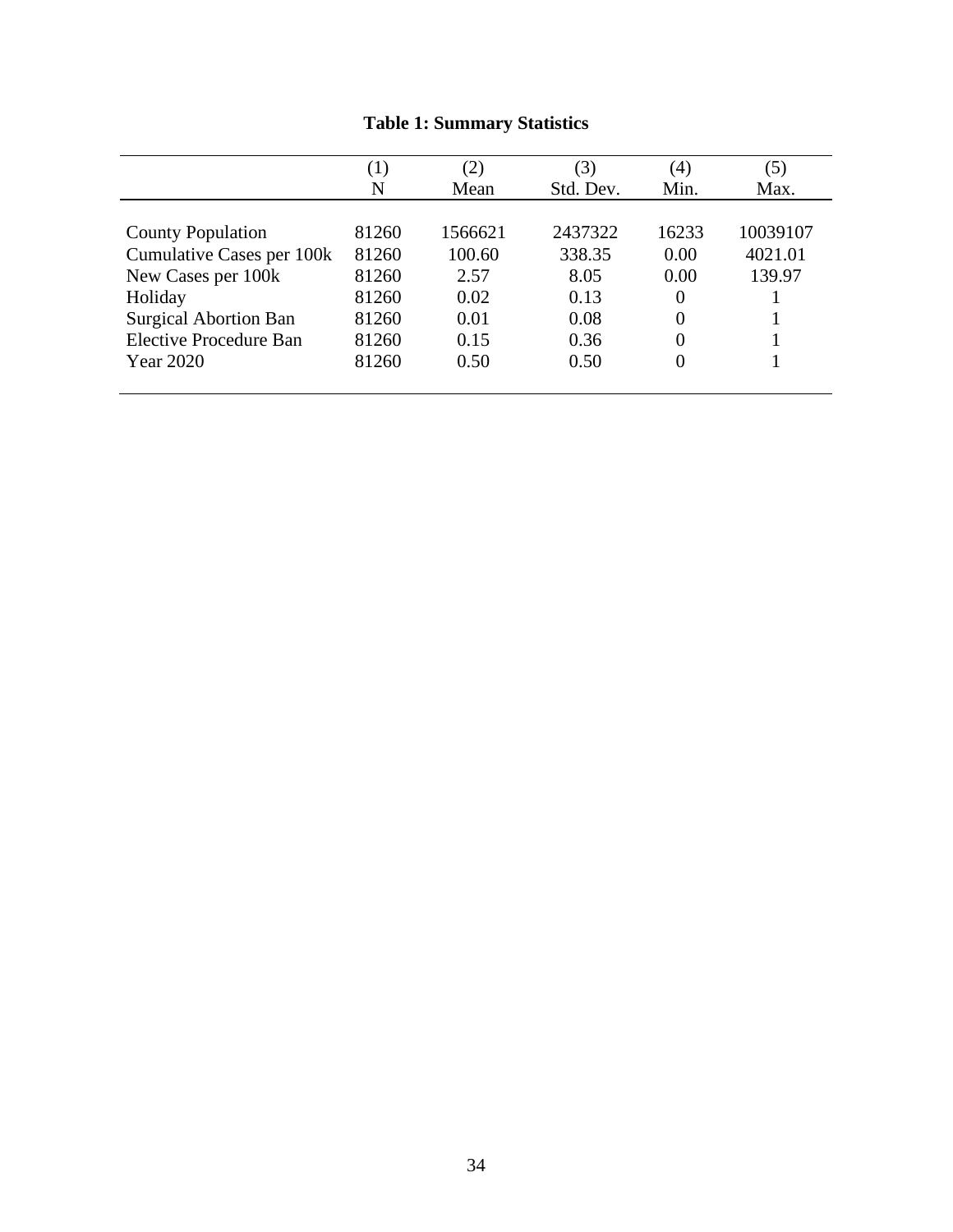

**Figure 2: Raw Differences in Abortion Clinic Visits (2020 visits minus 2019 visits)**

Notes: States with no restrictions (green) include Connecticut, Delaware, Washington D.C., Georgia, Idaho, Illinois, Kansas, Maine, Missouri, Montana, Nevada, New Hampshire, North Carolina, North Dakota, Rhode Island, South Carolina, and Wisconsin. States restricting elective procedures (red) include Arizona, California, Colorado, Florida, Indiana, Maryland, Massachusetts, Michigan, Minnesota, Nebraska, New Jersey, New Mexico, New York, Oregon, Pennsylvania, Utah, Vermont, Virginia, and Washington. States restricting elective procedures and surgical abortion (blue) include Alabama, Alaska, Arkansas, Iowa, Mississippi, Ohio, Oklahoma, South Dakota, Tennessee, Texas, and West Virginia. Kentucky, Louisiana, North Dakota, and Wyoming did not have clinics with sufficient data to include in this analysis.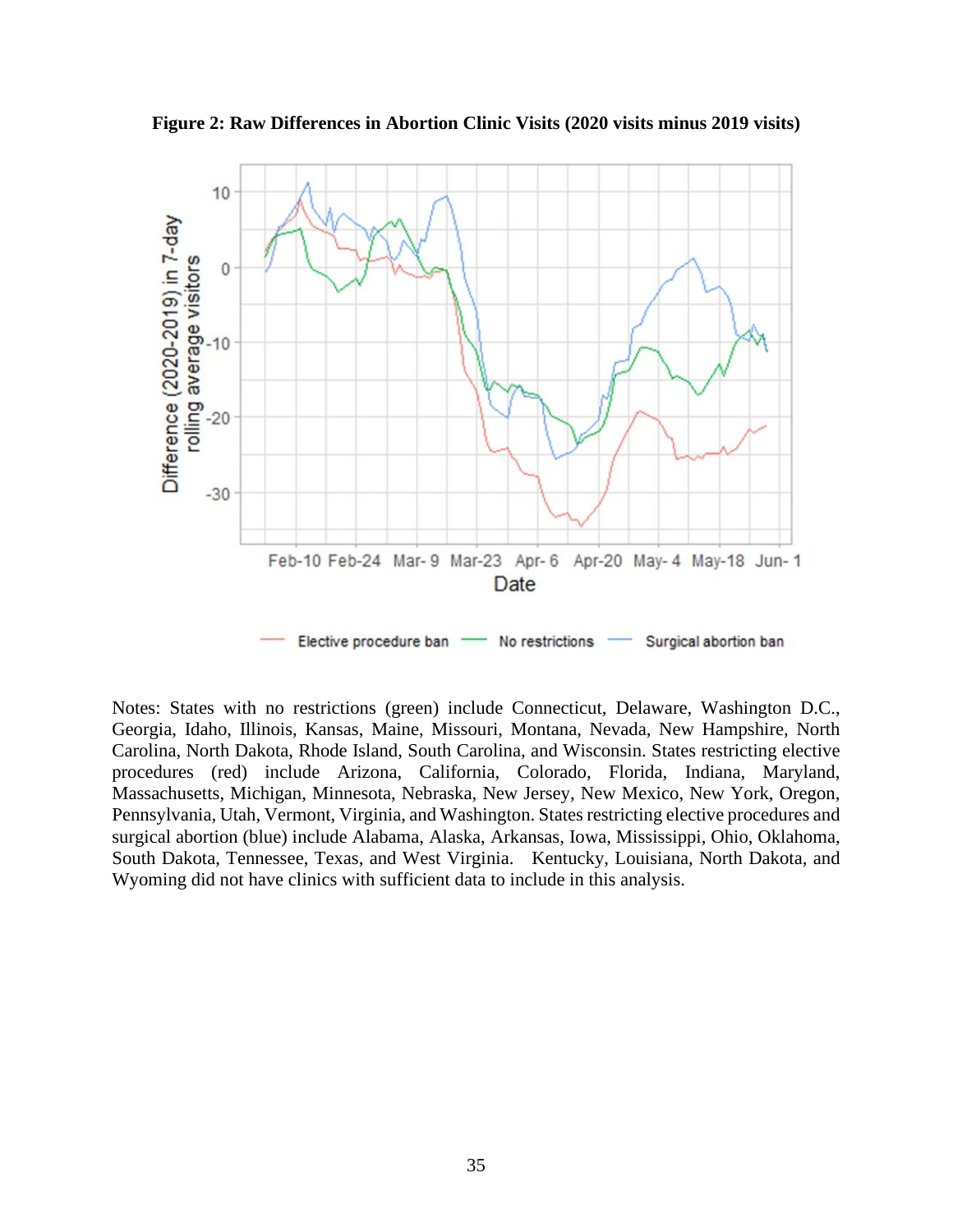



Notes: Y axis shows the average difference in visits by clinic-date, comparing visits on a given day (e.g. Wednesday of epidemiological week 16) in 2020 with the same day in 2019. Shaded area represents 95% confidence interval for the difference between 2020 and 2019. Clinics are dropped from the sample at the end of an elective procedure ban.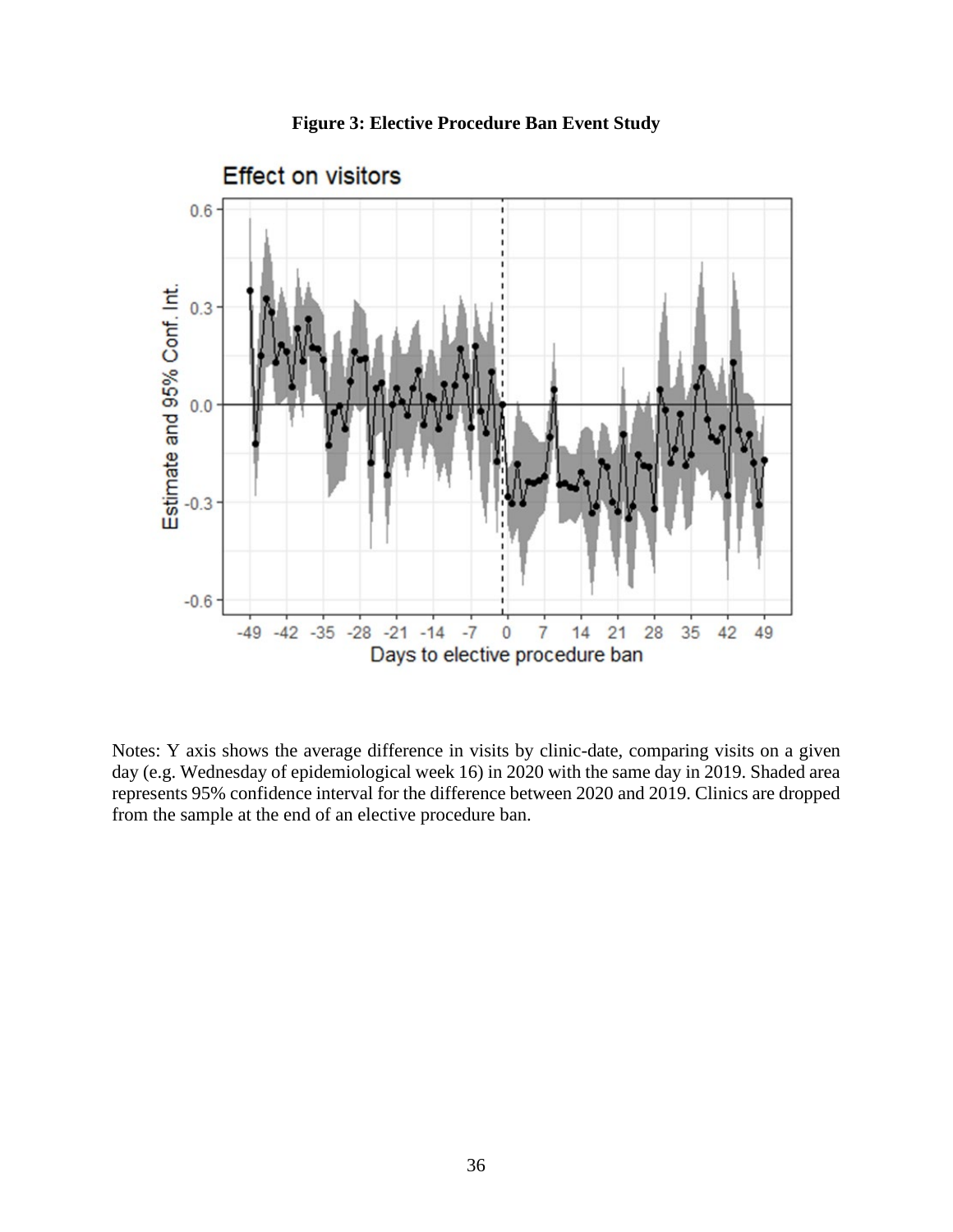|                              | (1)           | (2)          | (3)          | (4)           | (5)             |
|------------------------------|---------------|--------------|--------------|---------------|-----------------|
|                              | Daily Visits  | Daily Visits | Daily Visits | Daily Visits  | Daily Visits    |
|                              |               |              |              |               |                 |
| <b>Year 2020</b>             | $-0.0655***$  | $-0.0646***$ | $-0.0429**$  | $-0.0684***$  | $-0.0456**$     |
|                              | (0.013)       | (0.0121)     | (0.0172)     | (0.0134)      | (0.0185)        |
| <b>Elective Procedure</b>    | $-0.299***$   | $-0.263***$  | $-0.185***$  | $-0.276***$   | $-0.191***$     |
| Ban                          | (0.026)       | (0.0252)     | (0.0196)     | (0.0216)      | (0.0165)        |
| <b>Surgical Abortion Ban</b> | 0.00498       | $-0.0509$    | $-0.106**$   | $-0.0353$     | $-0.0987**$     |
|                              | (0.0465)      | (0.0539)     | (0.0419)     | (0.0496)      | (0.039)         |
| Holiday                      | $-0.0103$     | $-0.0075$    | $-0.0204$    | $-0.0138$     | $-0.0277$       |
|                              | (0.0405)      | (0.0412)     | (0.0439)     | (0.0388)      | (0.0413)        |
| COVID-19 incidence           |               | $-0.0107***$ | $-0.0105***$ |               |                 |
|                              |               | (0.00247)    | (0.00198)    |               |                 |
| Stay at home / Non-          |               |              | $-0.241***$  |               | $-0.254***$     |
| <b>Essential closure</b>     |               |              | (0.0348)     |               | (0.0322)        |
| Cumulative COVID-            |               |              |              | $-0.00018***$ | $-0.000196$ *** |
| 19 cases per 100,000         |               |              |              | $(6.06e-05)$  | $(4.64e-05)$    |
| Unemployment rate            | $-0.0201$ *** | $-0.015***$  | $-0.000198$  | $-0.016***$   | 0.000178        |
|                              | (0.00401)     | (0.00537)    | (0.00221)    | (0.00565)     | (0.00242)       |
| Observations (clinic-        | 81,260        | 81,260       | 81,260       | 81,260        | 81,260          |
| days)                        |               |              |              |               |                 |
| $Cor(y, \hat{y})^2$          | 0.673         | 0.679        | 0.681        | 0.677         | 0.68            |
| Number of clinics            | 478           | 478          | 478          | 478           | 478             |
| Joint significance of        | < 0.001       | < 0.001      | 0.011        | < 0.001       | 0.017           |
| Year 2020 and                |               |              |              |               |                 |
| unemployment rate            |               |              |              |               |                 |

# **Table 2: Daily Visits Regression Results**

Notes: Coefficients are average marginal effects from Poisson regressions. Standard errors clustered at the state level in parentheses. Models are weighted by the number of devices seen in the state on each day. \*\*\*  $p<0.01$ , \*\*  $p<0.05$ , \*  $p<0.1$ . Epidemiological week by day of week fixed effects and clinic fixed effects are included in all models.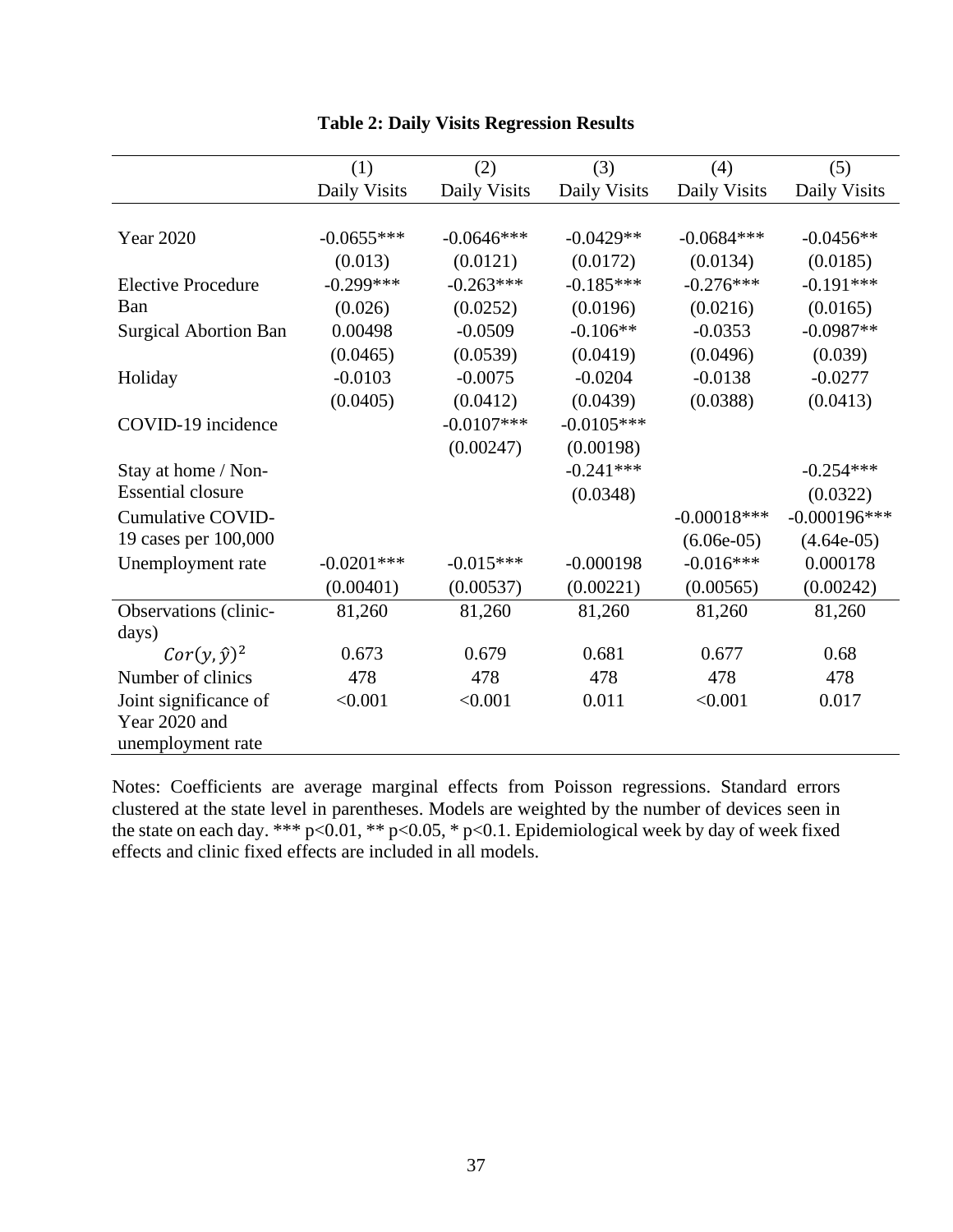|                              | (1)           | (2)           | (3)           | (4)          |
|------------------------------|---------------|---------------|---------------|--------------|
|                              | Weekly visits | Weekly        | Distance from | Median visit |
|                              |               | visitors      | home          | duration     |
|                              |               |               |               |              |
| <b>Year 2020</b>             | $-0.0511**$   | $-0.0011$     | $0.0622***$   | $0.0677**$   |
|                              | (0.0218)      | (0.0299)      | (0.0214)      | (0.0323)     |
| <b>Elective Procedure</b>    | $-0.172***$   | $-0.204***$   | $0.105**$     | 0.0646       |
| Ban                          | (0.0219)      | (0.0284)      | (0.0473)      | (0.0681)     |
| <b>Surgical Abortion Ban</b> | $-0.109***$   | $-0.159**$    | 0.0337        | $-0.0944**$  |
|                              | (0.0356)      | (0.0624)      | (0.11)        | (0.0404)     |
| Holiday                      | $-0.149***$   | $-0.144***$   | 0.0465        | $0.0537*$    |
|                              | (0.0161)      | (0.0164)      | (0.041)       | (0.0301)     |
| COVID-19 incidence           | $-0.00979***$ | $-0.00777***$ | $-0.00386*$   | $-0.0063**$  |
|                              | (0.00178)     | (0.00258)     | (0.00222)     | (0.00267)    |
| Stay at home / Non-          | $-0.255***$   | $-0.249***$   | $0.0997**$    | 0.0603       |
| <b>Essential closure</b>     | (0.0426)      | (0.0517)      | (0.0417)      | (0.09)       |
| Unemployment rate            | $-7.86e-05$   | $-0.006*$     | 0.00147       | $-0.00432$   |
|                              | (0.00224)     | (0.00354)     | (0.00233)     | (0.00452)    |
| Observations (clinic-        | 16,252        | 16,252        | 9,306         | 16,249       |
| weeks)                       |               |               |               |              |
| $Cor(y, \hat{y})^2$          | 0.828         | 0.837         | 0.235         | 0.25         |
| Number of clinics            | 478           | 478           | 411           | 478          |
| Joint significance of        | 0.069         | 0.231         | 0.007         | 0.0871       |
| Year 2020 and                |               |               |               |              |
| unemployment rate            |               |               |               |              |

## **Table 3: Clinic level metrics of visitors**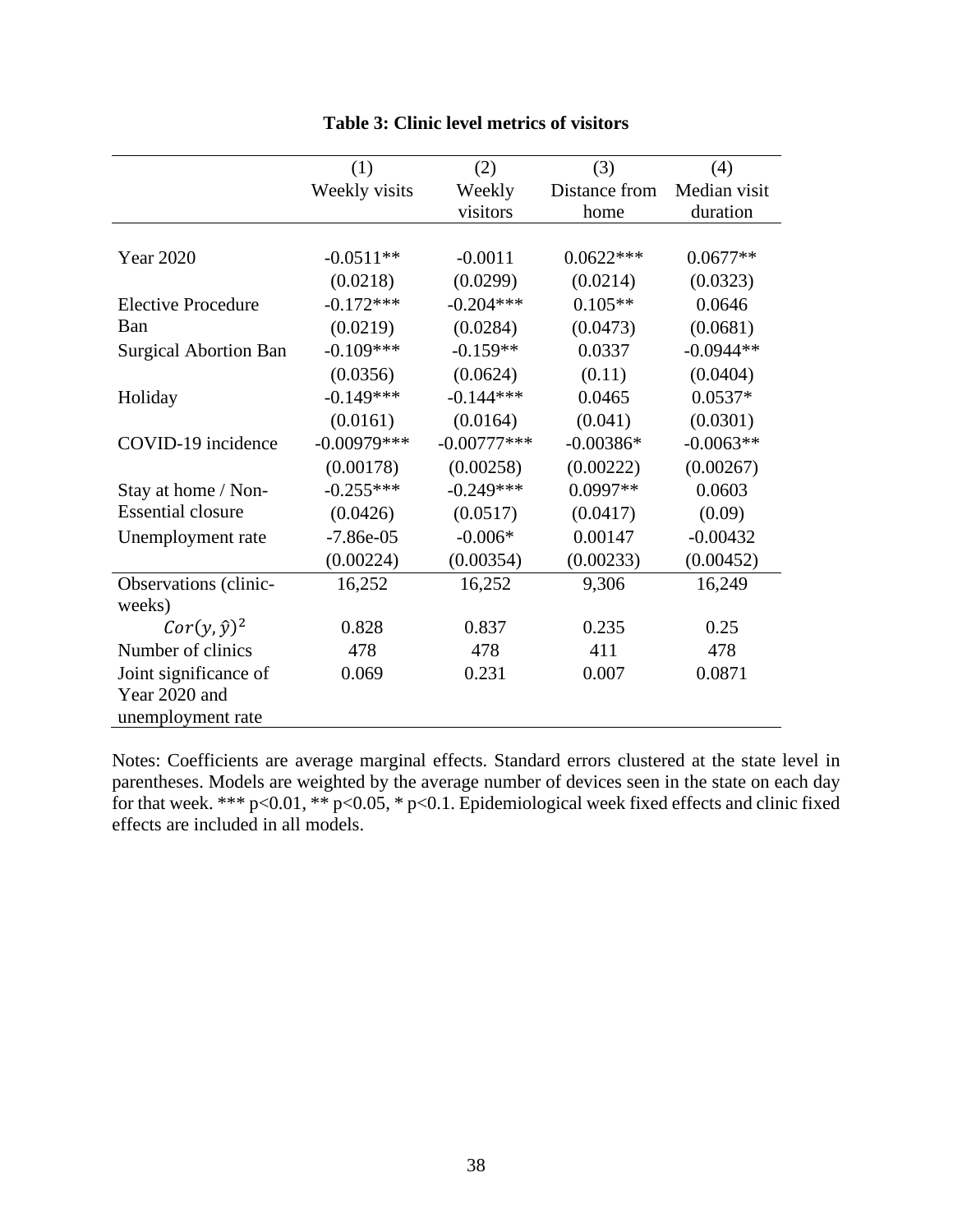|                              | (1)          | (2)          | (3)             | (4)             | (5)          |
|------------------------------|--------------|--------------|-----------------|-----------------|--------------|
|                              | Weekly       | Weekly       | <b>Visitors</b> | <b>Visitors</b> | Residents    |
|                              | visits       | visitors     | from same       | from out-of-    | who left     |
|                              |              |              | state           | state           | state        |
|                              |              |              |                 |                 |              |
| <b>Year 2020</b>             | $-0.0339*$   | 0.0138       | $0.0528*$       | 0.164           | $-0.0655$    |
|                              | (0.0195)     | (0.0279)     | (0.0299)        | (0.169)         | (0.105)      |
| <b>Elective Procedure</b>    | $-0.183***$  | $-0.221***$  | $-0.225***$     | $-0.512***$     | $-0.114$     |
| Ban                          | (0.0264)     | (0.0292)     | (0.0301)        | (0.118)         | (0.114)      |
| <b>Surgical Abortion Ban</b> | $-0.11***$   | $-0.153**$   | $-0.181***$     | 0.115           | $2.54***$    |
|                              | (0.0381)     | (0.0612)     | (0.0539)        | (0.551)         | (0.743)      |
| Holiday                      | $-0.147***$  | $-0.141***$  | $-0.111***$     | $-0.143$        | $-0.101$     |
|                              | (0.015)      | (0.0154)     | (0.0134)        | (0.11)          | (0.136)      |
| COVID-19 incidence           | $-0.0085***$ | $-0.00488**$ | $-0.00582*$     | 0.000465        | $-0.0323***$ |
|                              | (0.00175)    | (0.00223)    | (0.00318)       | (0.00912)       | (0.00755)    |
| Stay at home / Non-          | $-0.187***$  | $-0.205***$  | $-0.286***$     | $-0.0612$       | $-0.16$      |
| <b>Essential closure</b>     | (0.0406)     | (0.0542)     | (0.0491)        | (0.186)         | (0.219)      |
| Unemployment rate            | $-0.0103***$ | $-0.0141***$ | $-0.00715*$     | $-0.0452$       | $-0.0223$    |
|                              | (0.00255)    | (0.00258)    | (0.00428)       | (0.0297)        | (0.0309)     |
|                              |              |              |                 |                 |              |
| Observations (state-         | 1,598        | 1,598        | 1,598           | 1,496           | 1,530        |
| weeks)                       |              |              |                 |                 |              |
| $Cor(y, \hat{y})^2$          | 0.991        | 0.991        | 0.982           | 0.6             | 0.559        |
| Number of states             | 47           | 47           | 47              | 44              | 45           |
| Joint significance of        | < 0.001      | < 0.001      | 0.158           | 0.329           | 0.546        |
| Year 2020 and                |              |              |                 |                 |              |
| unemployment rate            |              |              |                 |                 |              |

## **Table 4: State level metrics of visitors**

Notes: Coefficients are average marginal effects. Standard errors clustered at the state level in parentheses. \*\*\* p<0.01, \*\* p<0.05, \* p<0.1. Epidemiological week fixed effects and state fixed effects are included in all models. Models are weighted by the average number of devices seen in the state on each day for that week.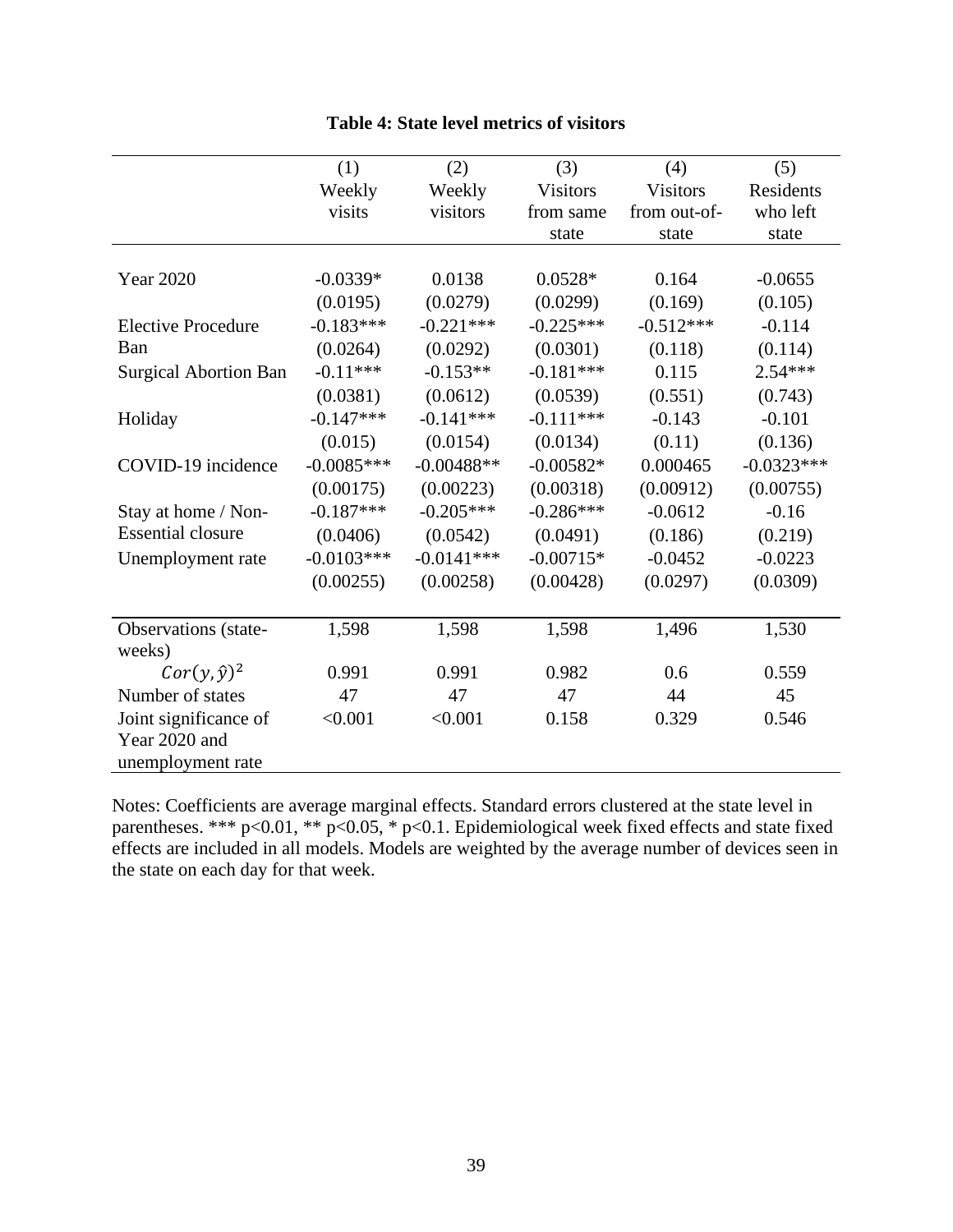|                              | (1)           | (2)         | (3)          | (4)        | (5)          |
|------------------------------|---------------|-------------|--------------|------------|--------------|
|                              | <b>Visits</b> | Weekly      | Weekly       | Distance   | Median visit |
|                              |               | visits      | visitors     | from home  | duration     |
|                              |               |             |              |            |              |
| <b>Year 2020</b>             | $-0.102***$   | $-0.121***$ | $-0.0728***$ | 0.0353     | 0.0195       |
|                              | (0.0183)      | (0.0213)    | (0.019)      | (0.025)    | (0.0553)     |
| <b>Elective Procedure</b>    | $-0.173***$   | $-0.151***$ | $-0.195***$  | $0.147***$ | 0.102        |
| Ban                          | (0.0241)      | (0.0262)    | (0.0272)     | (0.0458)   | (0.0732)     |
| <b>Surgical Abortion Ban</b> | $-0.127***$   | $-0.12***$  | $-0.185***$  | 0.0267     | $-0.066*$    |
|                              | (0.0428)      | (0.0401)    | (0.0539)     | (0.126)    | (0.0386)     |
| Holiday                      | $-0.0402$     | $-0.12***$  | $-0.114***$  | 0.0436     | 0.00472      |
|                              | (0.0241)      | (0.0115)    | (0.00881)    | (0.0506)   | (0.0499)     |
| COVID-19 incidence           | $-0.00682$    | $-0.00433$  | $-0.00451$   | $-0.00414$ | $-0.00245$   |
|                              | (0.00545)     | (0.00538)   | (0.0039)     | (0.00333)  | (0.00266)    |
| Stay at home / Non-          | $-0.198***$   | $-0.209***$ | $-0.151***$  | 0.0711     | 0.0249       |
| <b>Essential closure</b>     | (0.0317)      | (0.0398)    | (0.0367)     | (0.0516)   | (0.0644)     |
| Unemployment rate            | 0.00327       | 0.00224     | $-0.00419$   | 0.00386    | $-0.00547$   |
|                              | (0.00353)     | (0.00366)   | (0.00345)    | (0.00337)  | (0.00753)    |
|                              |               |             |              |            |              |
| Observations                 | 51,510        | 10,302      | 10,302       | 6,275      | 10,299       |
| $Cor(y, \hat{y})^2$          | 0.671         | 0.827       | 0.819        | 0.218      | 0.235        |
| Number of clinics            | 303           | 303         | 303          | 265        | 303          |
| Joint significance of        | < 0.001       | < 0.001     | < 0.001      | 0.167      | 0.745        |
| Year 2020 and                |               |             |              |            |              |
| unemployment rate            |               |             |              |            |              |

**Table 5: Estimates from clinic-level models that provide surgical abortions**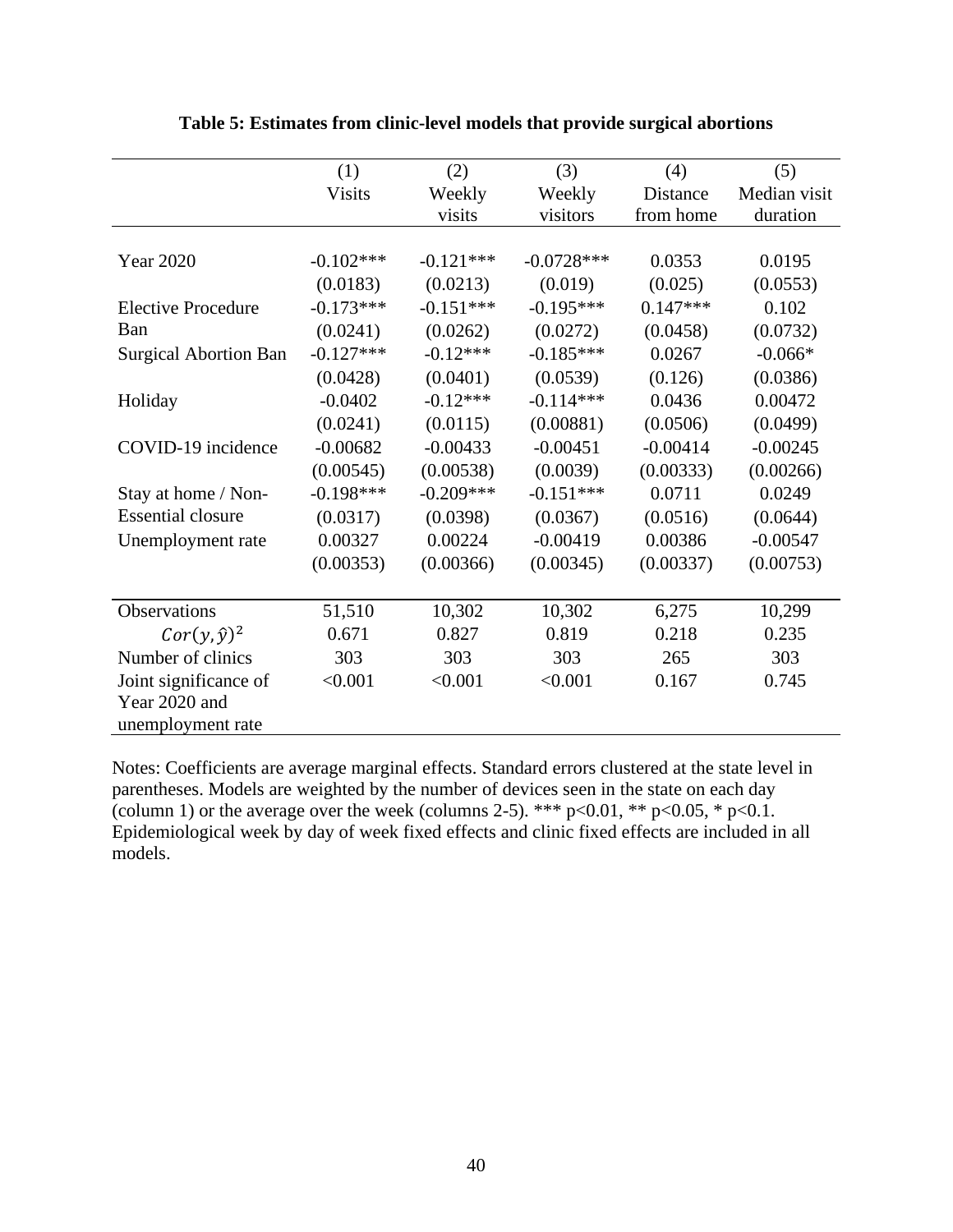|                              | (1)           | (2)          | (3)         | (4)          | (5)          |
|------------------------------|---------------|--------------|-------------|--------------|--------------|
|                              | <b>Visits</b> | Weekly       | Weekly      | Distance     | Median visit |
|                              |               | visits       | visitors    | from home    | duration     |
|                              |               |              |             |              |              |
| <b>Year 2020</b>             | 0.0527        | $0.0716**$   | $0.123***$  | $0.121***$   | $0.169***$   |
|                              | (0.0416)      | (0.0292)     | (0.024)     | (0.0386)     | (0.0557)     |
| <b>Elective Procedure</b>    | $-0.197***$   | $-0.188***$  | $-0.208***$ | $-0.0175$    | 0.0297       |
| Ban                          | (0.047)       | (0.0468)     | (0.0476)    | (0.0938)     | (0.109)      |
| <b>Surgical Abortion Ban</b> | $-0.0427$     | $-0.119$     | $-0.154$    | 0.014        | $-0.0638$    |
|                              | (0.276)       | (0.304)      | (0.245)     | (0.194)      | (0.284)      |
| Holiday                      | $-0.0028$     | $-0.2***$    | $-0.196***$ | 0.059        | 0.133        |
|                              | (0.0827)      | (0.0171)     | (0.0237)    | (0.0485)     | (0.0932)     |
| COVID-19 incidence           | $-0.0125**$   | $-0.0133***$ | $-0.00911*$ | $-0.00322**$ | $-0.0123***$ |
|                              | (0.00507)     | (0.00488)    | (0.00492)   | (0.00152)    | (0.00446)    |
| Stay at home / Non-          | $-0.325***$   | $-0.367***$  | $-0.418***$ | $0.233***$   | 0.0225       |
| <b>Essential closure</b>     | (0.0393)      | (0.0275)     | (0.0384)    | (0.0459)     | (0.168)      |
| Unemployment rate            | $-0.00321$    | $-7.47e-05$  | $-0.00404$  | $-0.00593**$ | 0.000531     |
|                              | (0.00304)     | (0.00354)    | (0.00348)   | (0.00266)    | (0.00362)    |
|                              |               |              |             |              |              |
| Observations                 | 29,750        | 5,950        | 5,950       | 3,031        | 5,950        |
| $Cor(y, \hat{y})^2$          | 0.694         | 0.834        | 0.855       | 0.324        | 0.275        |
| Number of clinics            | 175           | 175          | 175         | 146          | 175          |
| Joint significance of        | 0.384         | 0.023        | < 0.001     | < 0.001      | 0.004        |
| Year 2020 and                |               |              |             |              |              |
| unemployment rate            |               |              |             |              |              |

**Table 6: Estimates from clinic-level models that do not provide surgical abortions**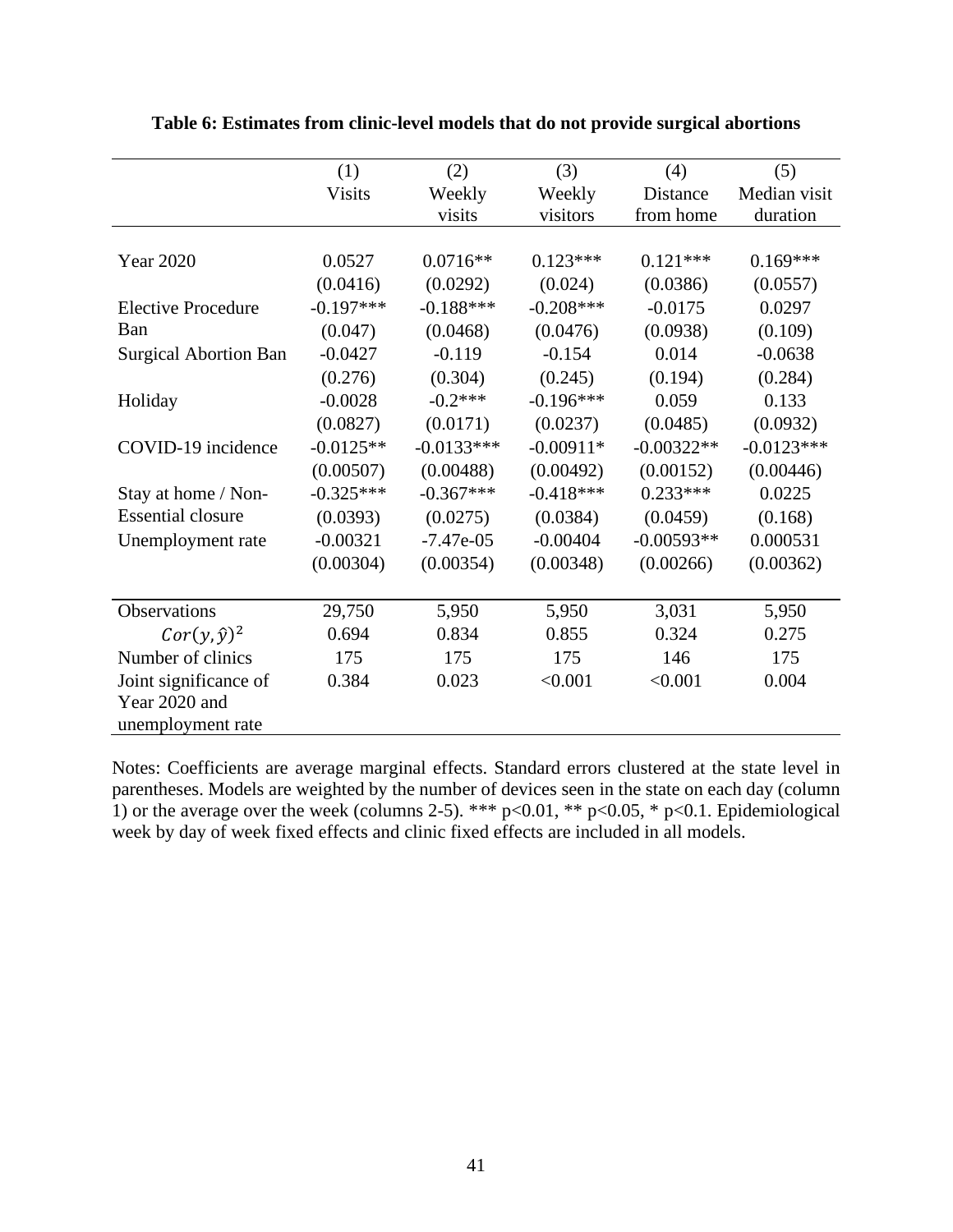|                                                                                        | <b>Visits</b> | Weekly       | Weekly       | Distance   | Median visit |
|----------------------------------------------------------------------------------------|---------------|--------------|--------------|------------|--------------|
|                                                                                        |               | visits       | visitors     | from home  | duration     |
| Panel A: Clinics in States Hostile to Abortion, Controlling for Surgical Abortion Bans |               |              |              |            |              |
|                                                                                        |               |              |              |            |              |
| Year 2020                                                                              | $-0.0937***$  | $-0.118***$  | $-0.0896**$  | 0.063      | $-0.00896$   |
|                                                                                        | (0.0262)      | (0.0303)     | (0.0343)     | (0.0425)   | (0.0397)     |
| <b>Elective Procedure</b>                                                              | $-0.165***$   | $-0.151***$  | $-0.183***$  | $0.119***$ | $0.258***$   |
| Ban                                                                                    | (0.0284)      | (0.031)      | (0.0243)     | (0.0453)   | (0.0821)     |
| <b>Surgical Abortion</b>                                                               | $-0.175***$   | $-0.164***$  | $-0.22***$   | 0.0632     | $-0.0989$    |
| Ban                                                                                    | (0.0397)      | (0.0418)     | (0.0625)     | (0.115)    | (0.0638)     |
| Holiday                                                                                | $-0.0103$     | $-0.114***$  | $-0.118***$  | 0.0121     | 0.043        |
|                                                                                        | (0.0433)      | (0.0173)     | (0.0198)     | (0.0632)   | (0.0517)     |
| COVID-19                                                                               | $-0.023***$   | $-0.0236***$ | $-0.0247***$ | 0.00163    | $-0.0194$    |
| incidence                                                                              | (0.00776)     | (0.00811)    | (0.00689)    | (0.00549)  | (0.0135)     |
| Stay at home / Non-                                                                    | $-0.105**$    | $-0.109**$   | $-0.0654$    | 0.0628     | $-0.14*$     |
| <b>Essential closure</b>                                                               | (0.0409)      | (0.0514)     | (0.0516)     | (0.0699)   | (0.0713)     |
| Unemployment rate                                                                      | 0.00553       | $0.00591**$  | 0.00189      | 0.00246    | $0.0124**$   |
|                                                                                        | (0.00359)     | (0.00251)    | (0.00234)    | (0.00283)  | (0.00603)    |
| $Cor(y, \hat{y})^2$                                                                    | 0.696         | 0.85         | 0.851        | 0.347      | 0.285        |
| Joint significance of                                                                  | 0.00138       | 0.00013      | 0.00194      | 0.0588     | 0.116        |
| Year 2020 and                                                                          |               |              |              |            |              |
| unemployment rate                                                                      |               |              |              |            |              |
|                                                                                        |               |              |              |            |              |

**Table 7: Estimates from clinic-level models stratifying by state hostility to abortion** 

Panel B: Clinics in States Hostile to Abortion, Not Controlling for Surgical Abortion Bans

| Year 2020                 | $-0.0942***$ | $-0.118***$  | $-0.0905**$  | 0.0609    | $-0.0111$  |
|---------------------------|--------------|--------------|--------------|-----------|------------|
|                           | (0.0285)     | (0.0326)     | (0.0375)     | (0.0426)  | (0.0384)   |
| <b>Elective Procedure</b> | $-0.21***$   | $-0.199***$  | $-0.239***$  | $0.14***$ | $0.229***$ |
| Ban                       | (0.056)      | (0.0607)     | (0.0563)     | (0.0373)  | (0.0781)   |
| Holiday                   | $-0.0113$    | $-0.113***$  | $-0.116***$  | 0.0113    | 0.0437     |
|                           | (0.0431)     | (0.0168)     | (0.0179)     | (0.064)   | (0.0515)   |
| COVID-19                  | $-0.021***$  | $-0.0216***$ | $-0.0223***$ | 0.000557  | $-0.0185$  |
| incidence                 | (0.00769)    | (0.00793)    | (0.00706)    | (0.00512) | (0.0127)   |
| Stay at home / Non-       | $-0.0956**$  | $-0.0941*$   | $-0.0518$    | 0.0539    | $-0.137*$  |
| <b>Essential closure</b>  | (0.0403)     | (0.0541)     | (0.0545)     | (0.0727)  | (0.0691)   |
| Unemployment rate         | 0.00445      | $0.00431*$   | 0.000356     | 0.00405   | $0.0128**$ |
|                           | (0.00327)    | (0.00221)    | (0.00219)    | (0.00357) | (0.00648)  |
| $Cor(y, \hat{y})^2$       | 0.696        | 0.85         | 0.851        | 0.346     | 0.284      |
| Joint significance of     | 0.005        | 0.001        | 0.010        | 0.091     | 0.139      |
| Year 2020 and             |              |              |              |           |            |
| unemployment rate         |              |              |              |           |            |
| N                         | 27,710       | 5,542        | 5,542        | 3,504     | 5,540      |
| Number of clinics         | 163          | 163          | 163          | 146       | 163        |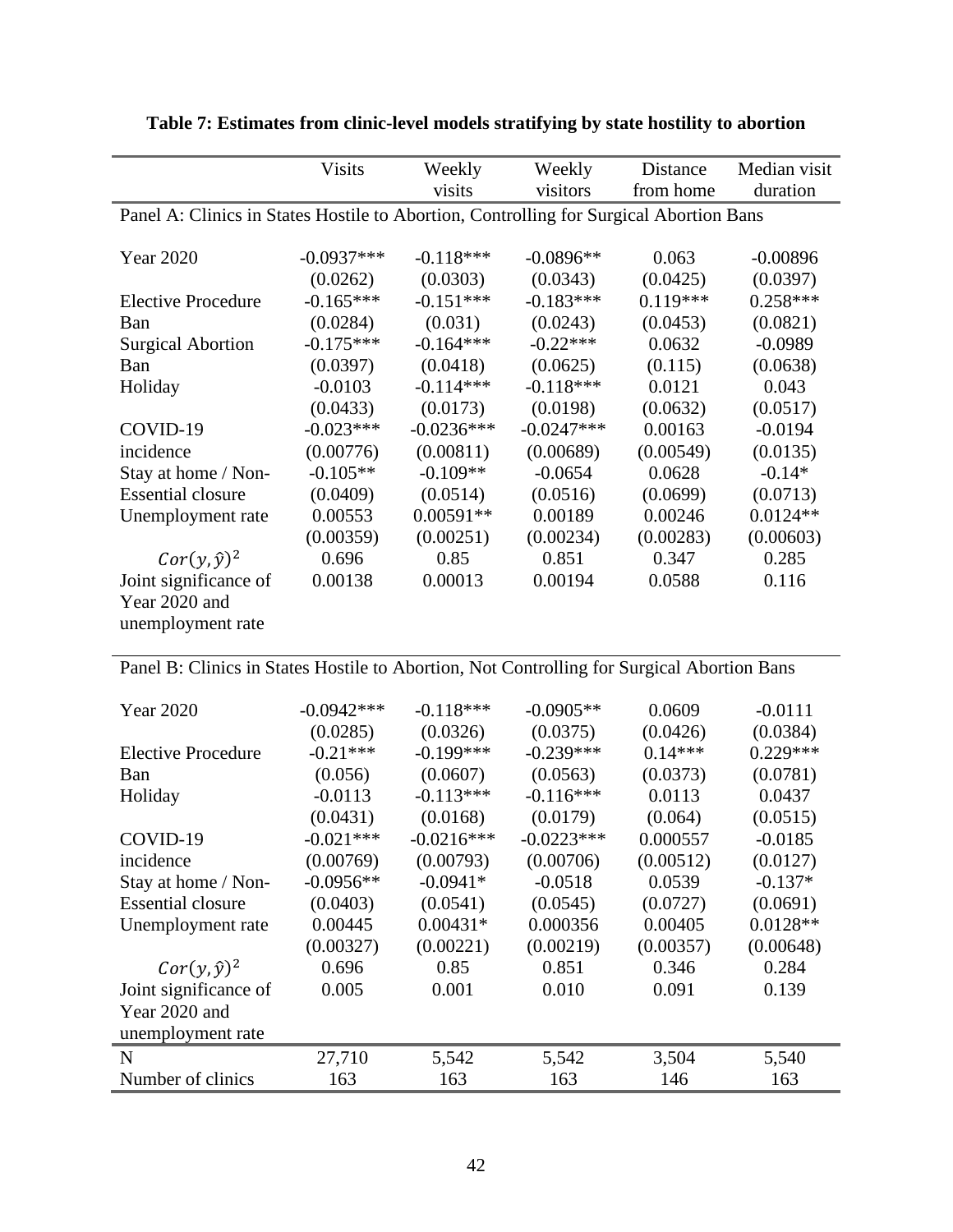|                           | <b>Visits</b>                                        | Weekly<br>visits | Weekly<br>visitors | Distance<br>from home | Median visit<br>duration |  |  |  |
|---------------------------|------------------------------------------------------|------------------|--------------------|-----------------------|--------------------------|--|--|--|
|                           | Panel C: Clinics in States is Supportive of Abortion |                  |                    |                       |                          |  |  |  |
|                           |                                                      |                  |                    |                       |                          |  |  |  |
| <b>Year 2020</b>          | $-0.0107**$                                          | $-0.00495$       | $0.0612***$        | $0.0503***$           | $0.114**$                |  |  |  |
|                           | (0.00453)                                            | (0.0163)         | (0.0181)           | (0.0192)              | (0.0478)                 |  |  |  |
| <b>Elective Procedure</b> | $-0.192***$                                          | $-0.174***$      | $-0.199***$        | 0.0769                | $-0.0154$                |  |  |  |
| <b>Ban</b>                | (0.0255)                                             | (0.0322)         | (0.0491)           | (0.0897)              | (0.0884)                 |  |  |  |
| Holiday                   | $-0.0302$                                            | $-0.172***$      | $-0.164***$        | $0.0855*$             | $0.0587*$                |  |  |  |
|                           | (0.0535)                                             | (0.00664)        | (0.0111)           | (0.0505)              | (0.0361)                 |  |  |  |
| COVID-19                  | $-0.0089***$                                         | $-0.00819***$    | $-0.00624**$       | $-0.0041$             | $-0.00544**$             |  |  |  |
| incidence                 | (0.00159)                                            | (0.00143)        | (0.0026)           | (0.00311)             | (0.00264)                |  |  |  |
| Stay at home / Non-       | $-0.287***$                                          | $-0.328***$      | $-0.348***$        | $0.195***$            | 0.125                    |  |  |  |
| <b>Essential closure</b>  | (0.0302)                                             | (0.0376)         | (0.0435)           | (0.0724)              | (0.131)                  |  |  |  |
| Unemployment rate         | $-0.00127$                                           | 0.000819         | $-0.0036$          | $-0.00526$            | $-0.00992***$            |  |  |  |
|                           | (0.00312)                                            | (0.00363)        | (0.00548)          | (0.00487)             | (0.00354)                |  |  |  |
| $\mathbf N$               | 53,210                                               | 10,642           | 10,642             | 5,768                 | 10,641                   |  |  |  |
| Number of clinics         | 313                                                  | 313              | 313                | 264                   | 313                      |  |  |  |
| $Cor(y, \hat{y})^2$       | 0.679                                                | 0.824            | 0.836              | 0.205                 | 0.244                    |  |  |  |
| Joint significance of     | 0.015                                                | 0.882            | < 0.001            | 0.022                 | < 0.001                  |  |  |  |
| Year 2020 and             |                                                      |                  |                    |                       |                          |  |  |  |
| unemployment rate         |                                                      |                  |                    |                       |                          |  |  |  |

Notes: Coefficients are average marginal effects. Standard errors clustered at the state level in parentheses. Models are weighted by the number of devices seen in the state on each day (column 1) or the average over the week (columns 2-5). \*\*\*  $p<0.01$ , \*\*  $p<0.05$ , \*  $p<0.1$ . Epidemiological week by day of week fixed effects and clinic fixed effects are included in all models. Note that in Panel C we omit the variable for whether a state had a surgical abortion ban as state supportive of abortion overall did not have those bans. We also do so in Panel B by comparison.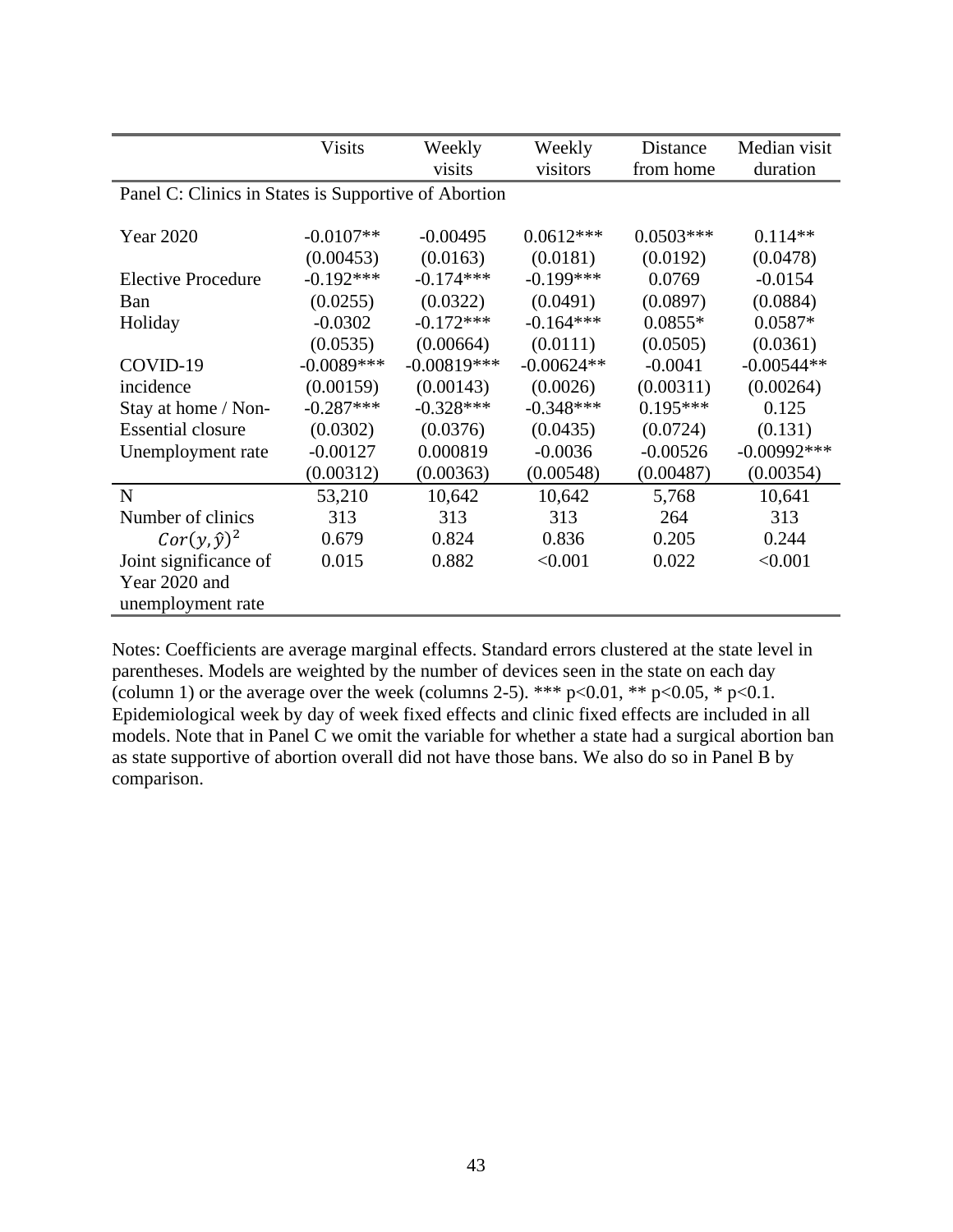# **Appendix**



**Appendix Figure 1: Number of Devices Seen by Day**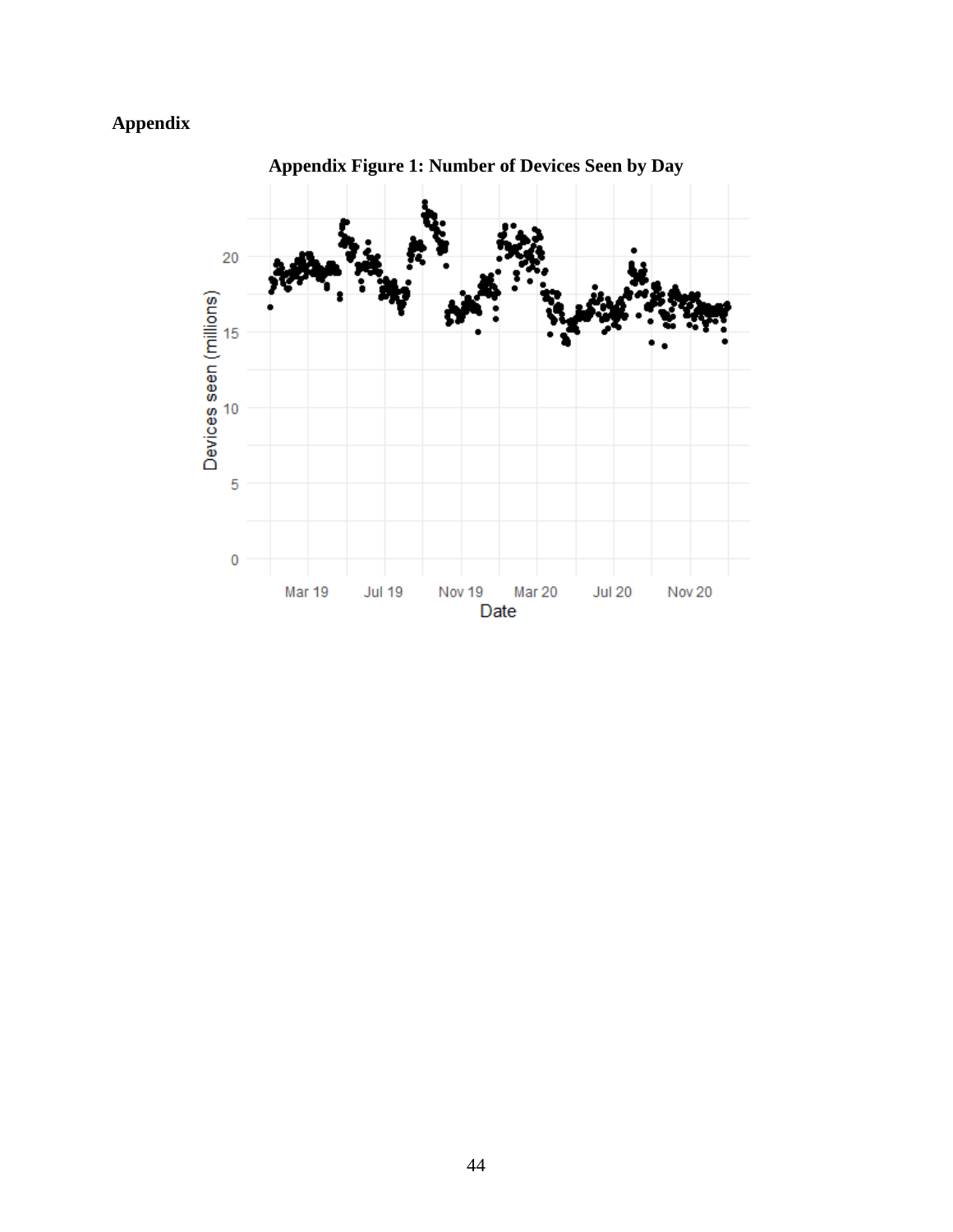|                      | Elective procedure ban | Elective procedures resume |  |  |
|----------------------|------------------------|----------------------------|--|--|
| Alabama              | 3/19/2020              | 4/30/2020                  |  |  |
| Alaska               | 3/19/2020              | 4/20/2020                  |  |  |
| Arizona              | 3/21/2020              | 5/1/2020                   |  |  |
| Arkansas             | 4/3/2020               | 4/27/2020                  |  |  |
| California           | 3/19/2020              | 4/20/2020                  |  |  |
| Colorado             | 3/23/2020              | 4/27/2020                  |  |  |
| Connecticut          | n/a                    | n/a                        |  |  |
| Delaware             | n/a                    | n/a                        |  |  |
| District of Columbia | n/a                    | n/a                        |  |  |
| Florida              | 3/20/2020              | 5/8/2020                   |  |  |
| Georgia              | n/a                    | n/a                        |  |  |
| Hawaii               | 4/16/2020              | $\frac{1}{4}/26/2020$      |  |  |
| Idaho                | n/a                    | n/a                        |  |  |
| Illinois             | n/a                    | n/a                        |  |  |
| Indiana              | 3/16/2020              | 4/27/2020                  |  |  |
| Iowa                 | 3/27/2020              | 4/27/2020                  |  |  |
| Kansas               | n/a                    | n/a                        |  |  |
| Kentucky             | $\frac{1}{3}$ 18/2020  | $\frac{1}{5}/6/2020$       |  |  |
| Louisiana            | 3/18/2020              | 4/27/2020                  |  |  |
| Maine                | n/a                    | n/a                        |  |  |
| Maryland             | $\frac{1}{3}/24/2020$  | $\frac{1}{5}/7/2020$       |  |  |
| Massachusetts        | 3/18/2020              | 5/18/2020                  |  |  |
| Michigan             | 3/21/2020              | 5/29/2020                  |  |  |
| Minnesota            | 3/23/2020              | 5/10/2020                  |  |  |
| Mississippi          | 3/19/2020              | 4/24/2020                  |  |  |
| Missouri             | n/a                    | n/a                        |  |  |
| Montana              | n/a                    | n/a                        |  |  |
| Nebraska             | 4/3/2020               | 5/4/2020                   |  |  |
| Nevada               | n/a                    | n/a                        |  |  |
| New Hampshire        | n/a                    | n/a                        |  |  |
| New Jersey           | 3/27/2020              | 5/26/2020                  |  |  |
| New Mexico           | 3/27/2020              | 4/30/2020                  |  |  |
| New York             | 3/20/2020              | 6/8/2020                   |  |  |
| North Carolina       | n/a                    | n/a                        |  |  |
| North Dakota         | n/a                    | n/a                        |  |  |
| Ohio                 | 3/18/2020              | 5/1/2020                   |  |  |
| Oklahoma             | 3/24/2020              | 4/24/2020                  |  |  |
| Oregon               | 3/18/2020              | 5/1/2020                   |  |  |
| Pennsylvania         | 3/20/2020              | 4/27/2020                  |  |  |
| Rhode Island         | n/a                    | n/a                        |  |  |
| South Carolina       | n/a                    | n/a                        |  |  |
| South Dakota         | 3/23/2020              | 4/28/2020                  |  |  |
| Tennessee            | 3/24/2020              | 5/1/2020                   |  |  |
| Texas                | 3/22/2020              | 4/21/2020                  |  |  |
| Utah                 | 3/25/2020              | 4/22/2020                  |  |  |
| Vermont              | 3/20/2020              | 5/4/2020                   |  |  |
| Virginia             | 3/25/2020              | 5/1/2020                   |  |  |
| Washington           | 3/19/2020              | 4/29/2020                  |  |  |
| West Virginia        | 4/1/2020               | 4/20/2020                  |  |  |
| Wisconsin            | n/a                    | n/a                        |  |  |
| Wyoming              | n/a                    | n/a                        |  |  |

# **Appendix Table 1: Dates of Elective Procedure Ban**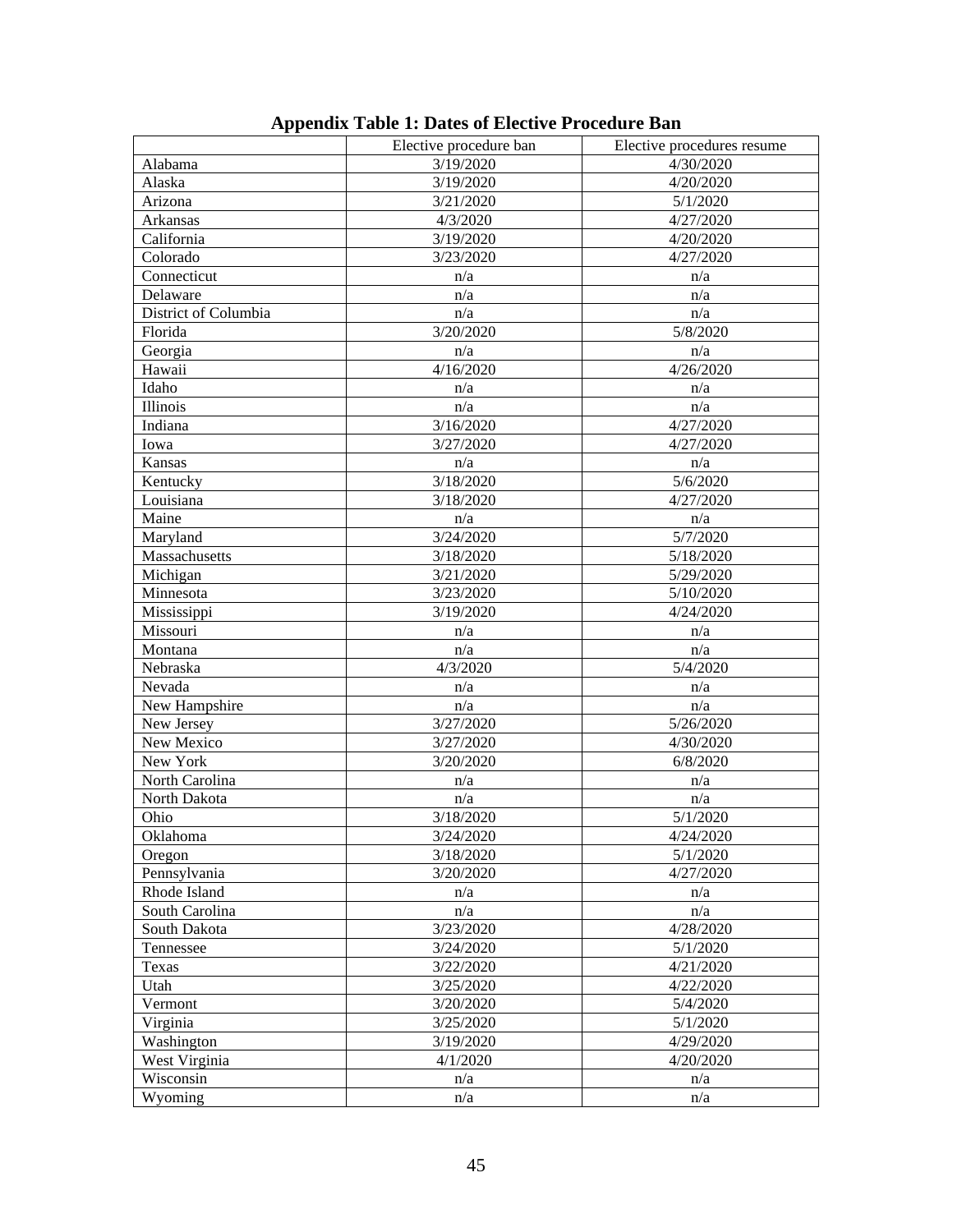| Ban began    | Ban ended    | <b>Notes</b>                                             |
|--------------|--------------|----------------------------------------------------------|
| 3/28/2020    | 4/12/2020    | Enjoined                                                 |
| 4/7/2020     | 5/4/2020     | Procedures were allowed to resume                        |
| 1:4/3/2020   | 1:4/13/2020  | Initial ban was enjoined, but the injunction was then    |
| 2: 4/22/2020 | 2: 5/18/2020 | lifted. Arkansas required a negative COVID-test within   |
|              |              | 72 hours before allowing an abortion.                    |
| 3/27/2020    | 4/1/2020     | ACLU and state settled out of court                      |
| 3/21/2020    | 5/1/2020     | Clinics settled with state                               |
| 4/10/2020    | 5/11/2020    | Executive order expired                                  |
| 3/17/2020    | 3/30/2020    | Ended by temporary restraining order, affirmed on 4/6,   |
|              |              | permanently enjoined on 4/23.                            |
| 3/27/2020    | 4/6/2020     | Temporary stay allowed some abortions before             |
|              |              | preliminary injunction on 4/21.                          |
| 3/13/2020    | 10/01/2020   | Effective ban because abortion services were provided by |
|              |              | out-of-state physicians                                  |
| 4/8/2020     | 4/17/2020    | Federal court blocked the ban                            |
| 3/23/2020    | 4/22/2020    | TRO from district court on 3/30, stayed by circuit court |
|              |              | on $3/31$ , second TRO on $4/9$ , stayed on $4/10$ .     |
| 4/1/2020     | 4/30/2020    |                                                          |
|              |              |                                                          |

# **Appendix Table 2: Dates of Surgical Abortion Ban**

Notes: In some cases, state bans were temporarily halted by court order and then reinstated after appeal. The first and second periods of these bans are noted by 1: M/DD/YYYY 2: M/DD/YYYY.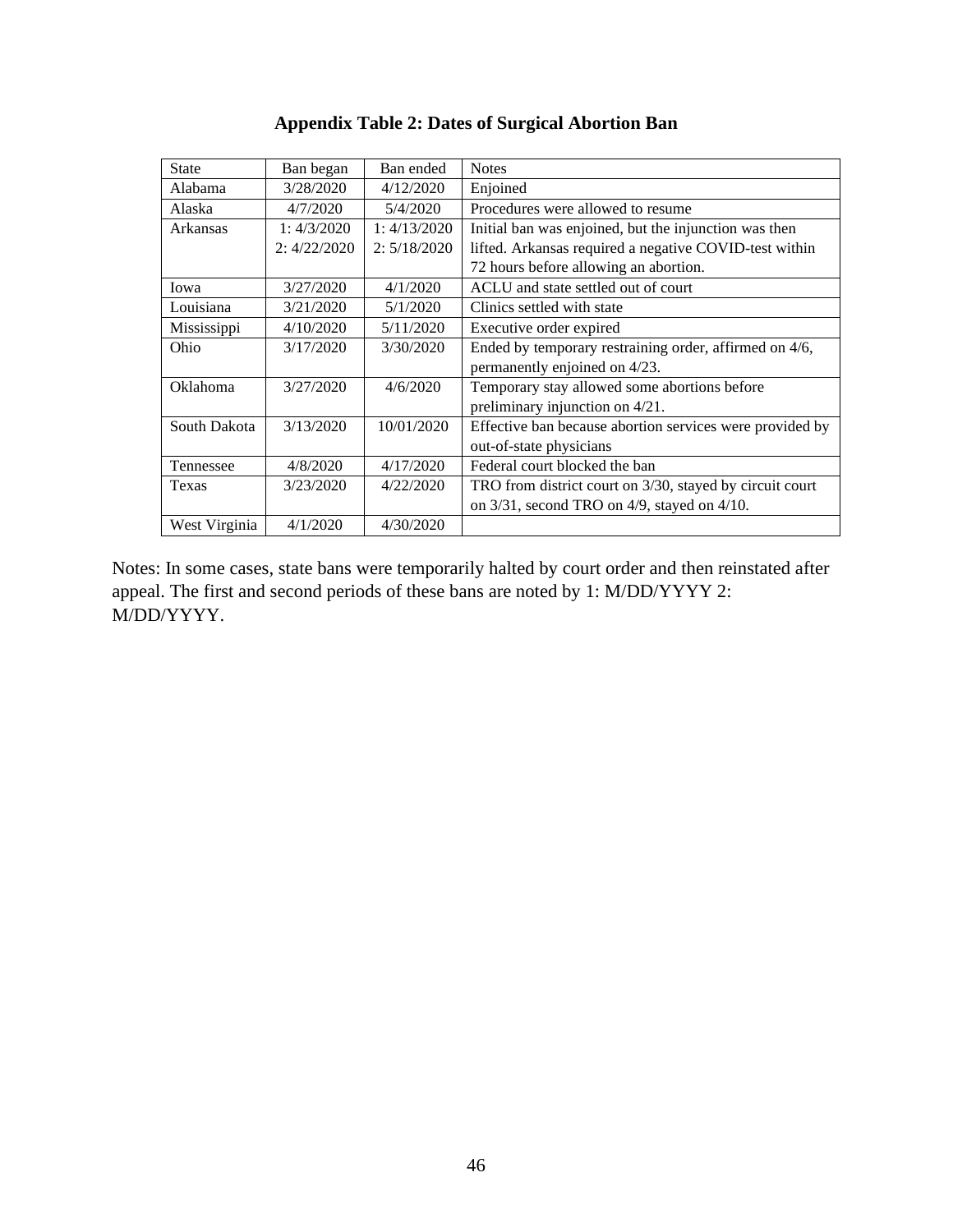| <b>State</b>         | Stay-At-     | Stay-At-Home | Non Essential         | Non Essential |
|----------------------|--------------|--------------|-----------------------|---------------|
|                      | Home Order   | Order End    | <b>Services Close</b> | Services Open |
|                      | <b>Start</b> |              |                       |               |
|                      | 4/4/2020     |              |                       |               |
| Alabama              |              | 4/30/2020    | 3/28/2020             | 4/30/2020     |
| Alaska               | 3/28/2020    | 4/24/2020    | 3/24/2020             | 4/24/2020     |
| Arizona              | 3/31/2020    | 5/16/2020    | 3/31/2020             | 5/8/2020      |
| Arkansas             | n/a          | n/a          | 4/6/2020              | 5/4/2020      |
| California           | 3/19/2020    | Ongoing      | 3/19/2020             | 5/8/2020      |
| Colorado             | 3/26/2020    | 4/27/2020    | 3/19/2020             | 5/1/2020      |
| Connecticut          | 3/23/2020    | 5/20/2020    | 3/23/2020             | 5/20/2020     |
| Delaware             | 3/24/2020    | 6/1/2020     | 3/24/2020             | 5/8/2020      |
| District of Columbia | 4/1/2020     | 5/29/2020    | 3/25/2020             | 5/29/2020     |
| Florida              | 4/3/2020     | 5/18/2020    | 4/3/2020              | 5/18/2020     |
| Georgia              | 4/3/2020     | 5/1/2020     | 4/3/2020              | 5/1/2020      |
| Hawaii               | 3/25/2020    | 5/31/2020    | 3/25/2020             | 5/7/2020      |
| Idaho                | 3/25/2020    | 5/1/2020     | 3/25/2020             | 5/1/2020      |
| Illinois             | 3/21/2020    | 5/29/2020    | 3/21/2020             | 5/29/2020     |
| Indiana              | 3/25/2020    | 5/18/2020    | 3/25/2020             | 5/18/2020     |
| Iowa                 | n/a          | n/a          | 3/26/2020             | 5/15/2020     |
| Kansas               | 3/30/2020    | 5/4/2020     | 3/30/2020             | 5/4/2020      |
| Kentucky             | 3/26/2020    | Ongoing      | 3/26/2020             | 5/11/2020     |
| Louisiana            | 3/23/2020    | 5/15/2020    | 3/23/2020             | 5/1/2020      |
| Maine                | 4/2/2020     | 5/31/2020    | 3/25/2020             | 5/1/2020      |
| Maryland             | 3/30/2020    | 5/15/2020    | 3/23/2020             | 5/15/2020     |
| Massachusetts        | 3/24/2020    | 5/18/2020    | 3/24/2020             | 5/18/2020     |
| Michigan             | 3/24/2020    | 6/1/2020     | 3/24/2020             | 5/26/2020     |
| Minnesota            | 3/28/2020    | 5/18/2020    | 3/28/2020             | 4/27/2020     |
| Mississippi          | 4/3/2020     | 4/27/2020    | 4/3/2020              | 4/27/2020     |
| Missouri             | 4/6/2020     | 5/4/2020     | 4/3/2020              | 5/4/2020      |
| Montana              | 3/28/2020    | 4/26/2020    | 3/28/2020             | 4/27/2020     |
| Nebraska             | n/a          | n/a          | 4/9/2020              | 6/1/2020      |
| Nevada               | 3/31/2020    | 5/9/2020     | 3/21/2020             | 5/9/2020      |
| New Hampshire        | 3/28/2020    | 6/16/2020    | 3/28/2020             | 5/11/2020     |
| New Jersey           | 3/21/2020    | 6/9/2020     | 3/21/2020             | 5/18/2020     |
| New Mexico           | 3/24/2020    | Ongoing      | 3/24/2020             | 5/16/2020     |
| New York             | 3/22/2020    | 6/27/2020    | 3/22/2020             | 6/8/2020      |
| North Carolina       | 3/30/2020    | 5/22/2020    | 3/30/2020             | 5/8/2020      |
| North Dakota         | n/a          | n/a          | 3/20/2020             | 5/1/2020      |
| Ohio                 | 3/24/2020    | 5/20/2020    | 3/24/2020             | 5/4/2020      |
| Oklahoma             | 4/1/2020     | 5/15/2020    | 4/1/2020              | 4/24/2020     |
| Oregon               | 3/23/2020    | 6/19/2020    | 3/23/2020             | 5/15/2020     |
| Pennsylvania         | 4/1/2020     | 6/5/2020     | 3/21/2020             | 6/5/2020      |
| Rhode Island         | 3/28/2020    | 5/9/2020     | 3/30/2020             | 5/9/2020      |
| South Carolina       | 4/7/2020     | 5/4/2020     | 4/1/2020              | 4/20/2020     |
| South Dakota         | n/a          | n/a          | n/a                   | n/a           |
| Tennessee            | 4/2/2020     | 4/29/2020    | 4/1/2020              | 4/27/2020     |
| Texas                | 4/2/2020     | 5/1/2020     | 4/2/2020              | 5/1/2020      |
| Utah                 | n/a          | n/a          | 3/27/2020             | 5/1/2020      |
| Vermont              | 3/24/2020    | 5/15/2020    | 3/25/2020             | 4/27/2020     |
| Virginia             | 3/30/2020    | 5/29/2020    | 3/25/2020             | 5/29/2020     |
| Washington           | 3/23/2020    | 6/1/2020     | 3/25/2020             | 6/1/2020      |
| West Virginia        | 3/24/2020    | 5/5/2020     | 3/24/2020             | 5/4/2020      |
| Wisconsin            | 3/25/2020    | 5/13/2020    | 3/25/2020             | 5/11/2020     |
| Wyoming              | n/a          | n/a          | 3/19/2020             | 5/1/2020      |
|                      |              |              |                       |               |

# **Appendix Table 3: Stay-At-Home Orders and Non-Essential Service Closures**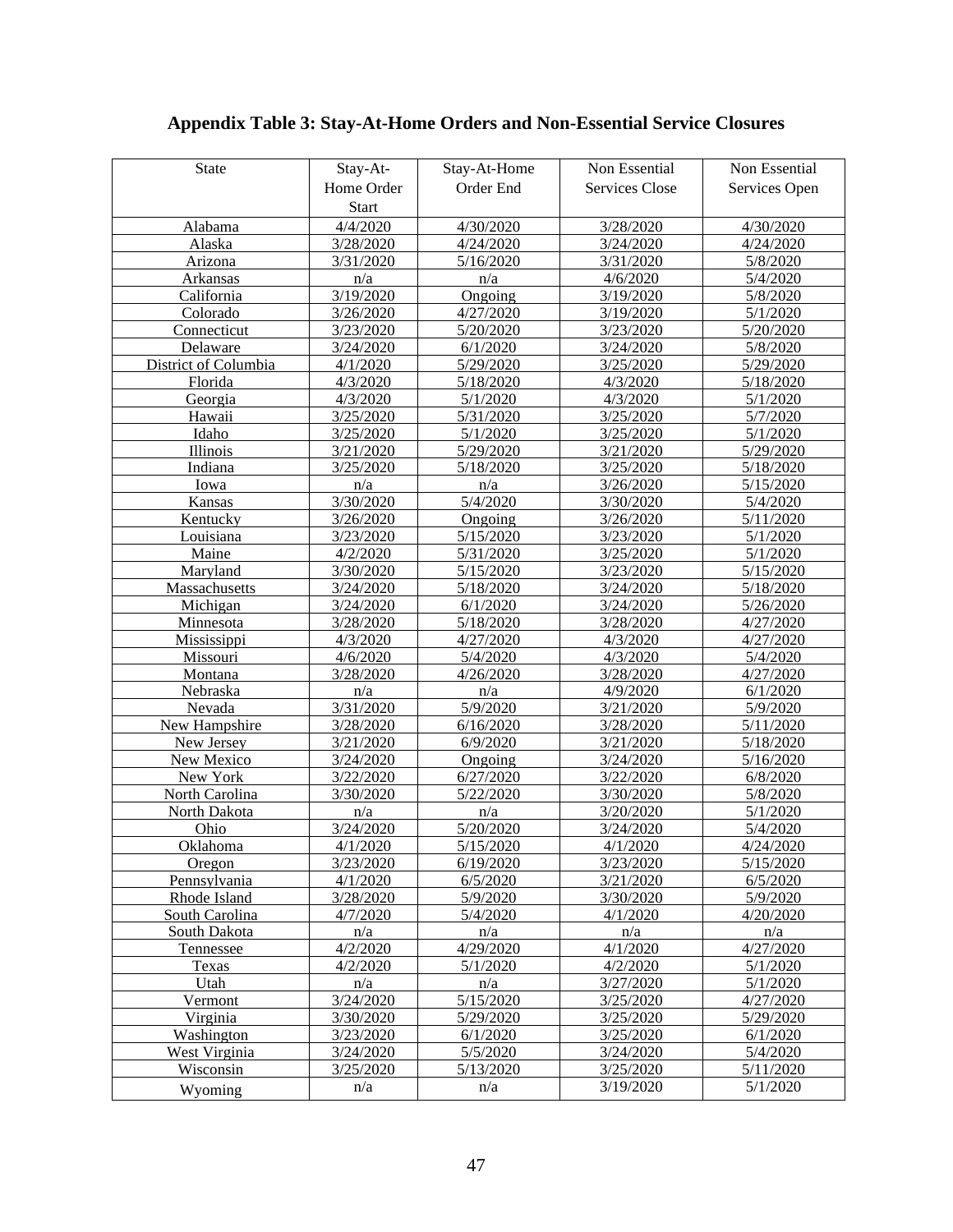

**Appendix Figure 2: Covid Cases by State Policy** 

Notes: States with no restrictions (blue) include Connecticut, Delaware, Washington D.C., Georgia, Idaho, Illinois, Kansas, Maine, Montana, Nevada, New Hampshire, North Carolina, Rhode Island, South Carolina, Wisconsin and Wyoming. States restricting elective procedures (red) include Arizona, California, Colorado, Florida, Maryland, Massachusetts, Michigan, Minnesota, Nebraska, New Jersey, New Mexico, New York, Pennsylvania, Utah, Vermont, Virginia, and Washington. States restricting elective procedures and surgical abortion include Alabama, Alaska, Indiana, Iowa, Mississippi, Ohio, Tennessee, and Texas. Arkansas, Hawaii, Kentucky, Louisiana, Missouri, North Dakota, South Dakota, and West Virginia did not have clinics with sufficient data to include in this analysis.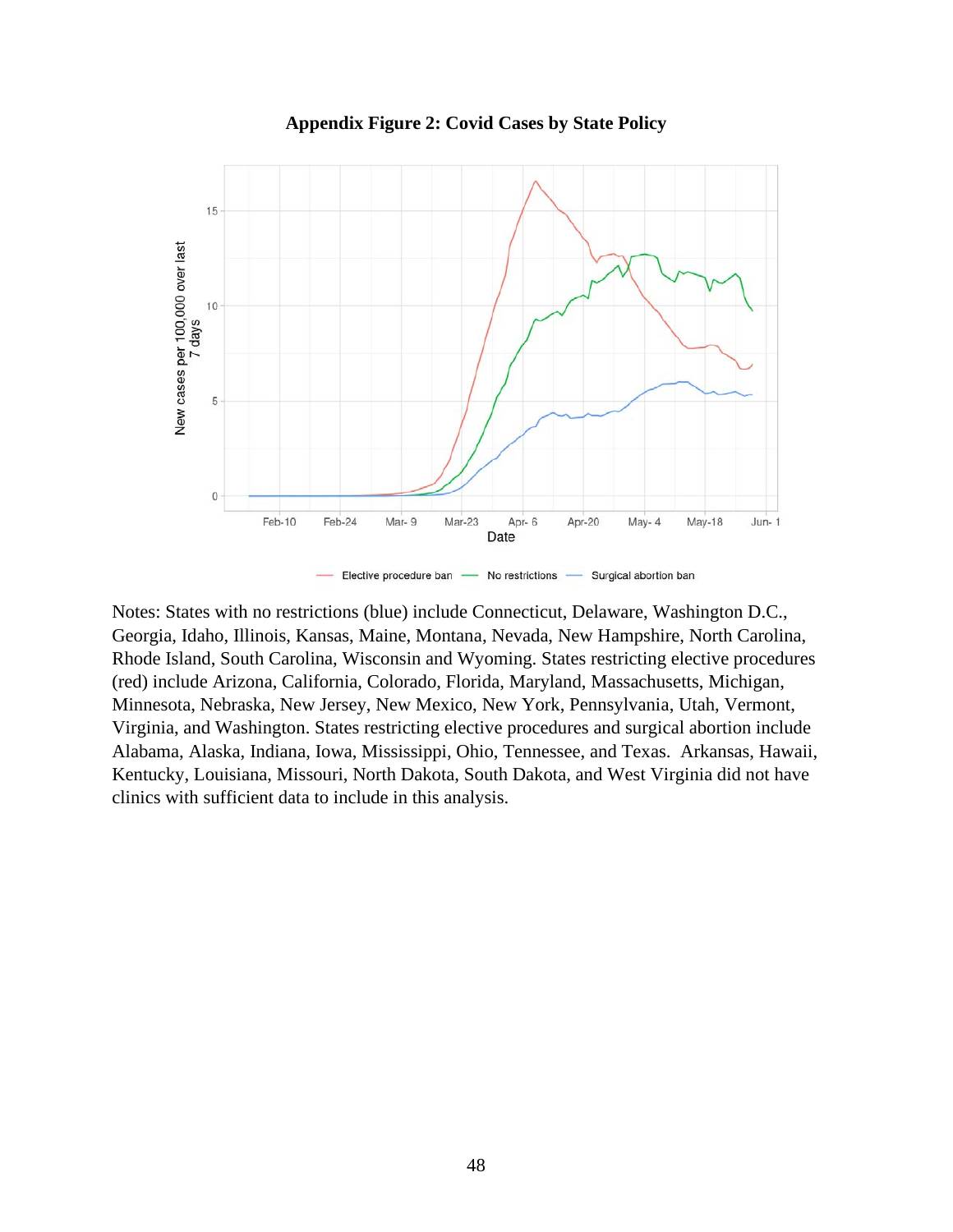|                      |            | CDC Abortion data |            |             | SafeGraph abortion clinic visits |                  |             |  |  |
|----------------------|------------|-------------------|------------|-------------|----------------------------------|------------------|-------------|--|--|
|                      |            |                   |            |             |                                  | Medication       |             |  |  |
|                      |            |                   |            |             | Surgical                         | -only            |             |  |  |
|                      |            | Surgical          | Medication | All clinics | clinics                          | clinics          | All clinics |  |  |
| <b>State</b>         | All (2019) | (2019)            | (2019)     | (2019)      | (2019)                           | (2019)           | (2020)      |  |  |
| Alabama              | 6009       | 3910              | 2088       | 2381        | 2381                             | $\boldsymbol{0}$ | 1167        |  |  |
| Alaska               | 1270       | 960               | 305        | 2756        | 2443                             | 313              | 2364        |  |  |
| Arizona              | 13097      | 7760              | 5190       | 2340        | 2331                             | 9                | 2452        |  |  |
| Arkansas             | 2963       | 1725              | 1237       | 984         | $\boldsymbol{0}$                 | 984              | 2148        |  |  |
| Colorado             | 9002       | 3389              | 4939       | 5408        | 4480                             | 928              | 4941        |  |  |
| Connecticut          | 9202       | 4570              | 4565       | 12700       | 7955                             | 4745             | 7653        |  |  |
| Delaware             | 2042       | 823               | 1182       | 906         | 906                              | $\boldsymbol{0}$ | 592         |  |  |
| District of Columbia | 4552       | 2552              | 2000       | 4280        | 4280                             | $\boldsymbol{0}$ | 2417        |  |  |
| Florida              | 71914      | 34820             | 33780      | 30360       | 28035                            | 2325             | 25498       |  |  |
| Georgia              | 36907      | 18356             | 18549      | 5965        | $\boldsymbol{0}$                 | $\boldsymbol{0}$ | 3707        |  |  |
| Hawaii               | 2003       | 1224              | 776        | 339         | 339                              | $\boldsymbol{0}$ | 209         |  |  |
| Idaho                | 1513       | 878               | 629        | 1639        | 789                              | 850              | 1962        |  |  |
| Indiana              | 7637       | 4277              | 3359       | 5655        | 3661                             | 1994             | 6458        |  |  |
| Iowa                 | 3566       | 1138              | 2404       | 5342        | 212                              | 5130             | 5922        |  |  |
| Kansas               | 6894       | 2445              | 4446       | 3177        | 2860                             | 317              | 2569        |  |  |
| Maine                | 2021       | 994               | 1023       | 4935        | 1651                             | 3284             | 6294        |  |  |
| Massachusetts        | 18593      | 10377             | 7958       | 7423        | 6908                             | 515              | 4841        |  |  |
| Michigan             | 27339      | 15675             | 11609      | 10125       | 8511                             | 1614             | 7683        |  |  |
| Minnesota            | 9940       | 6199              | 3737       | 3410        | 3266                             | 144              | 2671        |  |  |
| Mississippi          | 3194       | 911               | 2283       | 43          | 43                               | $\boldsymbol{0}$ | 398         |  |  |
| Missouri             | 1471       | 1443              | 15         | 77          | 77                               | $\mathbf{0}$     | 18          |  |  |
| Montana              | 1568       | 652               | 916        | 2965        | 1050                             | 1915             | 2612        |  |  |
| Nebraska             | 2068       | 808               | 1258       | 1662        | 1662                             | $\boldsymbol{0}$ | 2087        |  |  |
| Nevada               | 8414       | 5164              | 3201       | 4821        | 4040                             | 781              | 3673        |  |  |
| New Mexico           | 3942       | 1753              | 1735       | 973         | 973                              | $\boldsymbol{0}$ | 676         |  |  |
| New York             | 78587      | 48024             | 28489      | 49054       | 21355                            | 27699            | 28508       |  |  |
| North Carolina       | 28450      | 14319             | 12435      | 9835        | 9835                             | $\boldsymbol{0}$ | 7148        |  |  |
| Ohio                 | 20102      | 12287             | 7807       | 11447       | 10150                            | 1297             | 8818        |  |  |
| Oklahoma             | 4995       | 2415              | 2493       | 1705        | 1705                             | $\boldsymbol{0}$ | 1316        |  |  |
| Oregon               | 8688       | 4161              | 4521       | 6843        | 5147                             | 1696             | 6294        |  |  |
| Pennsylvania         | 31018      | 17159             | 13845      | 16603       | 13998                            | 2605             | 10553       |  |  |
| Rhode Island         | 2099       | 1196              | 896        | 1565        | 1565                             | $\boldsymbol{0}$ | 1166        |  |  |
| South Carolina       | 5101       | 1995              | 3100       | 5377        | 5377                             | $\boldsymbol{0}$ | 5200        |  |  |
| South Dakota         | 414        | 272               | 137        | 749         | 749                              | $\boldsymbol{0}$ | 960         |  |  |
| Tennessee            | 9719       | 4758              | 4956       | 5377        | 3592                             | 1785             | 4413        |  |  |
| Texas                | 57275      | 34730             | 22539      | 19493       | 18669                            | 824              | 16518       |  |  |
| Utah                 | 2922       | 1684              | 1234       | 96          | 96                               | $\boldsymbol{0}$ | 112         |  |  |
| Vermont              | 1195       | 481               | 708        | 2655        | 587                              | 2068             | 2233        |  |  |
| Virginia             | 15601      | 9767              | 5818       | 9890        | 9801                             | 89               | 6599        |  |  |
| Washington           | 17262      | 8838              | 8412       | 16044       | 8528                             | 7516             | 10381       |  |  |
| West Virginia        | 1183       | 694               | 489        | 854         | 854                              | $\boldsymbol{0}$ | 593         |  |  |
| Wisconsin            | 6511       | 4207              | 2165       | 6765        | 1146                             | 5619             | 5356        |  |  |

### **Appendix Table 4: Sum of Abortion Clinic Visits by State**

Notes: Clinics dropped from the balanced panel are included in these sums. CDC abortion data omits "Other" abortions.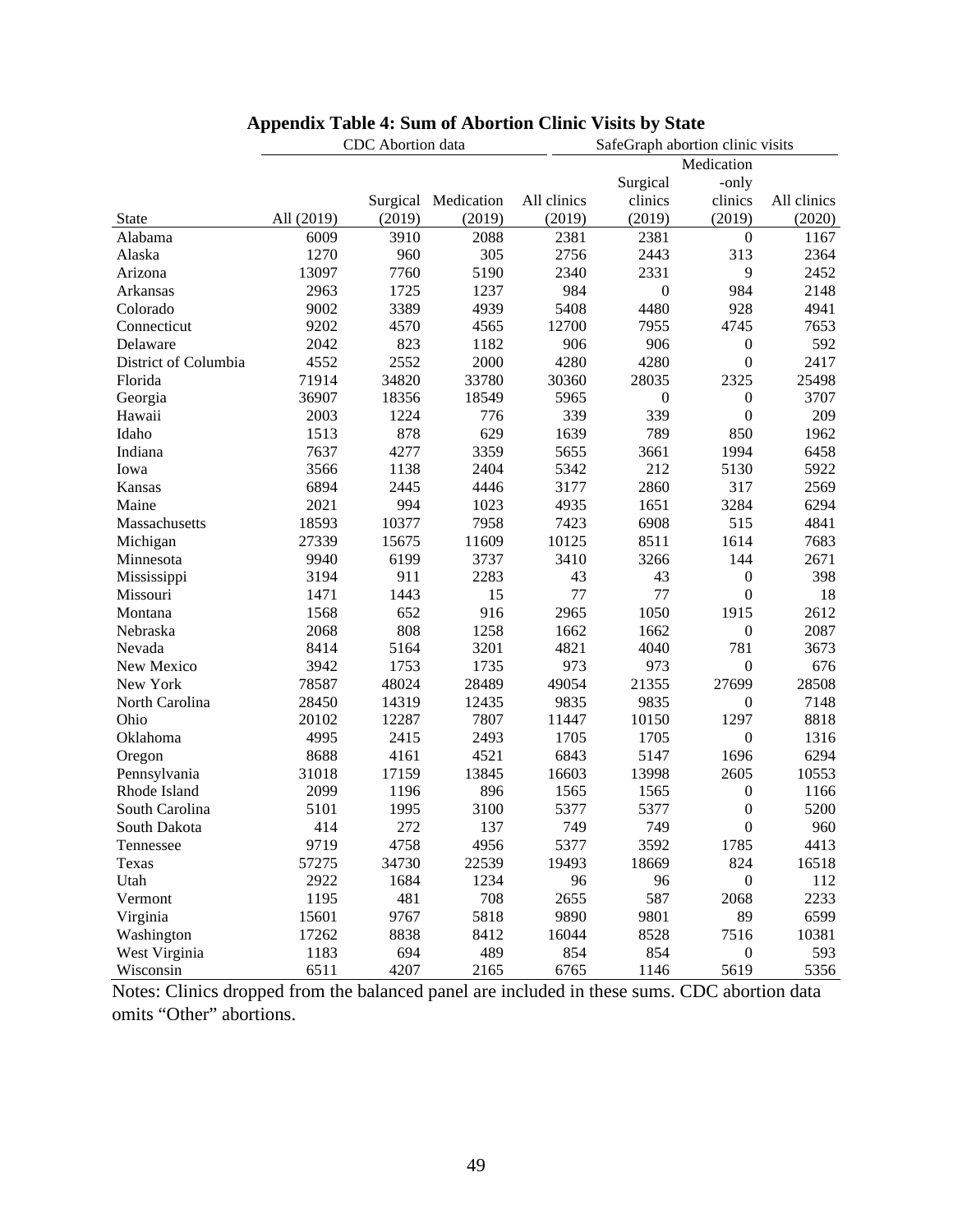

**Appendix Figure 3: Abortions per State and Clinic Visits, Full Year**

Notes: 45 degree line included for reference.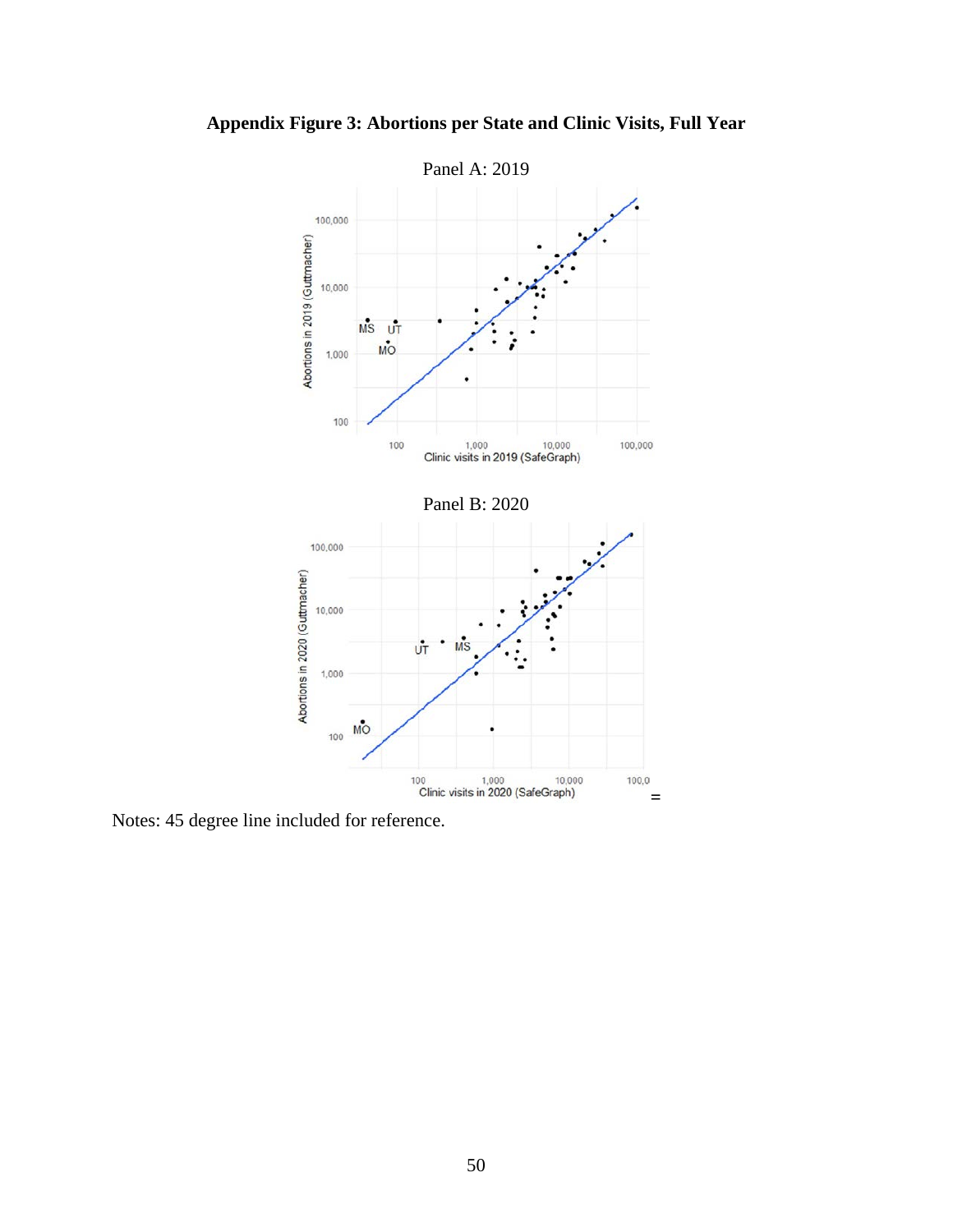|                              | (1)           | (2)          | (3)           | (4)         | (5)          |
|------------------------------|---------------|--------------|---------------|-------------|--------------|
|                              | <b>Visits</b> | Weekly       | Weekly        | Distance    | Median visit |
|                              |               | visits       | visitors      | from home   | duration     |
|                              |               |              |               |             |              |
| <b>Year 2020</b>             | $-0.0581***$  | $-0.0664***$ | $-0.0161$     | $0.0502**$  | $0.0814***$  |
|                              | (0.0104)      | (0.0168)     | (0.0236)      | (0.0241)    | (0.0327)     |
| <b>Elective Procedure</b>    | $-0.172***$   | $-0.153***$  | $-0.194***$   | $0.0732*$   | $0.174***$   |
| Ban                          | (0.0231)      | (0.0245)     | (0.0312)      | (0.0423)    | (0.0585)     |
| <b>Surgical Abortion Ban</b> | $-0.0795*$    | $-0.0921**$  | $-0.131*$     | 0.0707      | $-0.254***$  |
|                              | (0.0446)      | (0.0384)     | (0.0643)      | (0.121)     | (0.0337)     |
| Holiday                      | $-0.0377$     | $-0.151***$  | $-0.146***$   | 0.0287      | $0.095***$   |
|                              | (0.0492)      | (0.0173)     | (0.0165)      | (0.0456)    | (0.0221)     |
| COVID-19 incidence           | $-0.0111***$  | $-0.0105***$ | $-0.00843***$ | $-0.00368*$ | 0.000335     |
|                              | (0.00184)     | (0.00172)    | (0.00252)     | (0.00223)   | (0.00177)    |
| Stay at home / Non-          | $-0.242***$   | $-0.256***$  | $-0.246***$   | $0.113***$  | $0.148***$   |
| <b>Essential closure</b>     | (0.0396)      | (0.0453)     | (0.0554)      | (0.0352)    | (0.0451)     |
| Unemployment rate            | $-0.000291$   | $-0.000483$  | $-0.00627*$   | 0.00231     | 0.00201      |
|                              | (0.00232)     | (0.00233)    | (0.00342)     | (0.0021)    | (0.00359)    |
|                              |               |              |               |             |              |
| Observations                 | 47,090        | 9,418        | 9,418         | 7,995       | 9,418        |
| $Cor(y, \hat{y})^2$          | 0.637         | 0.799        | 0.812         | 0.23        | 0.359        |
| Number of clinics            | 277           | 277          | 277           | 277         | 277          |
| Joint significance of        |               |              |               |             |              |
| Year 2020 and                | $\theta$      | 0.00039      | 0.149         | 0.0387      | 0.00729      |
| unemployment rate            |               |              |               |             |              |

## **Appendix Table 5: Clinic-level results omitted interpolated weeks**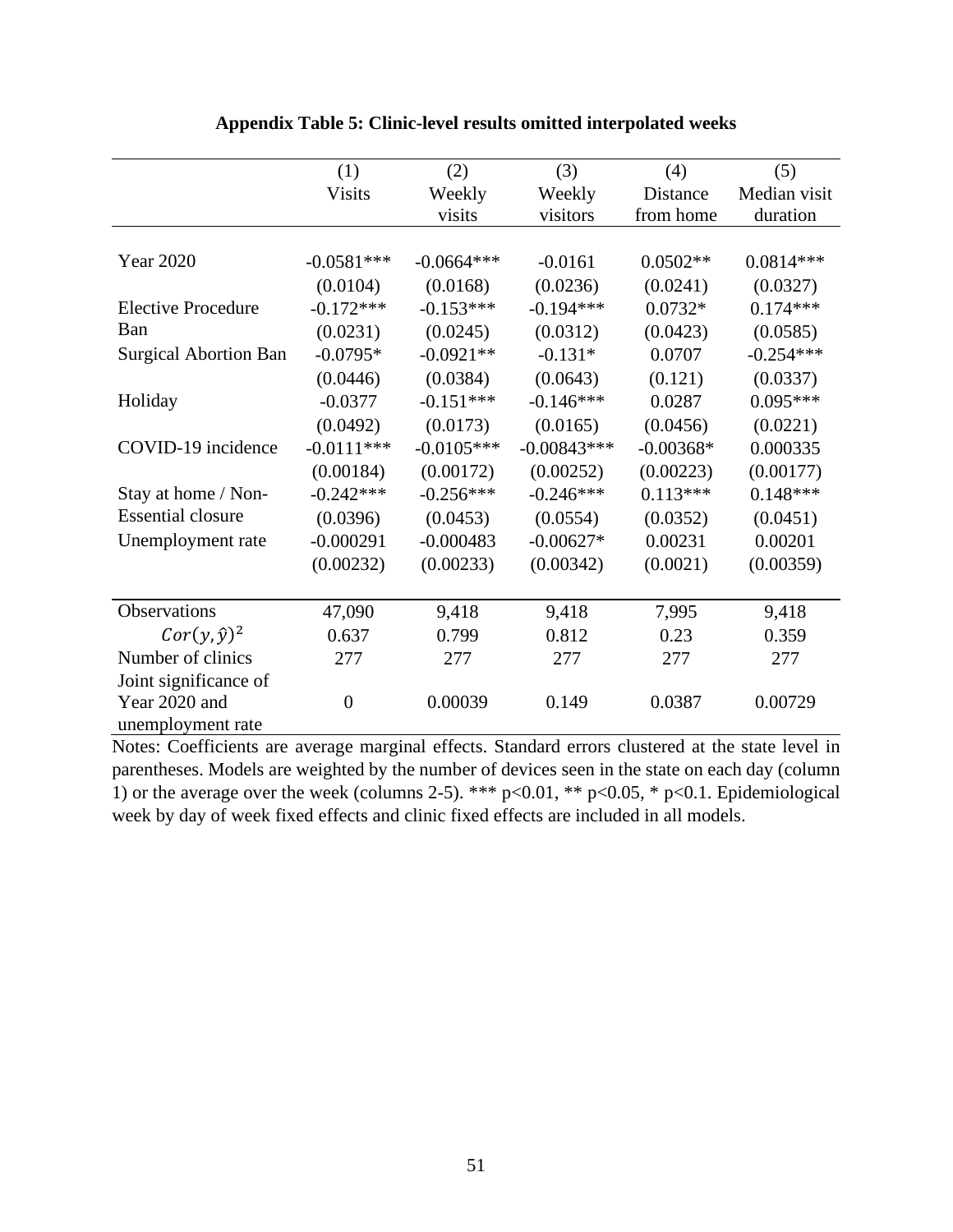|                              | (1)           | (2)              | (3)          | (4)            | (5)         | (6)          | (7)        | (8)         |
|------------------------------|---------------|------------------|--------------|----------------|-------------|--------------|------------|-------------|
|                              | Log           | Log              | Log          | Arcsinh        | Arcsinh     | Arcsinh      | Log        | Log median  |
|                              | $1+Visits$    | $1+{\rm Weekly}$ | $1+$ Weekly  | <b>Visits</b>  | Weekly      | Weekly       | Distance   | visit       |
|                              |               | visits           | visitors     |                | visits      | visitorss    | from home  | duration    |
| <b>Year 2020</b>             | $-0.056$      | $-0.0942**$      | $-0.0597$    | $-0.0621$      | $-0.103**$  | $-0.0696$    | $0.0363**$ | $0.0887***$ |
|                              | (0.0388)      | (0.0415)         | (0.0418)     | (0.0434)       | (0.044)     | (0.0448)     | (0.017)    | (0.0265)    |
| <b>Elective Procedure</b>    | $-0.216***$   | $-0.237***$      | $-0.269***$  | $-0.235***$    | $-0.249**$  | $-0.282***$  | 0.0188     | $0.164***$  |
| Ban                          | (0.0532)      | (0.0752)         | (0.0632)     | (0.0606)       | (0.0807)    | (0.0683)     | (0.0317)   | (0.0628)    |
| <b>Surgical Abortion Ban</b> | $-0.179**$    | $-0.245**$       | $-0.255**$   | $-0.197**$     | $-0.247**$  | $-0.259**$   | 0.0737     | $-0.177***$ |
|                              | (0.074)       | (0.0797)         | (0.082)      | (0.0841)       | (0.0861)    | (0.0878)     | (0.0604)   | (0.0375)    |
| Holiday                      | $-0.0604$     | $-0.141***$      | $-0.135***$  | $-0.0671$      | $-0.146***$ | $-0.14***$   | $0.086***$ | $0.0434*$   |
|                              | (0.0559)      | (0.0262)         | (0.0242)     | (0.0665)       | (0.0281)    | (0.0262)     | (0.0317)   | (0.0235)    |
| COVID-19 incidence           | $-0.00684***$ | $-0.00603**$     | $-0.00523**$ | $-0.00771$ *** | $-0.0063**$ | $-0.00555**$ | $-0.00292$ | $-0.00381*$ |
|                              | (0.00164)     | (0.00243)        | (0.00222)    | (0.00196)      | (0.00269)   | (0.00247)    | (0.00222)  | (0.0021)    |
| Stay at home / Non-          | $-0.306***$   | $-0.306***$      | $-0.282***$  | $-0.333***$    | $-0.311***$ | $-0.289***$  | 0.0208     | $-0.0839*$  |
| essential closure            | (0.0536)      | (0.0706)         | (0.0647)     | (0.0599)       | (0.0753)    | (0.0694)     | (0.0311)   | (0.0451)    |
| Unemployment                 | $-0.00226$    | 0.00375          | 0.0033       | $-0.00546$     | 0.000919    | 0.00114      | 0.00258    | $-0.00885$  |
|                              | (0.00405)     | (0.00851)        | (0.00838)    | (0.00504)      | (0.0099)    | (0.00968)    | (0.00263)  | (0.00571)   |
|                              |               |                  |              |                |             |              |            |             |
| R-squared                    | 73,881        | 14,851           | 14,851       | 73,881         | 14,851      | 14,851       | 8,599      | 13,360      |
| Number of clinics            | 0.561         | 0.738            | 0.728        | 0.546          | 0.717       | 0.706        | 0.507      | 0.347       |
| Observations                 | 478           | 478              | 478          | 478            | 478         | 478          | 410        | 478         |

# **Appendix Table 6: Log-linear Estimates of the Effect of Elective Procedure Bans**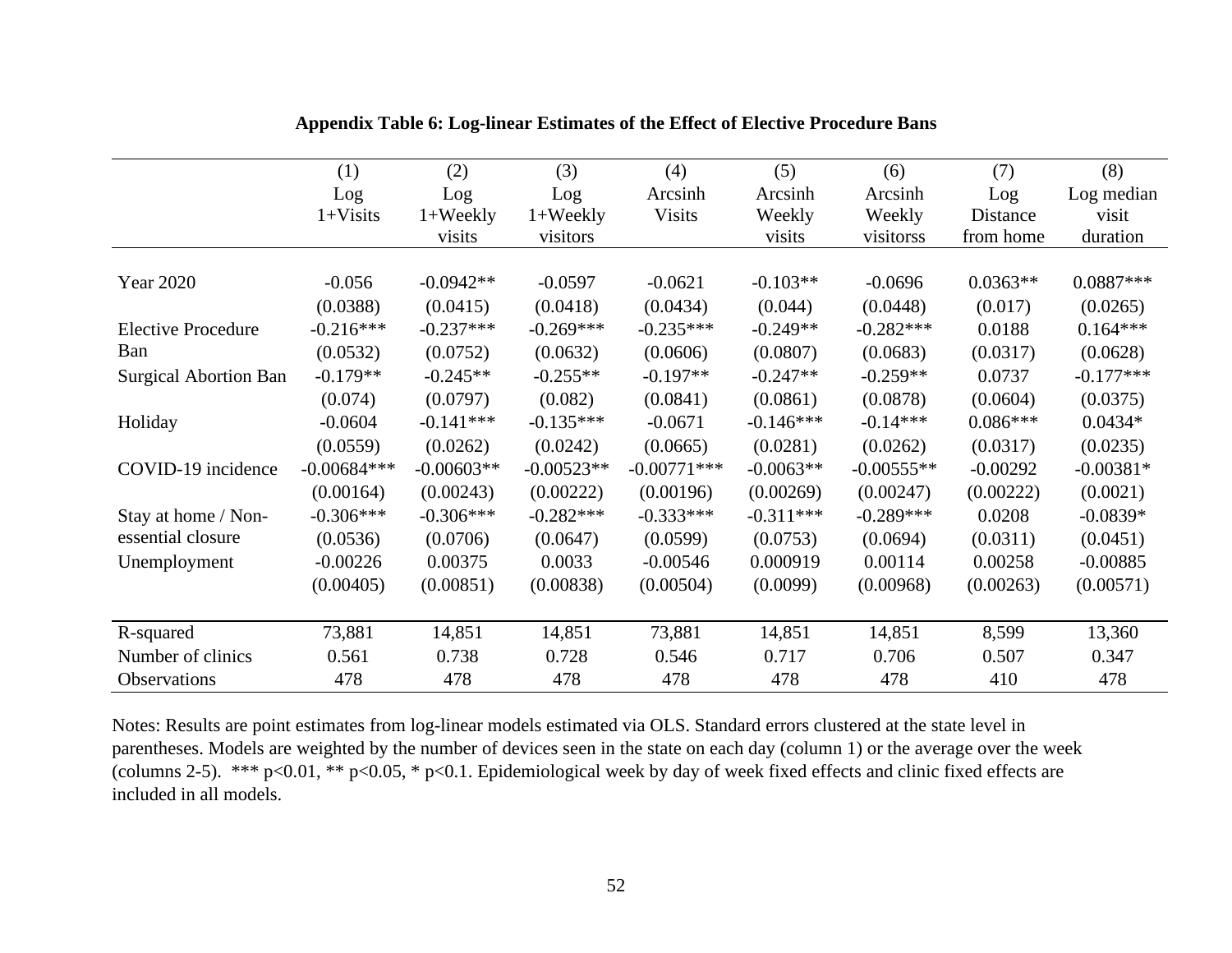|                              | (1)           | (2)                | (3)         | (4)           | (5)         | (6)         | (7)          | (8)          |
|------------------------------|---------------|--------------------|-------------|---------------|-------------|-------------|--------------|--------------|
|                              | Log           | Log                | Log         | Arcsinh       | Arcsinh     | Arcsinh     | Log          | Log median   |
|                              | $1+Visits$    | $1+ \text{Weekly}$ | $1+$ Weekly | <b>Visits</b> | Weekly      | Weekly      | Distance     | visit        |
|                              |               | visits             | visitors    |               | visits      | visitorss   | from home    | duration     |
|                              |               |                    |             |               |             |             |              |              |
| <b>Year 2020</b>             | $-0.149$      | $-0.184$           | $-0.131$    | $-0.146$      | $-0.186$    | $-0.134$    | $0.19***$    | 0.105        |
|                              | (0.0864)      | (0.099)            | (0.0775)    | (0.0862)      | (0.106)     | (0.0853)    | (0.026)      | (0.0857)     |
| <b>Elective Procedure</b>    | $-0.289***$   | $-0.215**$         | $-0.271***$ | $-0.285***$   | $-0.214**$  | $-0.273***$ | 0.133        | $0.251***$   |
| Ban (ATT)                    | (0.092)       | (0.0993)           | (0.0808)    | (0.091)       | (0.105)     | (0.0886)    | $(8.29e+03)$ | (0.0607)     |
| <b>Surgical Abortion Ban</b> | $-0.139$      | $-0.206$           | $-0.259*$   | $-0.139$      | $-0.207$    | $-0.261$    | 0.105        | $-0.209***$  |
|                              | (0.097)       | (0.137)            | (0.125)     | (0.0956)      | (0.154)     | (0.141)     | (0.0794)     | (0.0513)     |
| Holiday                      | $-0.134$      | $-0.167**$         | $-0.18***$  | $-0.135$      | $-0.182**$  | $-0.195**$  | $-0.00592$   | 0.0735       |
|                              | (0.0864)      | (0.0736)           | (0.0605)    | (0.0865)      | (0.0785)    | (0.0661)    | (0.0272)     | (0.0837)     |
| COVID-19 incidence           | $-0.00775***$ | $-0.00656*$        | $-0.0065**$ | $-0.00767***$ | $-0.00694*$ | $-0.00693*$ | $-0.00333$   | $-0.00572**$ |
|                              | (0.00169)     | (0.0035)           | (0.00315)   | (0.00167)     | (0.00391)   | (0.00356)   | (0.00253)    | (0.00234)    |
| Stay at home / Non-          | $-0.318***$   | $-0.328***$        | $-0.296***$ | $-0.311***$   | $-0.343***$ | $-0.316***$ | $-0.0513*$   | $-0.141***$  |
| essential closure            | (0.0584)      | (0.0674)           | (0.0611)    | (0.0577)      | (0.0689)    | (0.0625)    | (0.0255)     | (0.0427)     |
| Unemployment                 | 0.00225       | 0.00345            | 0.00188     | 0.000576      | 0.000917    | 0.000374    | 0.00183      | $-0.00221$   |
|                              | (0.00627)     | (0.0115)           | (0.011)     | (0.00616)     | (0.0127)    | (0.0121)    | (0.00323)    | (0.00719)    |
|                              |               |                    |             |               |             |             |              |              |
| R-squared                    | 73,881        | 14,851             | 14,851      | 73,881        | 14,851      | 14,851      | 8,599        | 13,360       |
| Number of clinics            | 0.567         | 0.742              | 0.733       | 0.567         | 0.721       | 0.711       | 0.516        | 0.357        |
| Observations                 | 478           | 478                | 478         | 478           | 478         | 478         | 410          | 478          |

## **Appendix Table 7: Sun and Abraham Estimates of the Effect of Elective Procedure Bans**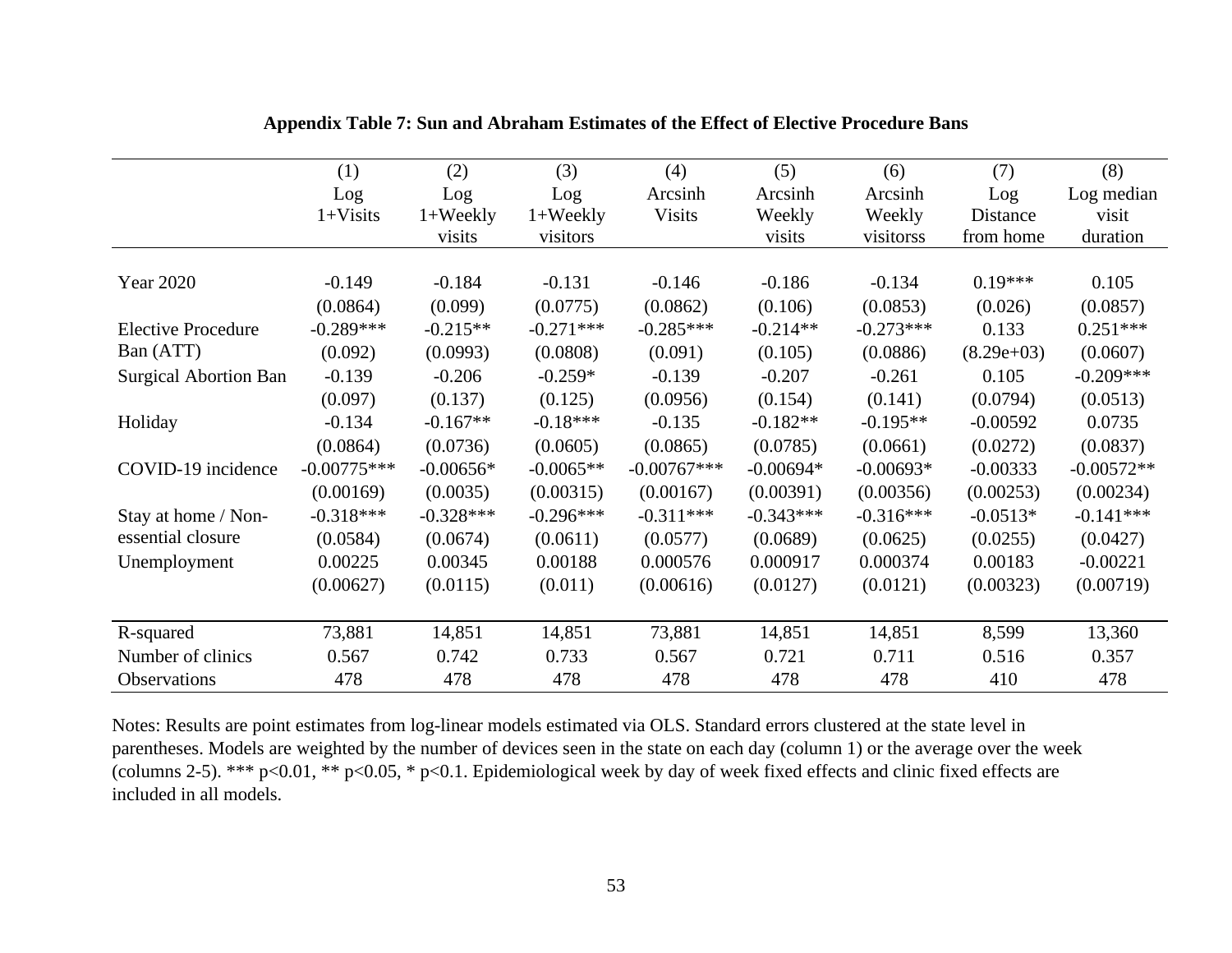

**Appendix Figure 4: Density of outcome variables in 2019 and 2020**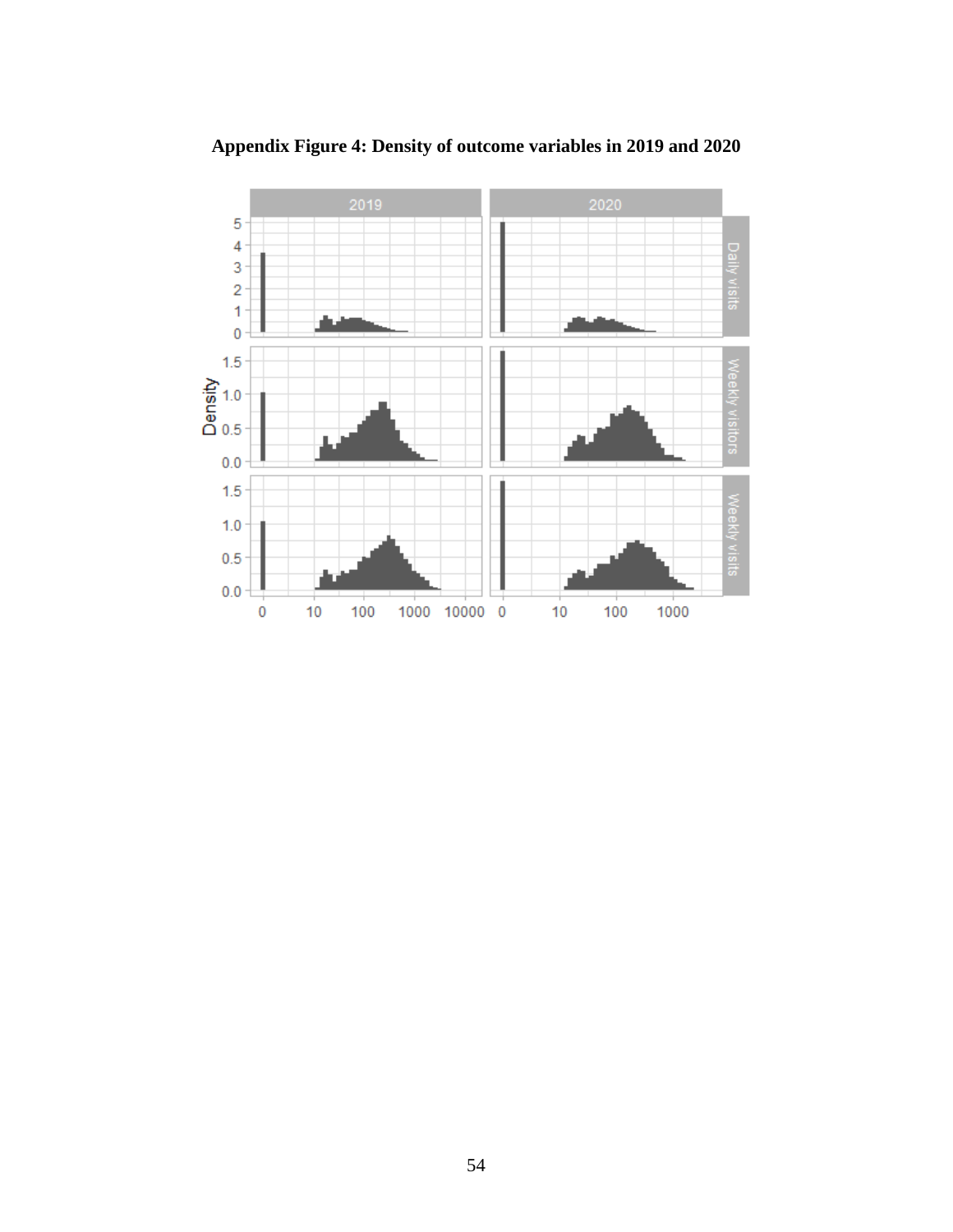|                     | <b>Any Visits</b> | Visits   Any | Any Weekly<br>Visit | Weekly<br>Visits   Any | Weekly<br>Visitors  <br>Any |
|---------------------|-------------------|--------------|---------------------|------------------------|-----------------------------|
| 2020                | $-0.0921**$       | $-0.0414***$ | $-0.238**$          | $-0.0513**$            | $-0.000776$                 |
|                     | (0.0405)          | (0.0114)     | (0.0837)            | (0.0214)               | (0.0294)                    |
| Elective            | $-0.154***$       | $-0.15***$   | $-0.212**$          | $-0.165***$            | $-0.198***$                 |
| procedures ban      | (0.0323)          | (0.0191)     | (0.0737)            | (0.0211)               | (0.0277)                    |
| Surgical abortion   | $-0.113$          | $-0.128***$  | $-0.344*$           | $-0.112***$            | $-0.161**$                  |
| ban                 | (0.0876)          | (0.0391)     | (0.155)             | (0.034)                | (0.0606)                    |
| Holiday             | $-0.0653$         | $-0.00315$   | $-0.0703$           | $-0.15***$             | $-0.143***$                 |
|                     | (0.0931)          | (0.0329)     | (0.0728)            | (0.0164)               | (0.016)                     |
| New COVID-19        | $-0.00435*$       | $-0.0091***$ | 0.00118             | $-0.00986$ ***         | $-0.00786***$               |
| cases per 100,000   | (0.00244)         | (0.00147)    | (0.0029)            | (0.00171)              | (0.00254)                   |
| Stay at home /      | $-0.281***$       | $-0.182***$  | $-0.234***$         | $-0.251***$            | $-0.244***$                 |
| Non-essential       | (0.0654)          | (0.0283)     | (0.0682)            | (0.0442)               | (0.0538)                    |
| closure             |                   |              |                     |                        |                             |
| Unemployment        | $-0.00974**$      | 0.00115      | $-0.0184***$        | 0.000362               | $-0.00544$                  |
| rate                | (0.00465)         | (0.00271)    | (0.00643)           | (0.00217)              | (0.00336)                   |
| $\mathbf N$         | 79,050            | 53,956       | 6,766               | 14,572                 | 14,572                      |
| Number of clinics   | 465               | 478          | 199                 | 478                    | 478                         |
| $Cor(y, \hat{y})^2$ | 0.412             | 0.64         | 0.336               | 0.819                  | 0.828                       |
| Joint significance  | 0.0682            | $5e-05$      | $\overline{0}$      | 0.0647                 | 0.265                       |
| of Year 2020 and    |                   |              |                     |                        |                             |
| unemployment rate   |                   |              |                     |                        |                             |

**Appendix Table 8: Zero-Inflated Poisson Models**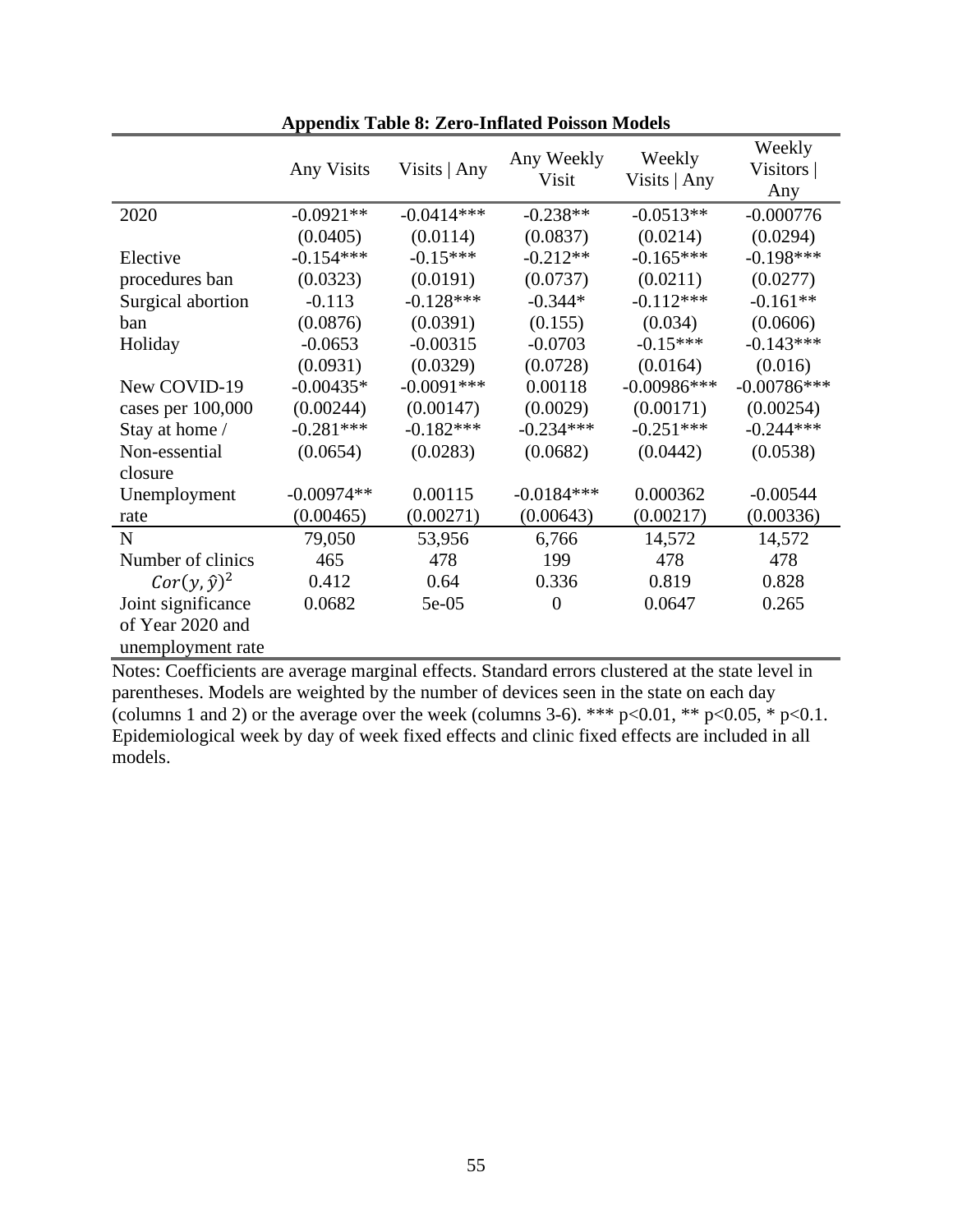|                           | <b>Visits</b> | Weekly        | Weekly        | Distance    | Median visit |
|---------------------------|---------------|---------------|---------------|-------------|--------------|
|                           |               | visits        | visitors      | from home   | duration     |
| <b>Year 2020</b>          | $-0.048$      | $-0.0623$     | $-0.0252$     | $0.0828***$ | 0.0592       |
|                           | (0.0378)      | (0.039)       | (0.037)       | (0.0209)    | (0.0392)     |
| <b>Elective Procedure</b> | $-0.168***$   | $-0.15***$    | $-0.16***$    | 0.0319      | 0.0674       |
| Ban                       | (0.0335)      | (0.0367)      | (0.0343)      | (0.0449)    | (0.0561)     |
| <b>Surgical Abortion</b>  | $-0.0634$     | $-0.0857$     | $-0.122$      | 0.328       | 0.137        |
| Ban                       | (0.119)       | (0.133)       | (0.135)       | (0.275)     | (0.224)      |
| Holiday                   | $-0.0533$     | $-0.119***$   | $-0.117***$   | 0.0182      | $0.0659*$    |
|                           | (0.0436)      | (0.0189)      | (0.0174)      | (0.0373)    | (0.0379)     |
| COVID-19                  | $-0.00642***$ | $-0.00625***$ | $-0.00582***$ | $-0.00285$  | $-0.00294$   |
| incidence                 | (0.0018)      | (0.00163)     | (0.00163)     | (0.0019)    | (0.00288)    |
| Stay at home / Non-       | $-0.192***$   | $-0.223***$   | $-0.216***$   | $0.0779**$  | $-0.112*$    |
| <b>Essential closure</b>  | (0.0376)      | (0.0426)      | (0.0437)      | (0.0337)    | (0.0584)     |
| Unemployment rate         | $-0.00284$    | 2.54e-05      | $-0.00202$    | 0.000495    | 0.00631      |
|                           | (0.004)       | (0.00398)     | (0.00378)     | (0.00255)   | (0.00403)    |
| Overdispersion            | $0.598***$    | 3.86***       | 5.35***       | 33.8***     | 1.14 ***     |
|                           | (0.0422)      | (0.602)       | (0.97)        | (9.27)      | (0.104)      |
| $\mathbf N$               | 81,260        | 16,252        | 16,252        | 9,306       | 16,249       |
| Number of clinics         | 478           | 478           | 478           | 411         | 478          |
| $Cor(y, \hat{y})^2$       | 0.665         | 0.812         | 0.822         | 0.232       | 0.249        |
| Joint significance of     | 0.249         | 0.253         | 0.564         | 0.00015     | 0.0524       |
| Year 2020 and             |               |               |               |             |              |
| unemployment rate         |               |               |               |             |              |

| <b>Appendix Table 9: Negative Binomial Estimates</b> |  |  |
|------------------------------------------------------|--|--|
|------------------------------------------------------|--|--|

Notes: Coefficients are average marginal effects. Standard errors clustered at the state level in parentheses. \*\*\* p<0.01, \*\* p<0.05, \* p<0.1. Epidemiological week by day of week fixed effects and clinic fixed effects are included in all models.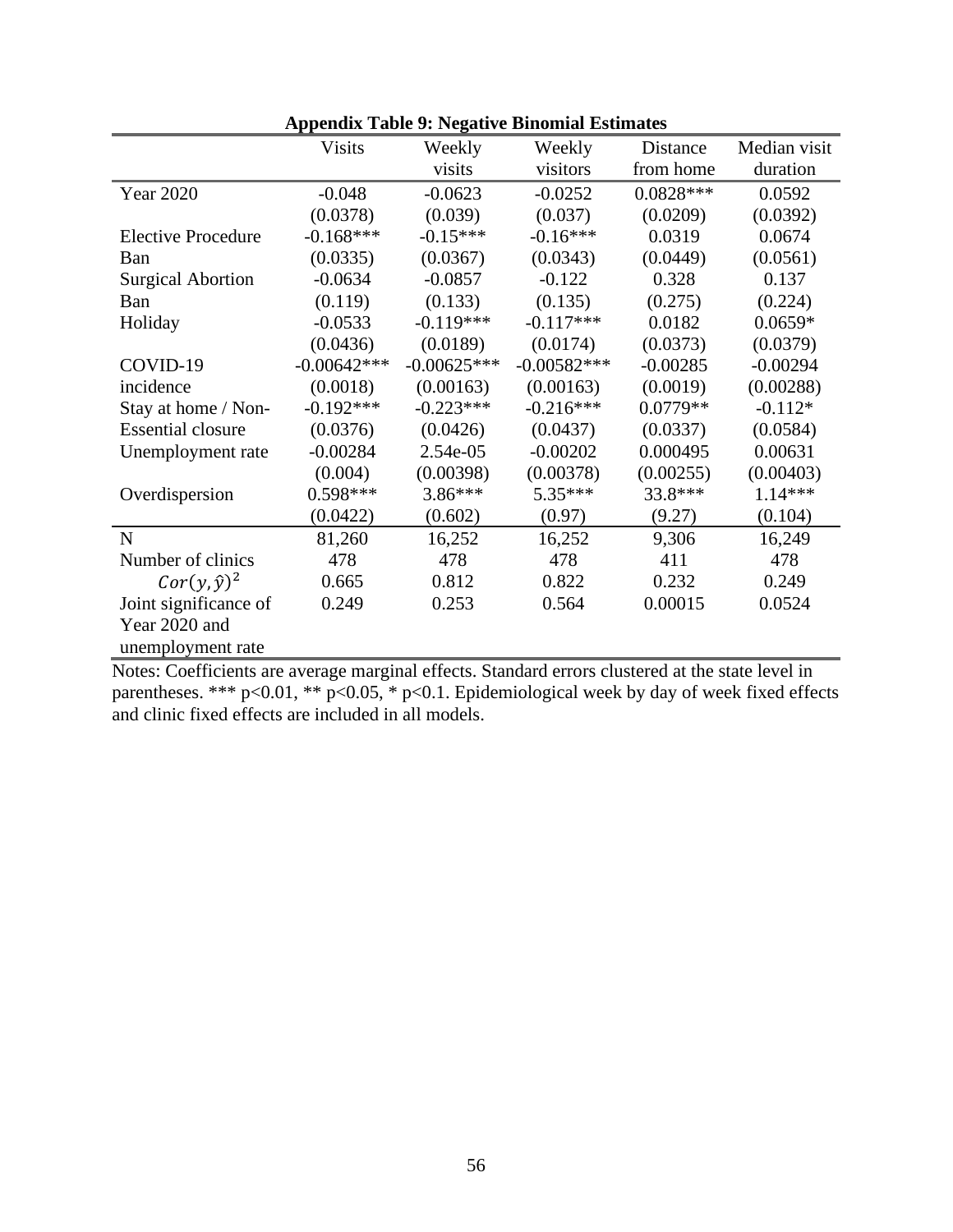|                           | <b>Visits</b> | Weekly        | Weekly        | Distance   | Median visit |
|---------------------------|---------------|---------------|---------------|------------|--------------|
|                           |               | visits        | visitors      | from home  | duration     |
| <b>Year 2020</b>          | $-0.0421**$   | $-0.0505*$    | 0.00353       | $0.048***$ | $0.0668***$  |
|                           | (0.0203)      | (0.0265)      | (0.0356)      | (0.0161)   | (0.0216)     |
| <b>Elective Procedure</b> | $-0.187***$   | $-0.169***$   | $-0.195***$   | 0.0826     | $-0.0216$    |
| Ban                       | (0.0229)      | (0.0292)      | (0.045)       | (0.0697)   | (0.0688)     |
| <b>Surgical Abortion</b>  | $-0.1***$     | $-0.106***$   | $-0.164**$    | 0.0348     | $-0.0632$    |
| Ban                       | (0.0361)      | (0.0314)      | (0.0603)      | (0.12)     | (0.0522)     |
| Holiday                   | $-0.0203$     | $-0.159***$   | $-0.154***$   | 0.0498     | 0.0515       |
|                           | (0.0506)      | (0.0138)      | (0.0136)      | (0.0376)   | (0.0379)     |
| COVID-19                  | $-0.00967***$ | $-0.00917***$ | $-0.00715***$ | $-0.0029$  | $-0.00453*$  |
| incidence                 | (0.00162)     | (0.00132)     | (0.00241)     | (0.00188)  | (0.00245)    |
| Stay at home / Non-       | $-0.259***$   | $-0.279***$   | $-0.279***$   | $0.11***$  | 0.108        |
| <b>Essential closure</b>  | (0.0346)      | (0.0487)      | (0.0597)      | (0.0438)   | (0.0902)     |
| Unemployment rate         | $-0.00056$    | $-0.000216$   | $-0.00707*$   | 0.00113    | $-0.0032$    |
|                           | (0.0022)      | (0.00283)     | (0.00418)     | (0.00292)  | (0.00674)    |
| $\mathbf N$               | 62,390        | 12,478        | 12,478        | 7,192      | 12,475       |
| Number of clinics         | 367           | 367           | 367           | 312        | 367          |
| $Cor(y, \hat{y})^2$       | 0.689         | 0.832         | 0.843         | 0.229      | 0.236        |
| Joint significance of     | 0.0545        | 0.169         | 0.192         | 0.00018    | 0.00624      |
| Year 2020 and             |               |               |               |            |              |
| unemployment rate         |               |               |               |            |              |

|  |  |  |  |  | <b>Appendix Table 10: States Where Contraceptives Must be Dispensed</b> |  |  |  |  |
|--|--|--|--|--|-------------------------------------------------------------------------|--|--|--|--|
|--|--|--|--|--|-------------------------------------------------------------------------|--|--|--|--|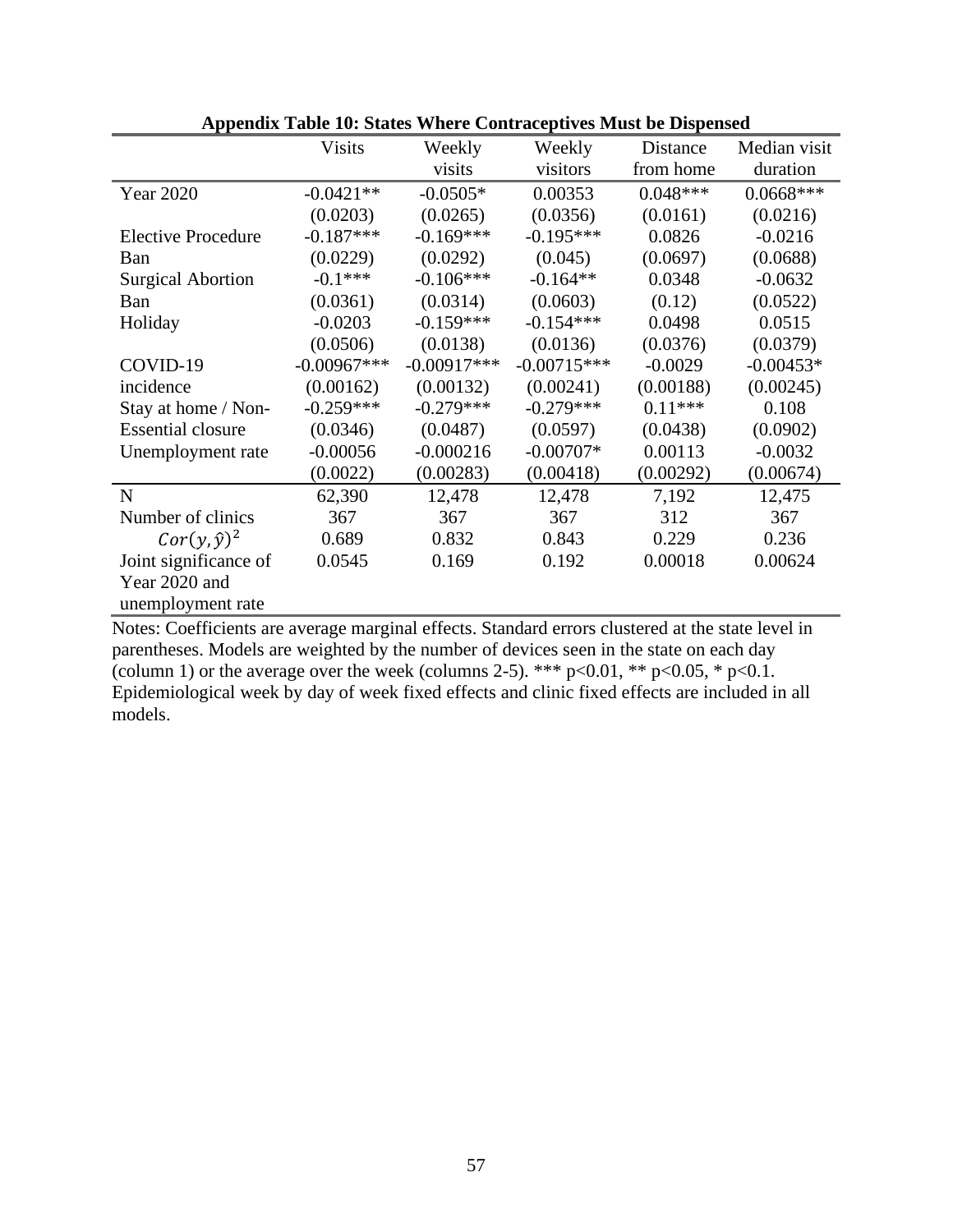|                           | <b>Visits</b> | Weekly       | Weekly       | Distance   | Median visit |
|---------------------------|---------------|--------------|--------------|------------|--------------|
|                           |               | visits       | visitors     | from home  | duration     |
| Year 2020                 | $-0.0372$     | $-0.0437*$   | $-0.00615$   | 0.111      | 0.0898       |
|                           | (0.0271)      | (0.0256)     | (0.0241)     | (0.0816)   | (0.104)      |
| <b>Elective Procedure</b> | $-0.191***$   | $-0.191***$  | $-0.252***$  | $0.148***$ | $0.263***$   |
| Ban                       | (0.0354)      | (0.0343)     | (0.0272)     | (0.0341)   | (0.0602)     |
| <b>Surgical Abortion</b>  | $-0.01$       | 0.0329       | 0.00773      | 0.138      | 0.14         |
| Ban                       | (0.134)       | (0.209)      | (0.234)      | (0.131)    | (0.482)      |
| Holiday                   | $-0.0258$     | $-0.0998***$ | $-0.0994***$ | 0.027      | $0.0605*$    |
|                           | (0.0226)      | (0.00992)    | (0.0127)     | (0.124)    | (0.0366)     |
| COVID-19                  | $-0.0218**$   | $-0.0189*$   | $-0.0172**$  | $-0.0122$  | $-0.0243*$   |
| incidence                 | (0.0103)      | (0.0108)     | (0.00738)    | (0.0107)   | (0.0142)     |
| Stay at home / Non-       | $-0.0716$     | $-0.0828$    | $-0.0577$    | 0.136      | 0.0405       |
| <b>Essential closure</b>  | (0.0608)      | (0.0937)     | (0.0691)     | (0.14)     | (0.06)       |
| Unemployment rate         | 0.00339       | 0.00415      | 0.00312      | 0.00116    | $-0.0123$    |
|                           | (0.00381)     | (0.00344)    | (0.00289)    | (0.00457)  | (0.0166)     |
| $\mathbf N$               | 18,870        | 3,774        | 3,774        | 2,114      | 3,774        |
| Number of clinics         | 111           | 111          | 111          | 99         | 111          |
| $Cor(y, \hat{y})^2$       | 0.564         | 0.782        | 0.792        | 0.279      | 0.32         |
| Joint significance of     | 0.188         | 0.0597       | 0.506        | 0.359      | 0.66         |
| Year 2020 and             |               |              |              |            |              |
| unemployment rate         |               |              |              |            |              |

|  |  |  |  |  |  | <b>Appendix Table 11: States Where Pharmacist May Refuse to Dispense</b> |  |  |  |  |
|--|--|--|--|--|--|--------------------------------------------------------------------------|--|--|--|--|
|--|--|--|--|--|--|--------------------------------------------------------------------------|--|--|--|--|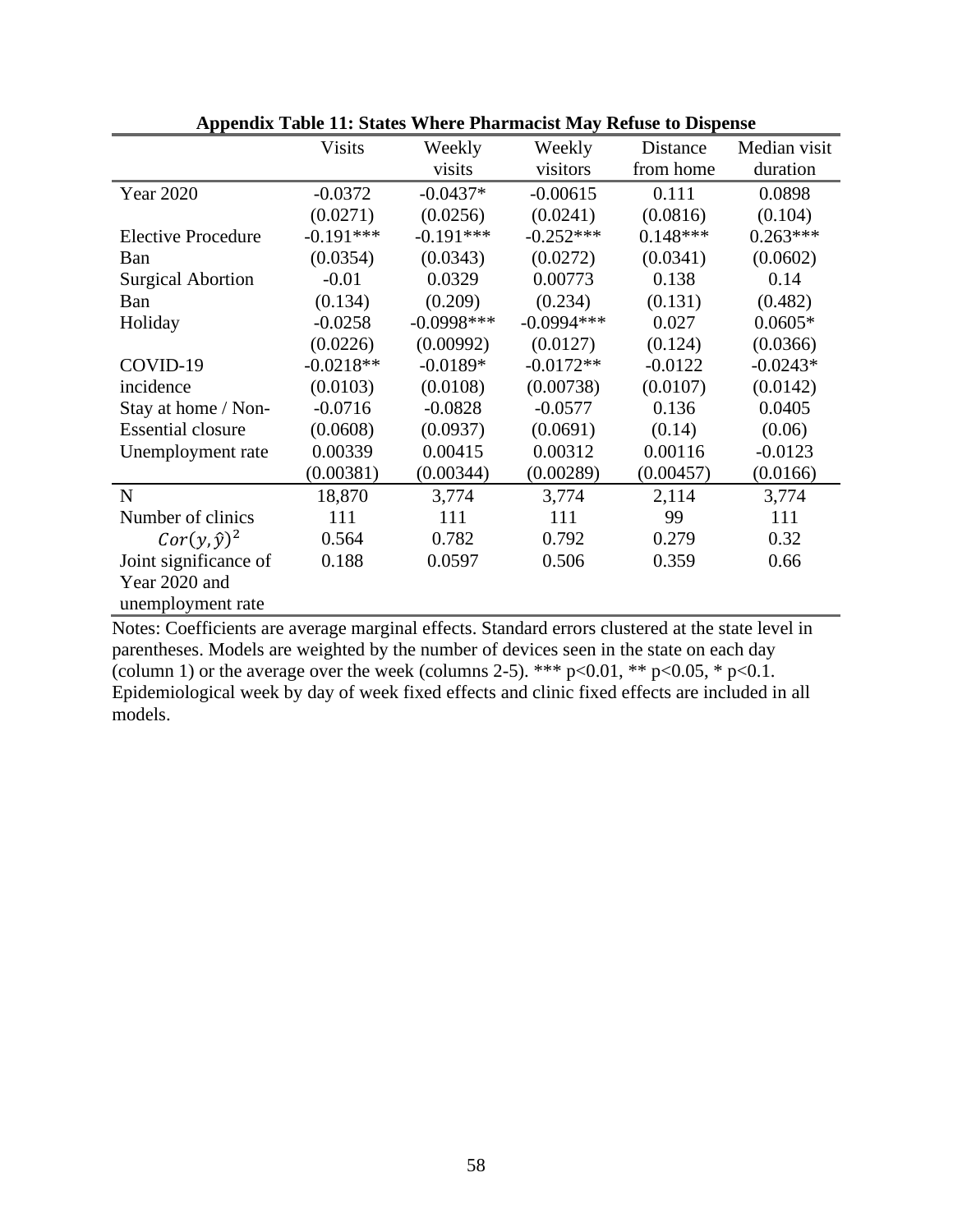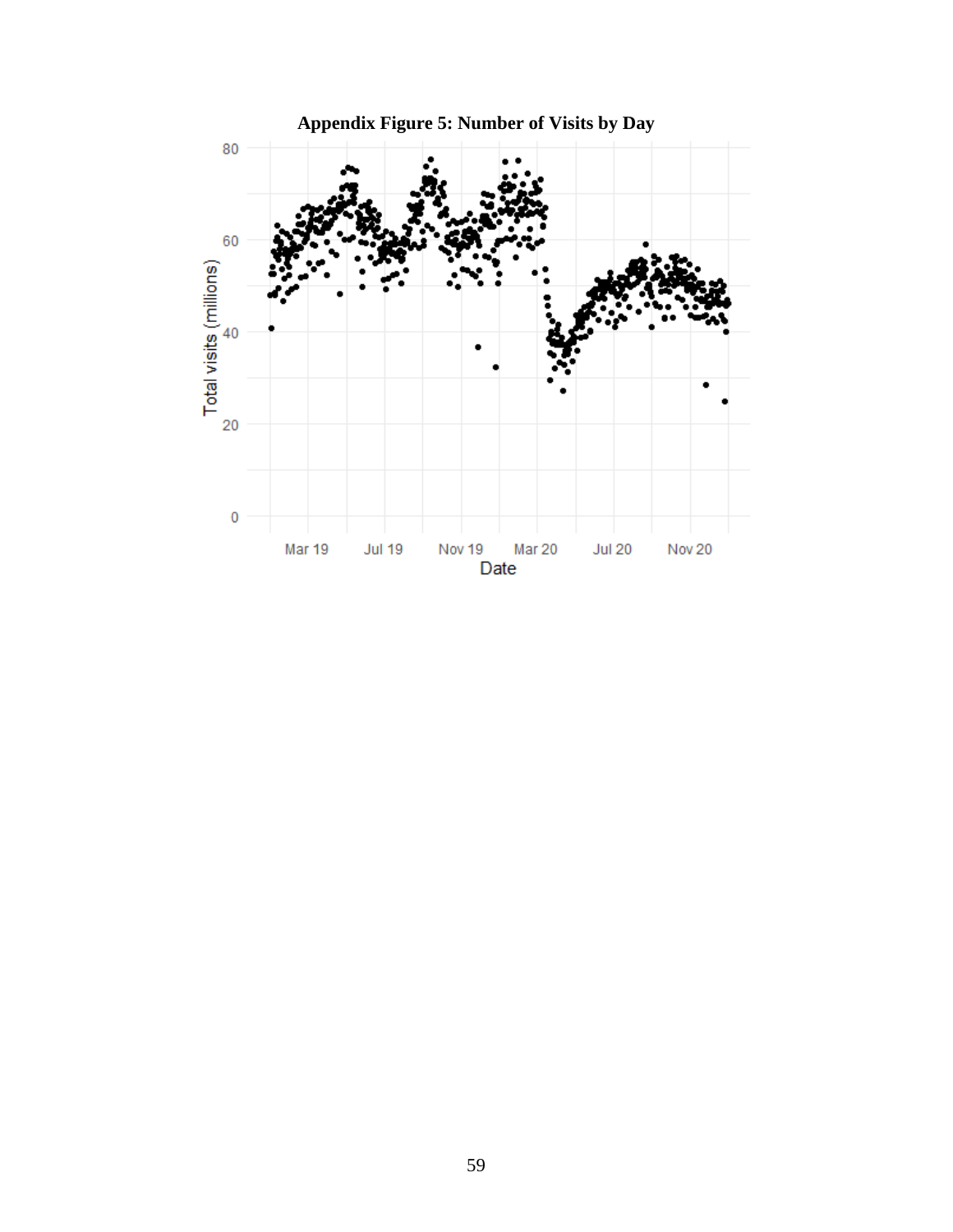|                               |               |               |               | Distance   |               |
|-------------------------------|---------------|---------------|---------------|------------|---------------|
|                               |               | Weekly        | Weekly        | from       | Median visit  |
|                               | <b>Visits</b> | visits        | visitors      | home       | duration      |
| <b>Year 2020</b>              | $-0.0152$     | $-0.038$      | 0.0143        | $0.061***$ | 0.046         |
|                               | (0.0207)      | (0.0243)      | (0.0324)      | (0.0225)   | (0.0333)      |
| <b>Elective Procedure Ban</b> | $-0.128***$   | $-0.105***$   | $-0.134***$   | $0.099**$  | 0.0117        |
|                               | (0.0261)      | (0.0285)      | (0.0323)      | (0.0516)   | (0.0714)      |
| <b>Surgical Abortion Ban</b>  | $-0.115**$    | $-0.109**$    | $-0.16**$     | 0.0347     | $-0.0863**$   |
|                               | (0.0434)      | (0.0401)      | (0.0635)      | (0.11)     | (0.0409)      |
| Holiday                       | 0.0208        | $-0.128***$   | $-0.119***$   | 0.0454     | $0.0459*$     |
|                               | (0.038)       | (0.00927)     | (0.00878)     | (0.041)    | (0.0276)      |
| COVID-19 incidence            | $-0.0102***$  | $-0.00938***$ | $-0.00731***$ | $-0.0039*$ | $-0.00675***$ |
|                               | (0.00154)     | (0.00135)     | (0.00198)     | (0.00216)  | (0.00253)     |
| Stay at home / Non-           | $-0.0977***$  | $-0.102***$   | $-0.0814**$   | 0.0888     | $-0.0551$     |
| <b>Essential closure</b>      | (0.0256)      | (0.027)       | (0.0363)      | (0.0615)   | (0.0741)      |
| Unemployment rate             | 0.00898***    | $0.00918***$  | 0.00406       | 0.000838   | $-0.0102**$   |
|                               | (0.00285)     | (0.00279)     | (0.00354)     | (0.00153)  | (0.00481)     |
| Log total visits              | $0.658***$    | $0.674***$    | $0.753***$    | $-0.0327$  | $-0.299***$   |
|                               | (0.0954)      | (0.088)       | (0.078)       | (0.0744)   | (0.0923)      |
| $\mathbf N$                   | 81,260        | 16,252        | 16,252        | 9,306      | 16,249        |
| Number of clinics             | 478           | 478           | 478           | 411        | 478           |
| $Cor(y, \hat{y})^2$           | 0.684         | 0.83          | 0.842         | 0.235      | 0.249         |
| Joint significance of         | 0.0047        | 0.00382       | 0.331         | 0.0187     | 0.064         |
| Year 2020 and                 |               |               |               |            |               |
| unemployment rate             |               |               |               |            |               |

|  |  |  |  | <b>Appendix Table 12: Includes Control for Trends in Total Mobility</b> |  |  |  |  |  |  |
|--|--|--|--|-------------------------------------------------------------------------|--|--|--|--|--|--|
|--|--|--|--|-------------------------------------------------------------------------|--|--|--|--|--|--|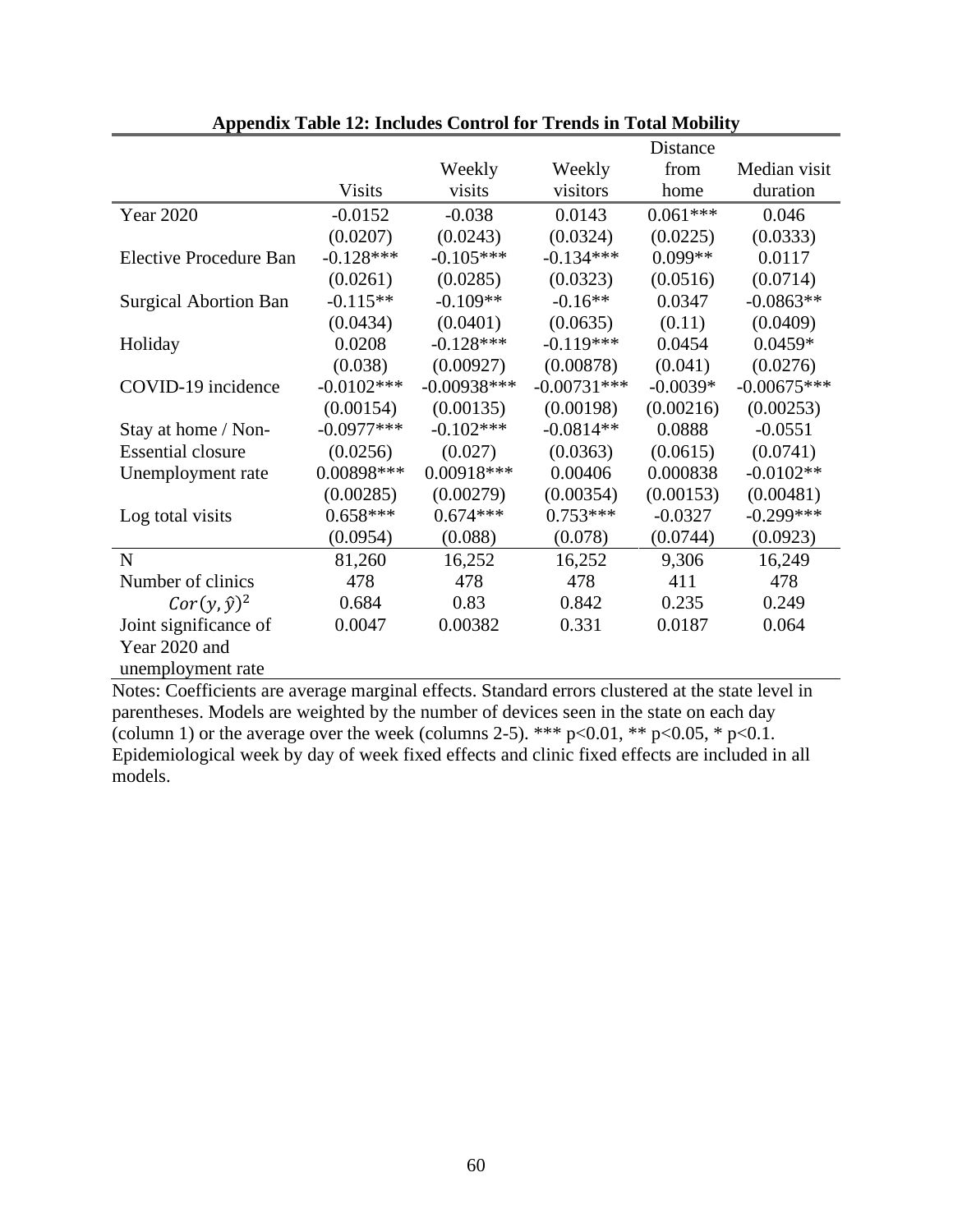|                         |        | 2020   | Pandemic |               | Elective ban |               | Surgical ban |               | 2020   |
|-------------------------|--------|--------|----------|---------------|--------------|---------------|--------------|---------------|--------|
| <b>State</b>            | 2019   | (Est.) | Estimate | $\%$ $\Delta$ | Estimate     | $\%$ $\Delta$ | Estimate     | $\%$ $\Delta$ | actual |
| National                | 916490 | 950055 | 903778   | $-4.9$        | 884404       | $-6.9$        | 883553       | $-7.0$        | 930200 |
| Alabama                 | 5910   | 5812   | 5828     | 0.3           | 5690         | $-2.1$        | 5662         | $-2.6$        | 5700   |
| Alaska                  | 1320   | 1351   | 1302     | $-3.7$        | 1278         | $-5.4$        | 1273         | $-5.8$        | 1240   |
| Arizona                 | 13020  | 13342  | 12839    | $-3.8$        | 12542        | $-6.0$        | 12542        | $-6.0$        | 13320  |
| Arkansas                | 2920   | 2789   | 2880     | 3.2           | 2840         | 1.8           | 2827         | 1.3           | 3250   |
| California              | 150660 | 160544 | 148570   | $-7.5$        | 145883       | $-9.1$        | 145883       | $-9.1$        | 154060 |
| Colorado                | 12410  | 12420  | 12238    | $-1.5$        | 11996        | $-3.4$        | 11996        | $-3.4$        | 13420  |
| Connecticut             | 11990  | 12030  | 11824    | $-1.7$        | 11824        | $-1.7$        | 11824        | $-1.7$        | 11170  |
| Delaware                | 2040   | 2114   | 2012     | $-4.8$        | 2012         | $-4.8$        | 2012         | $-4.8$        | 1830   |
| District of<br>Columbia | 9900   | 13128  | 9763     | $-25.6$       | 9763         | $-25.6$       | 9763         | $-25.6$       | 9410   |
| Florida                 | 72210  | 72797  | 71208    | $-2.2$        | 69236        | $-4.9$        | 69236        | $-4.9$        | 77400  |
| Georgia                 | 39980  | 41940  | 39425    | $-6.0$        | 39425        | $-6.0$        | 39425        | $-6.0$        | 41620  |
| Hawaii                  | 3150   | 3125   | 3106     | $-0.6$        | 3089         | $-1.2$        | 3089         | $-1.2$        | 3130   |
| Idaho                   | 1520   | 1650   | 1499     | $-9.2$        | 1499         | $-9.2$        | 1499         | $-9.2$        | 1690   |
| Illinois                | 52220  | 58172  | 51496    | $-11.5$       | 51496        | $-11.5$       | 51496        | $-11.5$       | 52780  |
| Indiana                 | 7720   | 7725   | 7613     | $-1.5$        | 7432         | $-3.8$        | 7432         | $-3.8$        | 7880   |
| Iowa                    | 3470   | 3333   | 3422     | 2.7           | 3362         | 0.9           | 3356         | 0.7           | 3510   |
| Kansas                  | 6740   | 6695   | 6647     | $-0.7$        | 6647         | $-0.7$        | 6647         | $-0.7$        | 8190   |
| Kentucky                | 3670   | 3930   | 3619     | $-7.9$        | 3519         | $-10.5$       | 3519         | $-10.5$       | 4080   |
| Louisiana               | 8150   | 7387   | 8037     | 8.8           | 7860         | 6.4           | 7763         | 5.1           | 7360   |
| Maine                   | 2100   | 2131   | 2071     | $-2.8$        | 2071         | $-2.8$        | 2071         | $-2.8$        | 2370   |
| Maryland                | 30030  | 30146  | 29613    | $-1.8$        | 28877        | $-4.2$        | 28877        | $-4.2$        | 30750  |
| Massachusetts           | 19050  | 19284  | 18786    | $-2.6$        | 18138        | $-5.9$        | 18138        | $-5.9$        | 17060  |
| Michigan                | 29160  | 30514  | 28756    | $-5.8$        | 27634        | $-9.4$        | 27634        | $-9.4$        | 31510  |
| Minnesota               | 11190  | 11422  | 11035    | $-3.4$        | 10735        | $-6.0$        | 10735        | $-6.0$        | 11060  |
| Mississippi             | 3190   | 3568   | 3146     | $-11.8$       | 3082         | $-13.6$       | 3069         | $-14.0$       | 3560   |
| Missouri                | 1520   | 863    | 1499     | 73.6          | 1499         | 73.6          | 1499         | 73.6          | 170    |
| Montana                 | 1610   | 1625   | 1588     | $-2.3$        | 1588         | $-2.3$        | 1588         | $-2.3$        | 1630   |
| Nebraska                | 2150   | 2218   | 2120     | $-4.4$        | 2083         | $-6.1$        | 2083         | $-6.1$        | 2200   |
| Nevada                  | 9920   | 10037  | 9782     | $-2.5$        | 9782         | $-2.5$        | 9782         | $-2.5$        | 11010  |
| New Hampshire           | 2090   | 2032   | 2061     | 1.4           | 2061         | 1.4           | 2061         | 1.4           | 2050   |
| New Jersey              | 48280  | 48365  | 47610    | $-1.6$        | 45996        | $-4.9$        | 45996        | $-4.9$        | 48830  |
| New Mexico              | 4470   | 4397   | 4408     | 0.3           | 4323         | $-1.7$        | 4323         | $-1.7$        | 5880   |
| New York                | 117140 | 123503 | 115515   | $-6.5$        | 110291       | $-10.7$       | 110291       | $-10.7$       | 110360 |
| North Carolina          | 29320  | 29230  | 28913    | $-1.1$        | 28913        | $-1.1$        | 28913        | $-1.1$        | 31850  |
| North Dakota            | 1120   | 1101   | 1104     | 0.4           | 1104         | 0.4           | 1104         | 0.4           | 1170   |
| Ohio                    | 20400  | 20286  | 20117    | $-0.8$        | 19617        | $-3.3$        | 19540        | $-3.7$        | 20990  |
| Oklahoma                | 9070   | 12494  | 8944     | $-28.4$       | 8787         | $-29.7$       | 8719         | $-30.2$       | 9690   |
| Oregon                  | 9130   | 8885   | 9003     | 1.3           | 8779         | $-1.2$        | 8779         | $-1.2$        | 8560   |

# **Appendix Table 13: Counterfactual Estimates of Abortions in the United States**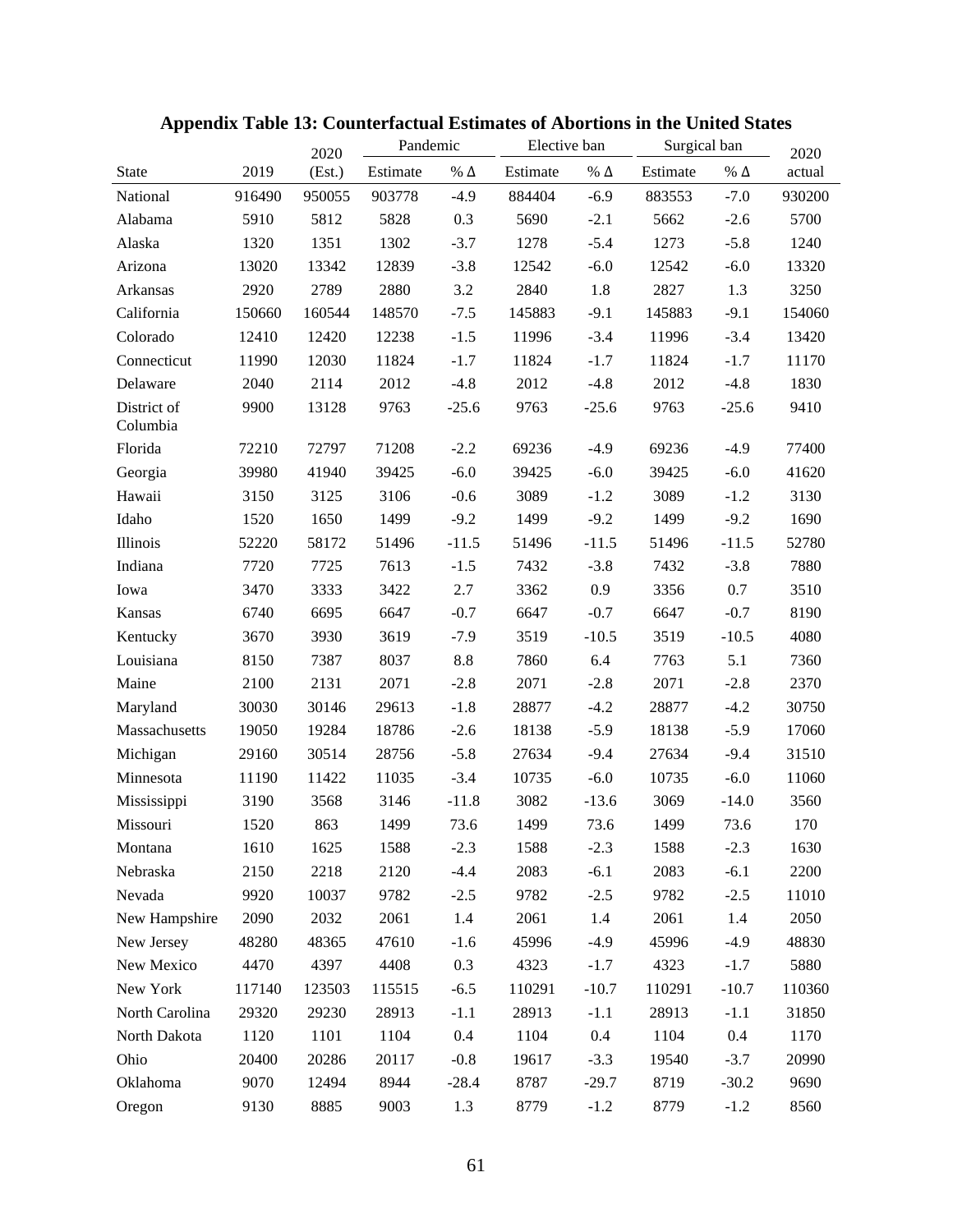|                |       | 2020   | Pandemic<br>Elective ban |            | Surgical ban | 2020       |          |            |        |
|----------------|-------|--------|--------------------------|------------|--------------|------------|----------|------------|--------|
| State          | 2019  | (Est.) | Estimate                 | % $\Delta$ | Estimate     | % $\Delta$ | Estimate | % $\Delta$ | actual |
| Pennsylvania   | 31250 | 31245  | 30817                    | $-1.4$     | 30155        | $-3.5$     | 30155    | $-3.5$     | 32270  |
| Rhode Island   | 2840  | 2558   | 2801                     | 9.5        | 2801         | 9.5        | 2801     | 9.5        | 2760   |
| South Carolina | 5000  | 4941   | 4931                     | $-0.2$     | 4931         | $-0.2$     | 4931     | $-0.2$     | 5300   |
| South Dakota   | 420   | 385    | 414                      | 7.6        | 406          | 5.4        | 401      | 4.3        | 130    |
| Tennessee      | 9970  | 9035   | 9832                     | 8.8        | 9621         | 6.5        | 9592     | 6.2        | 10850  |
| Texas          | 59290 | 61314  | 58468                    | $-4.6$     | 57476        | $-6.3$     | 56973    | $-7.1$     | 58030  |
| Utah           | 3030  | 3050   | 2988                     | $-2.0$     | 2941         | $-3.6$     | 2941     | $-3.6$     | 3120   |
| Vermont        | 1190  | 1139   | 1173                     | 3.1        | 1144         | 0.4        | 1144     | 0.4        | 1230   |
| Virginia       | 16470 | 16112  | 16242                    | 0.8        | 15902        | $-1.3$     | 15902    | $-1.3$     | 18740  |
| Washington     | 18570 | 18999  | 18312                    | $-3.6$     | 17888        | $-5.8$     | 17888    | $-5.8$     | 17980  |
| West Virginia  | 1170  | 1058   | 1154                     | 9.0        | 1141         | 7.8        | 1135     | 7.2        | 990    |
| Wisconsin      | 7260  | 7757   | 7159                     | $-7.7$     | 7159         | $-7.7$     | 7159     | $-7.7$     | 6960   |
| Wyoming        | 90    | 72     | 89                       | 23.0       | 89           | 23.0       | 89       | 23.0       | 100    |